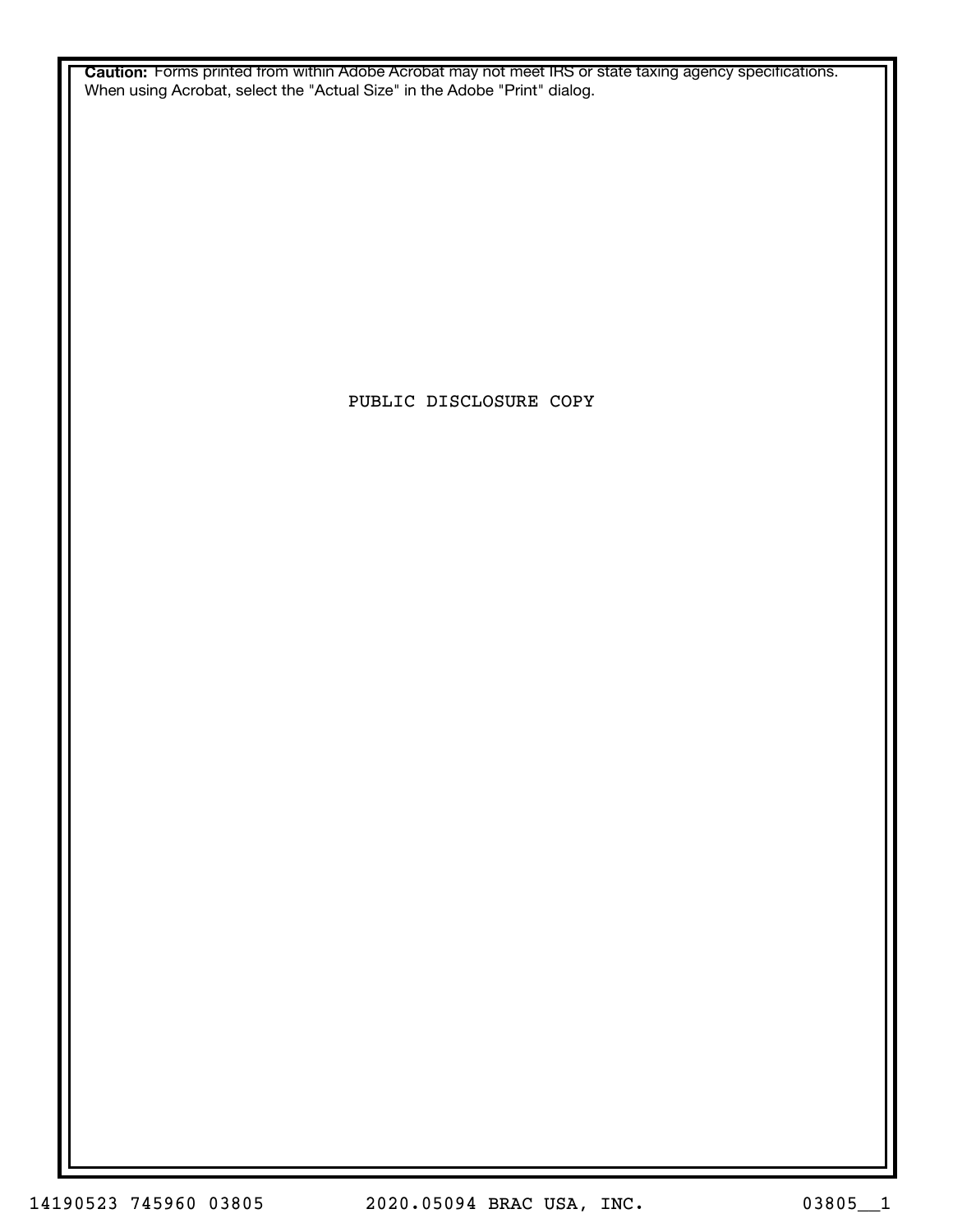# **TAX RETURN FILING INSTRUCTIONS**

\*\* FORM 990 PUBLIC DISCLOSURE COPY \*\*

#### **FOR THE YEAR ENDING**

SEPTEMBER 30, 2021

| <b>Prepared for</b>                                |                                                                                                                                                     |
|----------------------------------------------------|-----------------------------------------------------------------------------------------------------------------------------------------------------|
|                                                    | BRAC USA, INC.<br>110 WILLIAM STREET, 18TH FLOOR<br>NEW YORK, NY<br>10038                                                                           |
| <b>Prepared by</b>                                 | GELMAN, ROSENBERG & FREEDMAN<br>4550 MONTGOMERY AVE SUITE 800N<br>BETHESDA, MD 20814-2930                                                           |
| Amount due<br>or refund                            | NOT APPLICABLE                                                                                                                                      |
| <b>Make check</b><br>payable to                    | NOT APPLICABLE                                                                                                                                      |
| Mail tax return<br>and check (if<br>applicable) to | NOT APPLICABLE                                                                                                                                      |
| Return must be<br>mailed on<br>or before           | NOT APPLICABLE                                                                                                                                      |
| <b>Special</b><br><b>Instructions</b>              | THIS RETURN HAS QUALIFIED FOR ELECTRONIC FILING. THE RETURN<br>HAS BEEN TRANSMITTED ELECTRONICALLY TO THE IRS AND NO FURTHER<br>ACTION IS REQUIRED. |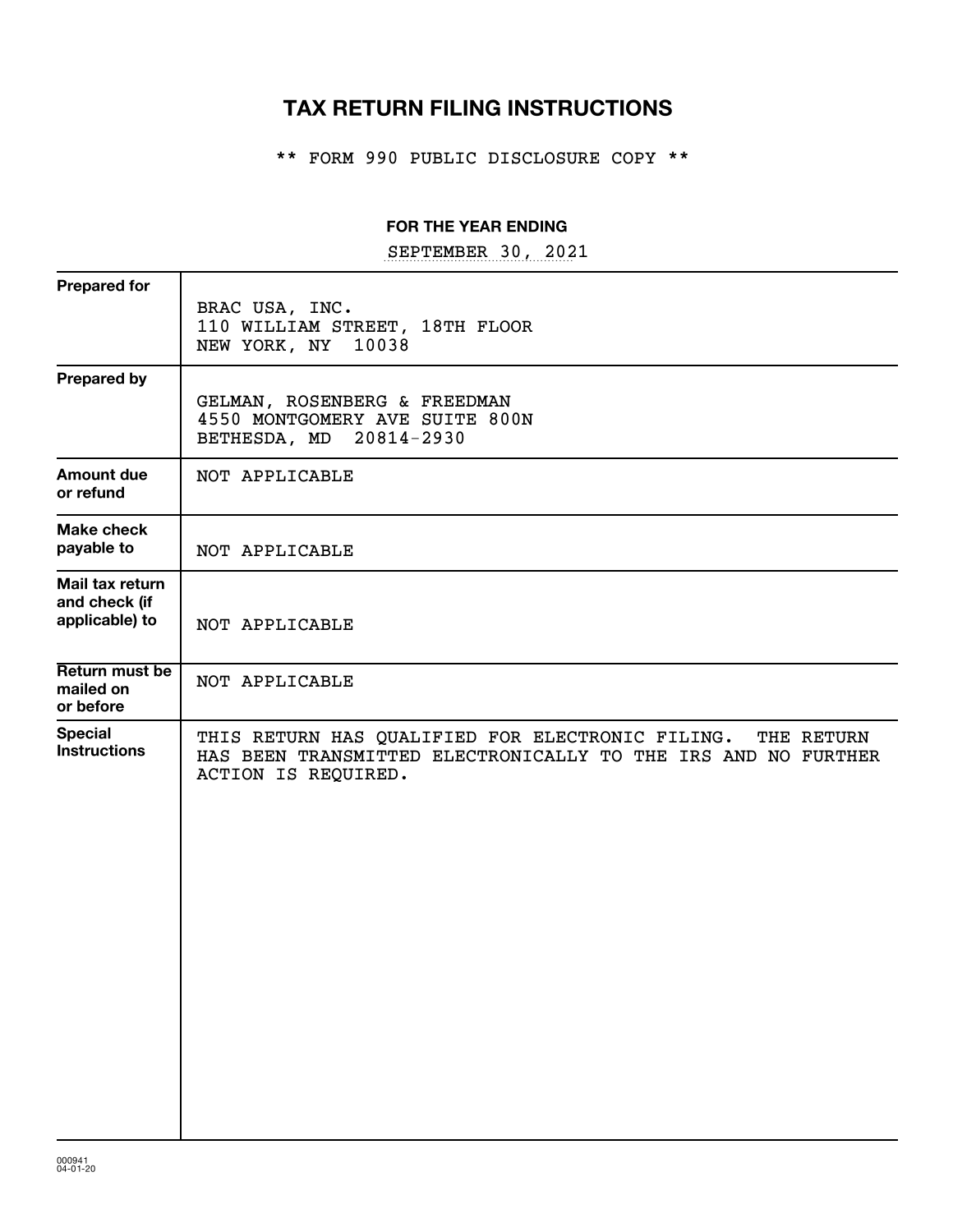|                         |                                  |                                                        | ** PUBLIC DISCLOSURE COPY **                                                                                                                                               |                                                                               |                                          |
|-------------------------|----------------------------------|--------------------------------------------------------|----------------------------------------------------------------------------------------------------------------------------------------------------------------------------|-------------------------------------------------------------------------------|------------------------------------------|
|                         |                                  |                                                        | <b>Return of Organization Exempt From Income Tax</b>                                                                                                                       |                                                                               | OMB No. 1545-0047                        |
|                         |                                  | Form 990                                               | Under section 501(c), 527, or 4947(a)(1) of the Internal Revenue Code (except private foundations)                                                                         |                                                                               |                                          |
|                         |                                  |                                                        | Do not enter social security numbers on this form as it may be made public.                                                                                                |                                                                               | <b>Open to Public</b>                    |
|                         |                                  | Department of the Treasury<br>Internal Revenue Service | Go to www.irs.gov/Form990 for instructions and the latest information.                                                                                                     |                                                                               | Inspection                               |
|                         |                                  |                                                        | OCT 1, 2020<br>A For the 2020 calendar year, or tax year beginning                                                                                                         | and ending SEP 30, 2021                                                       |                                          |
|                         | <b>B</b> Check if<br>applicable: |                                                        | <b>C</b> Name of organization                                                                                                                                              | D Employer identification number                                              |                                          |
|                         | ]Address<br>]change              |                                                        | BRAC USA, INC.                                                                                                                                                             |                                                                               |                                          |
|                         | ]Name<br>]change<br>1Initial     |                                                        | Doing business as                                                                                                                                                          | 20-8456741                                                                    |                                          |
|                         | ∣return<br> Final<br>lreturn/    |                                                        | Number and street (or P.O. box if mail is not delivered to street address)<br>Room/suite<br>110 WILLIAM STREET, 18TH FLOOR                                                 | E Telephone number<br>$(212)808 - 5615$                                       |                                          |
|                         | termin-<br>ated                  |                                                        | City or town, state or province, country, and ZIP or foreign postal code                                                                                                   | G Gross receipts \$                                                           | 26, 138, 387.                            |
|                         | Amended<br>Ireturn               |                                                        | 10038<br>NEW YORK, NY                                                                                                                                                      | H(a) Is this a group return                                                   |                                          |
|                         | Applica-<br>tion                 |                                                        | F Name and address of principal officer: DONELLA RAPIER                                                                                                                    | for subordinates?                                                             | $\Box$ Yes $\Box X$ No                   |
|                         | pending                          |                                                        | SAME AS C ABOVE                                                                                                                                                            | $H(b)$ Are all subordinates included? $\Box$ Yes                              | ⊥No                                      |
|                         |                                  |                                                        | Tax-exempt status: $X \ 501(c)(3)$<br>$501(c)$ (<br>$\blacktriangleright$ (insert no.)<br>$4947(a)(1)$ or                                                                  | 527                                                                           | If "No," attach a list. See instructions |
|                         |                                  |                                                        | J Website: WWW.BRACUSA.ORG                                                                                                                                                 | $H(c)$ Group exemption number $\blacktriangleright$                           |                                          |
|                         |                                  |                                                        | K Form of organization: $X$ Corporation<br>Other $\blacktriangleright$<br>Trust<br>Association                                                                             | L Year of formation: $2006$ M State of legal domicile: $\overline{\text{NY}}$ |                                          |
|                         | Part I                           | <b>Summary</b>                                         |                                                                                                                                                                            |                                                                               |                                          |
|                         | 1                                |                                                        | Briefly describe the organization's mission or most significant activities: SEE PART III, LINE 1.                                                                          |                                                                               |                                          |
| Governance              |                                  |                                                        |                                                                                                                                                                            |                                                                               |                                          |
|                         | 2                                |                                                        | Check this box $\blacktriangleright$ $\Box$ if the organization discontinued its operations or disposed of more than 25% of its net assets.                                |                                                                               |                                          |
|                         | з                                |                                                        | Number of voting members of the governing body (Part VI, line 1a)                                                                                                          | 3                                                                             | 15                                       |
|                         | 4                                |                                                        |                                                                                                                                                                            | $\overline{\mathbf{4}}$                                                       | $\overline{14}$                          |
|                         | 5                                |                                                        | 5                                                                                                                                                                          | $\overline{58}$                                                               |                                          |
| <b>Activities &amp;</b> | 6                                |                                                        | 6                                                                                                                                                                          | $\overline{15}$                                                               |                                          |
|                         |                                  |                                                        |                                                                                                                                                                            | 7a                                                                            | $\overline{0}$ .                         |
|                         |                                  |                                                        | b Net unrelated business taxable income from Form 990-T, Part I, line 11 [1] [1] [1] [1] Net unrelated business taxable income from Form 990-T, Part I, line 11            | 7b                                                                            | $\overline{0}$ .                         |
|                         |                                  |                                                        |                                                                                                                                                                            | <b>Prior Year</b>                                                             | <b>Current Year</b>                      |
|                         | 8                                |                                                        |                                                                                                                                                                            | 72, 155, 960.                                                                 | 24, 156, 200.                            |
|                         | 9                                |                                                        | Program service revenue (Part VIII, line 2g)                                                                                                                               | 1, 224, 145.                                                                  | 1,918,847.                               |
| Revenue                 | 10                               |                                                        |                                                                                                                                                                            | 137,429.                                                                      | 14,435.                                  |
|                         | 11                               |                                                        | Other revenue (Part VIII, column (A), lines 5, 6d, 8c, 9c, 10c, and 11e)                                                                                                   | $\overline{0}$ .                                                              | 0.                                       |
|                         | 12                               |                                                        | Total revenue - add lines 8 through 11 (must equal Part VIII, column (A), line 12)                                                                                         | 73, 517, 534.                                                                 | 26,089,482.                              |
|                         | 13                               |                                                        | Grants and similar amounts paid (Part IX, column (A), lines 1-3)                                                                                                           | 14,672,674.                                                                   | 58,693,775.                              |
|                         |                                  |                                                        |                                                                                                                                                                            | $\overline{0}$ .                                                              | $\overline{0}$ .                         |
|                         |                                  |                                                        | Salaries, other compensation, employee benefits (Part IX, column (A), lines 5-10)                                                                                          | 4,407,616.                                                                    | 5,675,629.                               |
| Expenses                |                                  |                                                        | 16a Professional fundraising fees (Part IX, column (A), line 11e)                                                                                                          | σ.                                                                            | $\overline{0}$ .                         |
|                         |                                  |                                                        | 1,930,681.<br><b>b</b> Total fundraising expenses (Part IX, column (D), line 25)                                                                                           |                                                                               |                                          |
|                         |                                  |                                                        | 17 Other expenses (Part IX, column (A), lines 11a-11d, 11f-24e)                                                                                                            | 2,852,400.                                                                    | 3, 110, 810.                             |
|                         | 18                               |                                                        | Total expenses. Add lines 13-17 (must equal Part IX, column (A), line 25) <i></i>                                                                                          | 21,932,690.                                                                   | 67,480,214.                              |
|                         | 19                               |                                                        |                                                                                                                                                                            | 51,584,844.                                                                   | $-41,390,732$ .                          |
|                         |                                  |                                                        |                                                                                                                                                                            | <b>Beginning of Current Year</b>                                              | <b>End of Year</b>                       |
|                         | 20                               | Total assets (Part X, line 16)                         |                                                                                                                                                                            | 76,047,517.                                                                   | 39,074,186.                              |
|                         | 21                               |                                                        | Total liabilities (Part X, line 26)                                                                                                                                        | 13,411,826.                                                                   | 17,829,227.                              |
| Net Assets or           | 22                               |                                                        |                                                                                                                                                                            | 62,635,691.                                                                   | 21, 244, 959.                            |
|                         | Part II                          | <b>Signature Block</b>                                 |                                                                                                                                                                            |                                                                               |                                          |
|                         |                                  |                                                        | Under penalties of perjury, I declare that I have examined this return, including accompanying schedules and statements, and to the best of my knowledge and belief, it is |                                                                               |                                          |
|                         |                                  |                                                        | true, correct, and complete. Declaration of preparer (other than officer) is based on all information of which preparer has any knowledge.                                 |                                                                               |                                          |
|                         |                                  |                                                        | Signature of officer                                                                                                                                                       | Date                                                                          |                                          |
| Sign                    |                                  |                                                        |                                                                                                                                                                            |                                                                               |                                          |

| Sign            | <b>Signally OF OTIGER</b>                                                       | <b>DAIR</b>                             |
|-----------------|---------------------------------------------------------------------------------|-----------------------------------------|
| Here            | PRESIDENT & CEO<br>DONELLA RAPIER,                                              |                                         |
|                 | Type or print name and title                                                    |                                         |
|                 | Print/Type preparer's name<br>Preparer's signature                              | Date<br>PTIN<br>Check                   |
| Paid            | LOCASTRO,<br>RICHARD J.<br><b>CPA</b><br>elans                                  | 5/23/2022<br>P00288314<br>self-employed |
| Preparer        | ROSENBERG<br>FREEØMAN<br>GELMAN,<br>&.<br>Firm's name                           | Firm's EIN $\, 52 - 1392008$            |
| Use Only        | Firm's address 1550 MONTGOMERY AVE SUITE 800N                                   |                                         |
|                 | BETHESDA, MD 20814-2930                                                         | Phone no. $(301)$ 951-9090              |
|                 | May the IRS discuss this return with the preparer shown above? See instructions | ΧI<br>Yes<br><b>No</b>                  |
| 032001 12-23-20 | LHA For Paperwork Reduction Act Notice, see the separate instructions.          | Form 990 (2020)                         |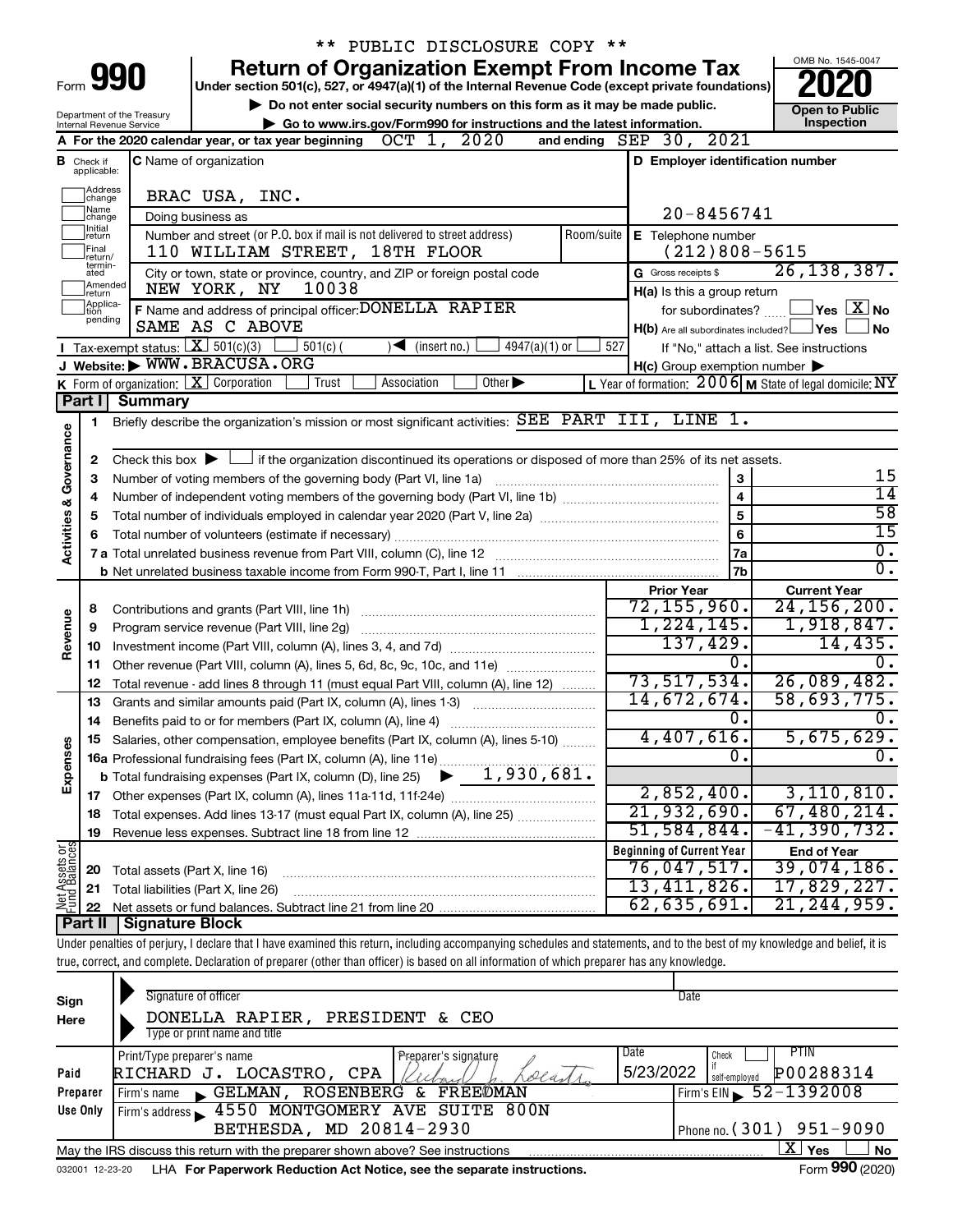|    | $20 - 8456741$<br>BRAC USA, INC.<br>Page 2<br>Form 990 (2020)                                                                                                                                                                                                                        |
|----|--------------------------------------------------------------------------------------------------------------------------------------------------------------------------------------------------------------------------------------------------------------------------------------|
|    | <b>Part III   Statement of Program Service Accomplishments</b>                                                                                                                                                                                                                       |
|    |                                                                                                                                                                                                                                                                                      |
| 1  | Briefly describe the organization's mission:<br>BRAC USA SHARES THE SAME MISSION AS BRAC: OUR MISSION IS TO EMPOWER                                                                                                                                                                  |
|    | PEOPLE AND COMMUNITIES IN SITUATIONS OF POVERTY, ILLITERACY, DISEASE                                                                                                                                                                                                                 |
|    | AND SOCIAL INJUSTICE. (SEE SCHEDULE O FOR CONTINUATION)                                                                                                                                                                                                                              |
|    |                                                                                                                                                                                                                                                                                      |
| 2  | Did the organization undertake any significant program services during the year which were not listed on the                                                                                                                                                                         |
|    | $\Box$ Yes $~\boxed{\text{X}}$ No<br>prior Form 990 or 990-EZ?                                                                                                                                                                                                                       |
|    | If "Yes," describe these new services on Schedule O.                                                                                                                                                                                                                                 |
| 3  | $\Box$ Yes $[\overline{\mathrm{X}}]$ No<br>Did the organization cease conducting, or make significant changes in how it conducts, any program services?                                                                                                                              |
|    | If "Yes," describe these changes on Schedule O.                                                                                                                                                                                                                                      |
| 4  | Describe the organization's program service accomplishments for each of its three largest program services, as measured by expenses.<br>Section 501(c)(3) and 501(c)(4) organizations are required to report the amount of grants and allocations to others, the total expenses, and |
|    | revenue, if any, for each program service reported.                                                                                                                                                                                                                                  |
| 4a | 59, 745, 410. including grants of \$ 58, 693, 775. ) (Revenue \$<br>) (Expenses \$<br>(Code:                                                                                                                                                                                         |
|    | GRANTMAKING: TO SUPPORT BRAC'S NEW AND ONGOING INITIATIVES, BRAC USA                                                                                                                                                                                                                 |
|    | AWARDS GRANTS TO BRAC PROGRAMS WITH THE FUNDS IT RAISES FROM EXTERNAL                                                                                                                                                                                                                |
|    | DONORS. GRANT AWARDS SUPPORT A STRATEGIC AGENDA BASED ON PRIORITIES                                                                                                                                                                                                                  |
|    | AGREED UPON BY BRAC AND BRAC USA. THE GRANTS MADE FACILITATE                                                                                                                                                                                                                         |
|    | FLEXIBILITY, INNOVATION, AND LEARNING, WITH THE GOAL OF CREATING                                                                                                                                                                                                                     |
|    | OPPORTUNITIES FOR PEOPLE LIVING IN POVERTY. BRAC USA DOES NOT ACCEPT                                                                                                                                                                                                                 |
|    | UNSOLICITED PROPOSALS FROM ORGANIZATIONS THAT ARE NOT PART OF BRAC OR                                                                                                                                                                                                                |
|    | BRAC INTERNATIONAL.                                                                                                                                                                                                                                                                  |
|    |                                                                                                                                                                                                                                                                                      |
|    |                                                                                                                                                                                                                                                                                      |
|    |                                                                                                                                                                                                                                                                                      |
| 4b | 4,712,850. including grants of \$<br>1,918,847.<br>) (Expenses \$<br>) (Revenue \$<br>(Code:                                                                                                                                                                                         |
|    | STRATEGIC PROGRAM SERVICES: BRAC USA SUPPORTS BRAC'S EFFORTS TO                                                                                                                                                                                                                      |
|    | INNOVATE, PILOT, GROW, AND SCALE HEALTH, EDUCATION, YOUTH EMPOWERMENT,                                                                                                                                                                                                               |
|    | AGRICULTURE, LIVELIHOOD DEVELOPMENT, MICROFINANCE AND OTHER PROGRAMS.                                                                                                                                                                                                                |
|    | THIS INCLUDES ENABLING ACCESS TO CAPITAL AND OTHER RESOURCES, PROVIDING                                                                                                                                                                                                              |
|    | TECHNICAL ASSISTANCE AND PROGRAM DESIGN SUPPORT, SETTING UP INTERNAL                                                                                                                                                                                                                 |
|    | SYSTEMS AND PROCESSES FOR SUCCESSFUL IMPLEMENTATION AND MONITORING, AND<br>COMMUNICATING OUTCOMES WITH DONORS AND OTHER STAKEHOLDERS. BRAC USA                                                                                                                                       |
|    | ALSO PROVIDES ADVISORY SERVICES TO SUPPORT GOVERNMENTS, NON-PROFITS,                                                                                                                                                                                                                 |
|    | AND OTHER ENTITIES IN IMPLEMENTING BRAC'S SIGNATURE ULTRA-POOR                                                                                                                                                                                                                       |
|    | GRADUATION AND YOUTH EMPOWERMENT APPROACHES WORLDWIDE.                                                                                                                                                                                                                               |
|    |                                                                                                                                                                                                                                                                                      |
|    |                                                                                                                                                                                                                                                                                      |
| 4с | $\overline{390,287}$ including grants of \$<br>(Expenses \$<br>) (Revenue \$<br>(Code:                                                                                                                                                                                               |
|    | COMMUNICATIONS & OUTREACH: BRAC USA STRIVES TO INCREASE AWARENESS ABOUT                                                                                                                                                                                                              |
|    | BRAC'S PROGRAMS AND ACTIVITIES IN THE UNITED STATES, CANADA, AND                                                                                                                                                                                                                     |
|    | GLOBALLY. WE HELP TO EDUCATE THE PUBLIC ABOUT CHALLENGES FACING PEOPLE                                                                                                                                                                                                               |
|    | IN POVERTY WORLDWIDE AND EFFECTIVE SOLUTIONS TO SUPPORT THEM. THROUGH<br>EVENTS, CONFERENCES, MEDIA PLACEMENTS, AWARD NOMINATIONS, SPEAKING                                                                                                                                          |
|    | ENGAGEMENTS, AND PARTNERSHIP DEVELOPMENT, WE WORK TO RAISE BRAC'S                                                                                                                                                                                                                    |
|    | PROFILE AS AN INNOVATOR IN COST-EFFECTIVE, EVIDENCE-BASED DEVELOPMENT                                                                                                                                                                                                                |
|    | SOLUTIONS.                                                                                                                                                                                                                                                                           |
|    |                                                                                                                                                                                                                                                                                      |
|    |                                                                                                                                                                                                                                                                                      |
|    |                                                                                                                                                                                                                                                                                      |
|    | 4d Other program services (Describe on Schedule O.)                                                                                                                                                                                                                                  |
|    | (Expenses \$<br>including grants of \$<br>(Revenue \$                                                                                                                                                                                                                                |
|    | 64,848,547.<br>4e Total program service expenses >                                                                                                                                                                                                                                   |
|    | Form 990 (2020)                                                                                                                                                                                                                                                                      |
|    | 032002 12-23-20                                                                                                                                                                                                                                                                      |
|    | 3                                                                                                                                                                                                                                                                                    |
|    | 14190523 745960 03805<br>2020.05094 BRAC USA, INC.<br>$03805 - 1$                                                                                                                                                                                                                    |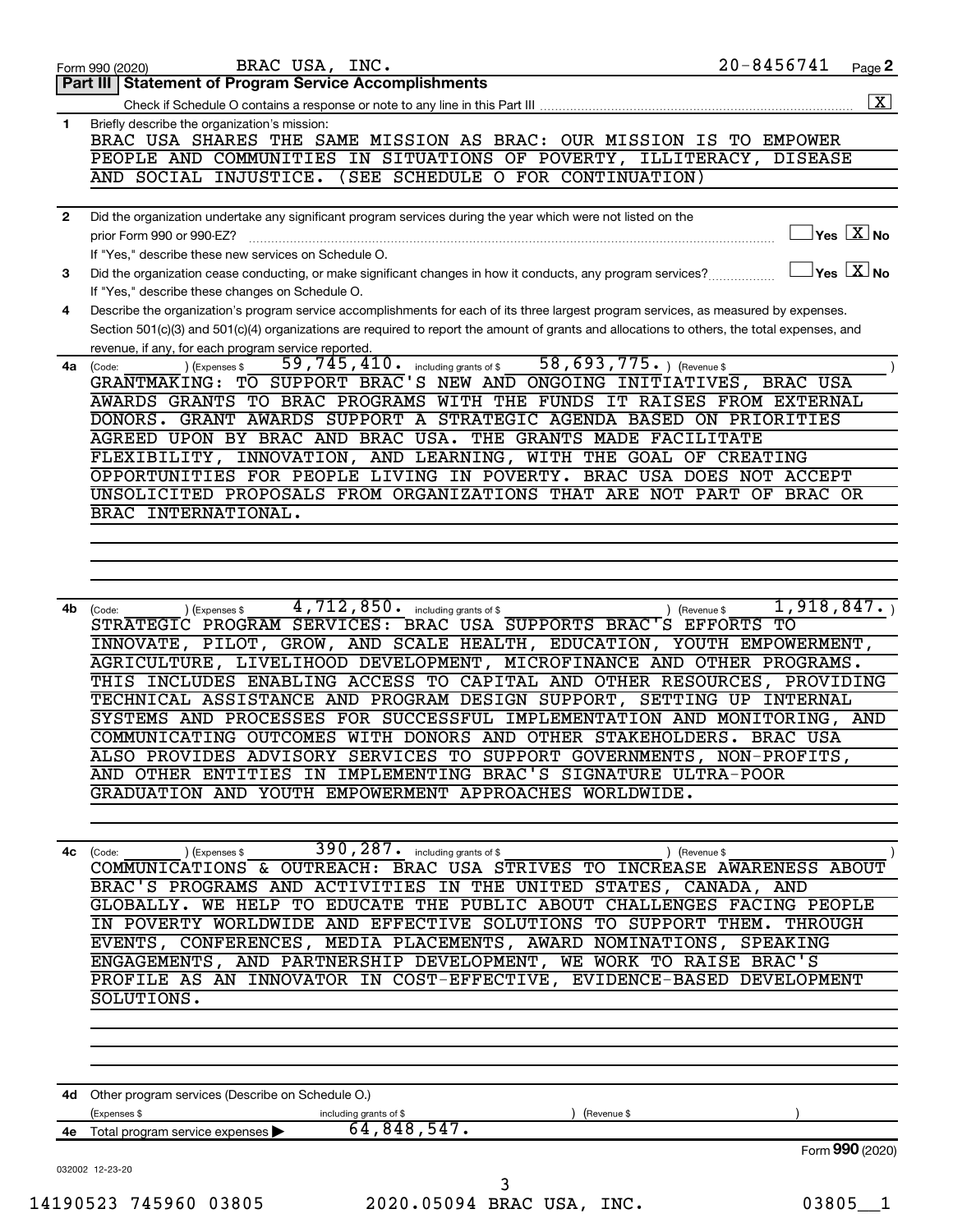|  | Form 990 (2020) |
|--|-----------------|

Form 990 (2020) Page BRAC USA, INC.  $20-8456741$ 

**Part IV Checklist of Required Schedules**

|     |                                                                                                                                       |                 | Yes                     | No                      |
|-----|---------------------------------------------------------------------------------------------------------------------------------------|-----------------|-------------------------|-------------------------|
| 1   | Is the organization described in section $501(c)(3)$ or $4947(a)(1)$ (other than a private foundation)?                               |                 |                         |                         |
|     | If "Yes," complete Schedule A                                                                                                         | 1               | х                       |                         |
| 2   |                                                                                                                                       | $\mathbf{2}$    | $\overline{\textbf{x}}$ |                         |
| З   | Did the organization engage in direct or indirect political campaign activities on behalf of or in opposition to candidates for       |                 |                         |                         |
|     | public office? If "Yes," complete Schedule C, Part I                                                                                  | 3               |                         | x                       |
| 4   | Section 501(c)(3) organizations. Did the organization engage in lobbying activities, or have a section 501(h) election in effect      |                 |                         |                         |
|     |                                                                                                                                       | 4               |                         | х                       |
| 5   | Is the organization a section 501(c)(4), 501(c)(5), or 501(c)(6) organization that receives membership dues, assessments, or          |                 |                         |                         |
|     |                                                                                                                                       | 5               |                         | х                       |
| 6   | Did the organization maintain any donor advised funds or any similar funds or accounts for which donors have the right to             |                 |                         |                         |
|     | provide advice on the distribution or investment of amounts in such funds or accounts? If "Yes," complete Schedule D, Part I          | 6               |                         | х                       |
| 7   | Did the organization receive or hold a conservation easement, including easements to preserve open space,                             |                 |                         |                         |
|     |                                                                                                                                       | $\overline{7}$  |                         | х                       |
| 8   | Did the organization maintain collections of works of art, historical treasures, or other similar assets? If "Yes," complete          |                 |                         |                         |
|     |                                                                                                                                       | 8               |                         | x                       |
| 9   | Did the organization report an amount in Part X, line 21, for escrow or custodial account liability, serve as a custodian for         |                 |                         |                         |
|     | amounts not listed in Part X; or provide credit counseling, debt management, credit repair, or debt negotiation services?             |                 |                         |                         |
|     |                                                                                                                                       | 9               |                         | х                       |
| 10  | Did the organization, directly or through a related organization, hold assets in donor-restricted endowments                          |                 |                         |                         |
|     |                                                                                                                                       | 10              |                         | x                       |
| 11  | If the organization's answer to any of the following questions is "Yes," then complete Schedule D, Parts VI, VII, VIII, IX, or X      |                 |                         |                         |
|     | as applicable.                                                                                                                        |                 |                         |                         |
|     | a Did the organization report an amount for land, buildings, and equipment in Part X, line 10? If "Yes," complete Schedule D,         |                 |                         |                         |
|     |                                                                                                                                       |                 | х                       |                         |
|     |                                                                                                                                       | 11a             |                         |                         |
|     | <b>b</b> Did the organization report an amount for investments - other securities in Part X, line 12, that is 5% or more of its total |                 |                         | х                       |
|     |                                                                                                                                       | 11 <sub>b</sub> |                         |                         |
|     | c Did the organization report an amount for investments - program related in Part X, line 13, that is 5% or more of its total         |                 |                         | х                       |
|     |                                                                                                                                       | 11c             |                         |                         |
|     | d Did the organization report an amount for other assets in Part X, line 15, that is 5% or more of its total assets reported in       |                 |                         | х                       |
|     |                                                                                                                                       | 11d             | X                       |                         |
|     |                                                                                                                                       | 11e             |                         |                         |
|     | f Did the organization's separate or consolidated financial statements for the tax year include a footnote that addresses             |                 |                         |                         |
|     | the organization's liability for uncertain tax positions under FIN 48 (ASC 740)? If "Yes," complete Schedule D, Part X                | 11f             | х                       |                         |
|     | 12a Did the organization obtain separate, independent audited financial statements for the tax year? If "Yes," complete               |                 |                         |                         |
|     |                                                                                                                                       | 12a             | х                       |                         |
|     | b Was the organization included in consolidated, independent audited financial statements for the tax year?                           |                 |                         |                         |
|     | If "Yes," and if the organization answered "No" to line 12a, then completing Schedule D, Parts XI and XII is optional                 | 12 <sub>b</sub> |                         | х                       |
| 13  |                                                                                                                                       | 13              |                         | $\overline{\textbf{x}}$ |
| 14a |                                                                                                                                       | 14a             |                         | х                       |
| b   | Did the organization have aggregate revenues or expenses of more than \$10,000 from grantmaking, fundraising, business,               |                 |                         |                         |
|     | investment, and program service activities outside the United States, or aggregate foreign investments valued at \$100,000            |                 |                         |                         |
|     |                                                                                                                                       | 14b             | х                       |                         |
| 15  | Did the organization report on Part IX, column (A), line 3, more than \$5,000 of grants or other assistance to or for any             |                 |                         |                         |
|     |                                                                                                                                       | 15              | х                       |                         |
| 16  | Did the organization report on Part IX, column (A), line 3, more than \$5,000 of aggregate grants or other assistance to              |                 |                         |                         |
|     |                                                                                                                                       | 16              |                         | x                       |
| 17  | Did the organization report a total of more than \$15,000 of expenses for professional fundraising services on Part IX,               |                 |                         |                         |
|     |                                                                                                                                       | 17              |                         | х                       |
| 18  | Did the organization report more than \$15,000 total of fundraising event gross income and contributions on Part VIII, lines          |                 |                         |                         |
|     |                                                                                                                                       | 18              |                         | х                       |
| 19  | Did the organization report more than \$15,000 of gross income from gaming activities on Part VIII, line 9a? If "Yes,"                |                 |                         |                         |
|     |                                                                                                                                       | 19              |                         | х                       |
|     |                                                                                                                                       | 20a             |                         | х                       |
|     |                                                                                                                                       | 20 <sub>b</sub> |                         |                         |
| 21  | Did the organization report more than \$5,000 of grants or other assistance to any domestic organization or                           |                 |                         |                         |
|     |                                                                                                                                       | 21              | х                       |                         |
|     | 032003 12-23-20                                                                                                                       |                 |                         | Form 990 (2020)         |

14190523 745960 03805 2020.05094 BRAC USA, INC. 03805\_\_1 4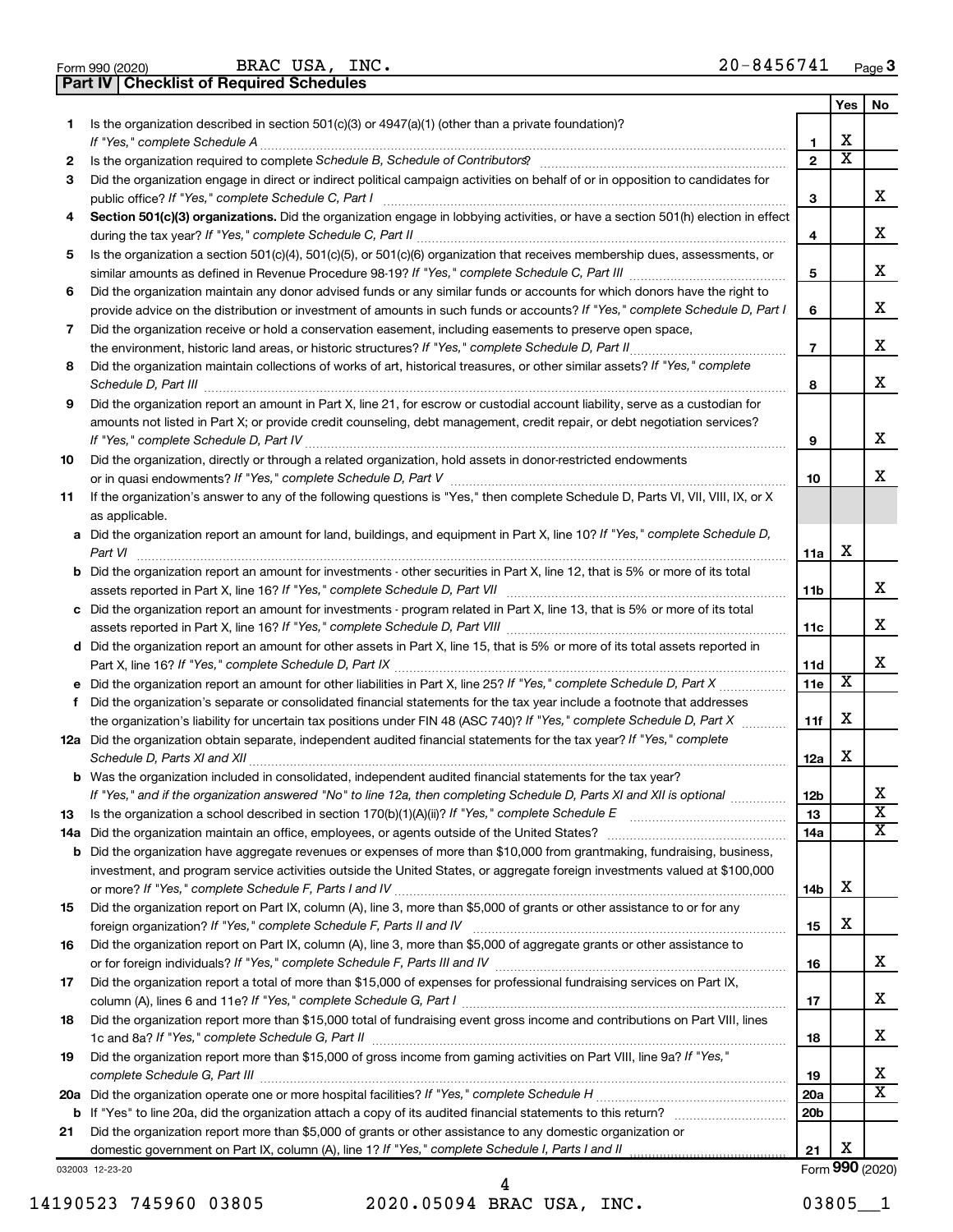|  | Form 990 (2020) |
|--|-----------------|
|  |                 |

BRAC USA, INC.  $20-8456741$ 

**Part IV Checklist of Required Schedules**

*(continued)*

|               |                                                                                                                                                                                                                                                              |                 | Yes | No                           |  |
|---------------|--------------------------------------------------------------------------------------------------------------------------------------------------------------------------------------------------------------------------------------------------------------|-----------------|-----|------------------------------|--|
| 22            | Did the organization report more than \$5,000 of grants or other assistance to or for domestic individuals on                                                                                                                                                |                 |     |                              |  |
|               |                                                                                                                                                                                                                                                              | 22              |     | x                            |  |
| 23            | Did the organization answer "Yes" to Part VII, Section A, line 3, 4, or 5 about compensation of the organization's current                                                                                                                                   |                 |     |                              |  |
|               | and former officers, directors, trustees, key employees, and highest compensated employees? If "Yes," complete                                                                                                                                               |                 |     |                              |  |
|               | Schedule J <b>Execute Schedule J Execute Schedule J Execute Schedule J Execute Schedule J</b>                                                                                                                                                                | 23              | X   |                              |  |
|               | 24a Did the organization have a tax-exempt bond issue with an outstanding principal amount of more than \$100,000 as of the                                                                                                                                  |                 |     |                              |  |
|               | last day of the year, that was issued after December 31, 2002? If "Yes," answer lines 24b through 24d and complete                                                                                                                                           |                 |     |                              |  |
|               |                                                                                                                                                                                                                                                              | 24a             |     | x                            |  |
|               |                                                                                                                                                                                                                                                              | 24 <sub>b</sub> |     |                              |  |
|               | c Did the organization maintain an escrow account other than a refunding escrow at any time during the year to defease                                                                                                                                       |                 |     |                              |  |
|               |                                                                                                                                                                                                                                                              | 24c             |     |                              |  |
|               | d Did the organization act as an "on behalf of" issuer for bonds outstanding at any time during the year?                                                                                                                                                    | 24d             |     |                              |  |
|               | 25a Section 501(c)(3), 501(c)(4), and 501(c)(29) organizations. Did the organization engage in an excess benefit                                                                                                                                             | 25a             |     | x                            |  |
|               |                                                                                                                                                                                                                                                              |                 |     |                              |  |
|               | <b>b</b> Is the organization aware that it engaged in an excess benefit transaction with a disqualified person in a prior year, and<br>that the transaction has not been reported on any of the organization's prior Forms 990 or 990-EZ? If "Yes," complete |                 |     |                              |  |
|               | Schedule L, Part I                                                                                                                                                                                                                                           | 25b             |     | x                            |  |
| 26            | Did the organization report any amount on Part X, line 5 or 22, for receivables from or payables to any current                                                                                                                                              |                 |     |                              |  |
|               | or former officer, director, trustee, key employee, creator or founder, substantial contributor, or 35%                                                                                                                                                      |                 |     |                              |  |
|               |                                                                                                                                                                                                                                                              | 26              |     | x                            |  |
| 27            | Did the organization provide a grant or other assistance to any current or former officer, director, trustee, key employee,                                                                                                                                  |                 |     |                              |  |
|               | creator or founder, substantial contributor or employee thereof, a grant selection committee member, or to a 35% controlled                                                                                                                                  |                 |     |                              |  |
|               | entity (including an employee thereof) or family member of any of these persons? If "Yes," complete Schedule L, Part III                                                                                                                                     | 27              |     | x                            |  |
| 28            | Was the organization a party to a business transaction with one of the following parties (see Schedule L, Part IV                                                                                                                                            |                 |     |                              |  |
|               | instructions, for applicable filing thresholds, conditions, and exceptions):                                                                                                                                                                                 |                 |     |                              |  |
|               | a A current or former officer, director, trustee, key employee, creator or founder, or substantial contributor? If                                                                                                                                           |                 |     |                              |  |
|               |                                                                                                                                                                                                                                                              | 28a             |     | X                            |  |
|               |                                                                                                                                                                                                                                                              | 28b             |     | $\overline{\mathbf{x}}$      |  |
|               | c A 35% controlled entity of one or more individuals and/or organizations described in lines 28a or 28b?If                                                                                                                                                   |                 |     |                              |  |
|               |                                                                                                                                                                                                                                                              | 28c             |     | x                            |  |
| 29            |                                                                                                                                                                                                                                                              | 29              | X   |                              |  |
| 30            | Did the organization receive contributions of art, historical treasures, or other similar assets, or qualified conservation                                                                                                                                  |                 |     |                              |  |
|               |                                                                                                                                                                                                                                                              | 30              |     | X                            |  |
| 31            | Did the organization liquidate, terminate, or dissolve and cease operations? If "Yes," complete Schedule N, Part I                                                                                                                                           | 31              |     | $\overline{\mathbf{x}}$      |  |
| 32            | Did the organization sell, exchange, dispose of, or transfer more than 25% of its net assets? If "Yes," complete                                                                                                                                             |                 |     |                              |  |
|               |                                                                                                                                                                                                                                                              | 32              |     | x                            |  |
| 33            | Did the organization own 100% of an entity disregarded as separate from the organization under Regulations                                                                                                                                                   |                 |     |                              |  |
|               |                                                                                                                                                                                                                                                              | 33              |     | х                            |  |
| 34            | Was the organization related to any tax-exempt or taxable entity? If "Yes," complete Schedule R, Part II, III, or IV, and                                                                                                                                    |                 |     |                              |  |
|               | Part V, line 1                                                                                                                                                                                                                                               | 34              |     | X<br>$\overline{\texttt{x}}$ |  |
|               |                                                                                                                                                                                                                                                              | 35a             |     |                              |  |
|               | b If "Yes" to line 35a, did the organization receive any payment from or engage in any transaction with a controlled entity                                                                                                                                  |                 |     |                              |  |
|               |                                                                                                                                                                                                                                                              | 35 <sub>b</sub> |     |                              |  |
| 36            | Section 501(c)(3) organizations. Did the organization make any transfers to an exempt non-charitable related organization?                                                                                                                                   |                 |     | X                            |  |
|               | Did the organization conduct more than 5% of its activities through an entity that is not a related organization                                                                                                                                             | 36              |     |                              |  |
| 37            |                                                                                                                                                                                                                                                              | 37              |     | x                            |  |
|               |                                                                                                                                                                                                                                                              |                 |     |                              |  |
| 38            | Did the organization complete Schedule O and provide explanations in Schedule O for Part VI, lines 11b and 19?<br>Note: All Form 990 filers are required to complete Schedule O.                                                                             | 38              | х   |                              |  |
| <b>Part V</b> | <b>Statements Regarding Other IRS Filings and Tax Compliance</b>                                                                                                                                                                                             |                 |     |                              |  |
|               |                                                                                                                                                                                                                                                              |                 |     |                              |  |
|               |                                                                                                                                                                                                                                                              |                 | Yes | No                           |  |
|               | 39<br>1a                                                                                                                                                                                                                                                     |                 |     |                              |  |
|               | 0<br>1b                                                                                                                                                                                                                                                      |                 |     |                              |  |
|               | c Did the organization comply with backup withholding rules for reportable payments to vendors and reportable gaming                                                                                                                                         |                 |     |                              |  |
|               |                                                                                                                                                                                                                                                              | 1c              | х   |                              |  |
|               | 032004 12-23-20                                                                                                                                                                                                                                              |                 |     | Form 990 (2020)              |  |
|               | 5                                                                                                                                                                                                                                                            |                 |     |                              |  |

<sup>14190523 745960 03805 2020.05094</sup> BRAC USA, INC. 03805\_1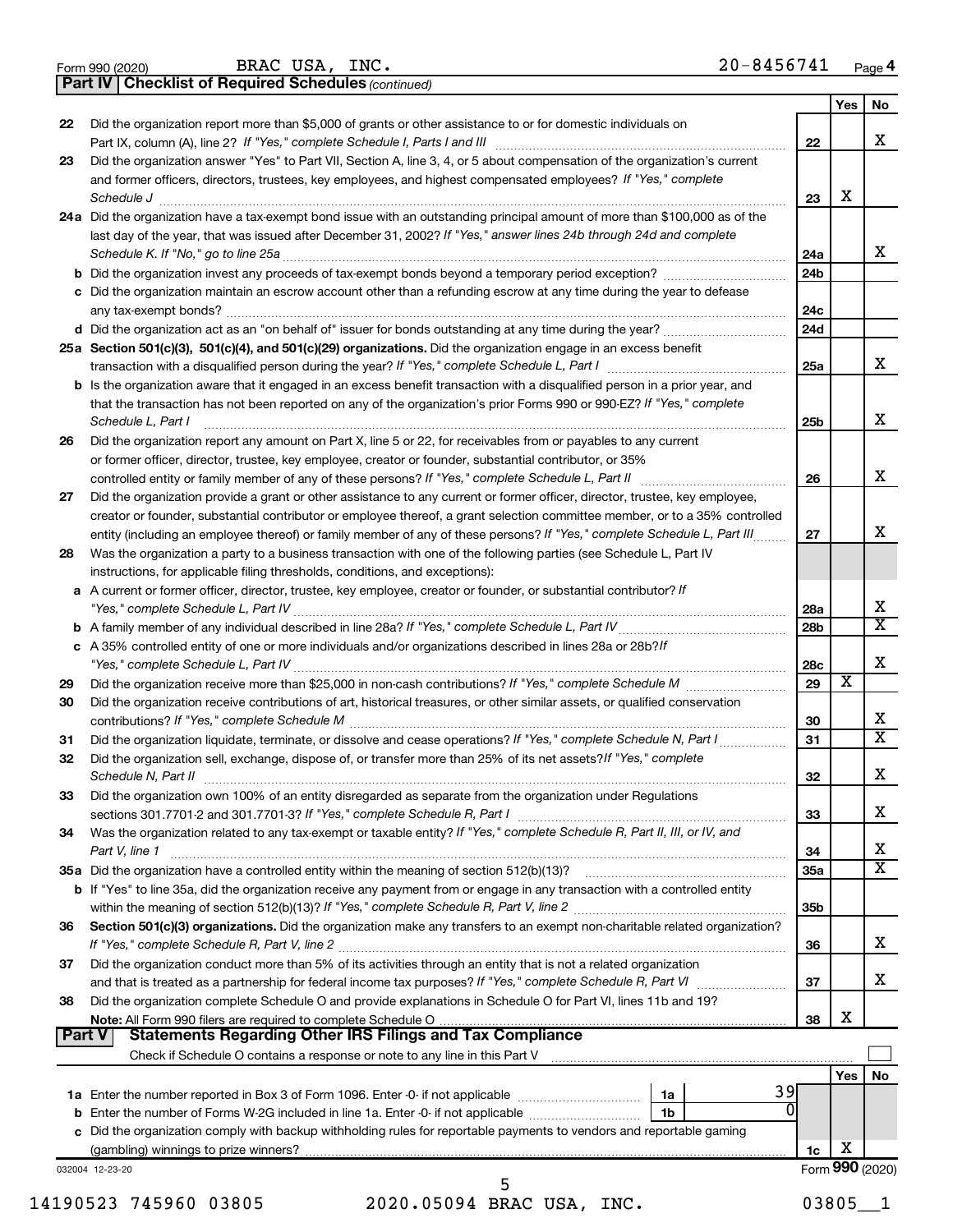| $20 - 8456741$<br>BRAC USA, INC.<br>Page 5<br>Form 990 (2020) |                                                                                                                                                                                                                                            |                |            |                         |  |  |  |  |
|---------------------------------------------------------------|--------------------------------------------------------------------------------------------------------------------------------------------------------------------------------------------------------------------------------------------|----------------|------------|-------------------------|--|--|--|--|
| <b>Part V</b>                                                 | Statements Regarding Other IRS Filings and Tax Compliance (continued)                                                                                                                                                                      |                |            |                         |  |  |  |  |
|                                                               |                                                                                                                                                                                                                                            |                | <b>Yes</b> | No                      |  |  |  |  |
|                                                               | 2a Enter the number of employees reported on Form W-3, Transmittal of Wage and Tax Statements,                                                                                                                                             |                |            |                         |  |  |  |  |
|                                                               | 58<br>filed for the calendar year ending with or within the year covered by this return <i>[[[[[[[[[[[[[[]]]]</i> ]]<br>2a                                                                                                                 |                |            |                         |  |  |  |  |
|                                                               |                                                                                                                                                                                                                                            | 2 <sub>b</sub> | х          |                         |  |  |  |  |
|                                                               |                                                                                                                                                                                                                                            |                |            | x                       |  |  |  |  |
|                                                               | 3a Did the organization have unrelated business gross income of \$1,000 or more during the year?                                                                                                                                           |                |            |                         |  |  |  |  |
|                                                               | <b>b</b> If "Yes," has it filed a Form 990-T for this year? If "No" to line 3b, provide an explanation on Schedule O                                                                                                                       |                |            |                         |  |  |  |  |
|                                                               | 4a At any time during the calendar year, did the organization have an interest in, or a signature or other authority over, a                                                                                                               |                |            |                         |  |  |  |  |
|                                                               | financial account in a foreign country (such as a bank account, securities account, or other financial account)?                                                                                                                           |                |            |                         |  |  |  |  |
|                                                               | <b>b</b> If "Yes," enter the name of the foreign country $\blacktriangleright$                                                                                                                                                             |                |            |                         |  |  |  |  |
|                                                               | See instructions for filing requirements for FinCEN Form 114, Report of Foreign Bank and Financial Accounts (FBAR).                                                                                                                        |                |            |                         |  |  |  |  |
|                                                               |                                                                                                                                                                                                                                            | 5a             |            | х                       |  |  |  |  |
| b                                                             |                                                                                                                                                                                                                                            | 5b             |            | X                       |  |  |  |  |
| с                                                             |                                                                                                                                                                                                                                            | 5c             |            |                         |  |  |  |  |
|                                                               | 6a Does the organization have annual gross receipts that are normally greater than \$100,000, and did the organization solicit                                                                                                             |                |            |                         |  |  |  |  |
|                                                               | any contributions that were not tax deductible as charitable contributions?                                                                                                                                                                | 6a             |            | x                       |  |  |  |  |
|                                                               | <b>b</b> If "Yes," did the organization include with every solicitation an express statement that such contributions or gifts                                                                                                              |                |            |                         |  |  |  |  |
|                                                               | were not tax deductible?                                                                                                                                                                                                                   | 6b             |            |                         |  |  |  |  |
| 7                                                             | Organizations that may receive deductible contributions under section 170(c).                                                                                                                                                              |                |            | x                       |  |  |  |  |
| a                                                             | Did the organization receive a payment in excess of \$75 made partly as a contribution and partly for goods and services provided to the payor?                                                                                            | 7a             |            |                         |  |  |  |  |
| b                                                             |                                                                                                                                                                                                                                            | 7b             |            |                         |  |  |  |  |
| c                                                             | Did the organization sell, exchange, or otherwise dispose of tangible personal property for which it was required                                                                                                                          |                |            | x                       |  |  |  |  |
|                                                               | to file Form 8282?                                                                                                                                                                                                                         | 7c             |            |                         |  |  |  |  |
| d                                                             | 7d                                                                                                                                                                                                                                         |                |            | х                       |  |  |  |  |
| е                                                             | Did the organization receive any funds, directly or indirectly, to pay premiums on a personal benefit contract?                                                                                                                            | 7e<br>7f       |            | $\overline{\textbf{X}}$ |  |  |  |  |
|                                                               | Did the organization, during the year, pay premiums, directly or indirectly, on a personal benefit contract?<br>Ť.                                                                                                                         |                |            |                         |  |  |  |  |
| g                                                             | If the organization received a contribution of qualified intellectual property, did the organization file Form 8899 as required?                                                                                                           | 7g<br>7h       |            |                         |  |  |  |  |
| h<br>8                                                        | If the organization received a contribution of cars, boats, airplanes, or other vehicles, did the organization file a Form 1098-C?<br>Sponsoring organizations maintaining donor advised funds. Did a donor advised fund maintained by the |                |            |                         |  |  |  |  |
|                                                               | N/A<br>sponsoring organization have excess business holdings at any time during the year?                                                                                                                                                  | 8              |            |                         |  |  |  |  |
| 9                                                             | Sponsoring organizations maintaining donor advised funds.                                                                                                                                                                                  |                |            |                         |  |  |  |  |
| a                                                             |                                                                                                                                                                                                                                            | <b>9a</b>      |            |                         |  |  |  |  |
| b                                                             | Did the sponsoring organization make a distribution to a donor, donor advisor, or related person? $M/A$                                                                                                                                    | 9b             |            |                         |  |  |  |  |
| 10                                                            | Section 501(c)(7) organizations. Enter:                                                                                                                                                                                                    |                |            |                         |  |  |  |  |
|                                                               | N/A<br>10a                                                                                                                                                                                                                                 |                |            |                         |  |  |  |  |
|                                                               | b Gross receipts, included on Form 990, Part VIII, line 12, for public use of club facilities<br>10b                                                                                                                                       |                |            |                         |  |  |  |  |
| 11                                                            | Section 501(c)(12) organizations. Enter:                                                                                                                                                                                                   |                |            |                         |  |  |  |  |
| а                                                             | 11a                                                                                                                                                                                                                                        |                |            |                         |  |  |  |  |
| b                                                             | Gross income from other sources (Do not net amounts due or paid to other sources against                                                                                                                                                   |                |            |                         |  |  |  |  |
|                                                               | 11b                                                                                                                                                                                                                                        |                |            |                         |  |  |  |  |
|                                                               | 12a Section 4947(a)(1) non-exempt charitable trusts. Is the organization filing Form 990 in lieu of Form 1041?                                                                                                                             | 12a            |            |                         |  |  |  |  |
|                                                               | <b>b</b> If "Yes," enter the amount of tax-exempt interest received or accrued during the year $\ldots \mathbf{N}/\mathbf{A}$ .<br>12 <sub>b</sub>                                                                                         |                |            |                         |  |  |  |  |
| 13                                                            | Section 501(c)(29) qualified nonprofit health insurance issuers.                                                                                                                                                                           |                |            |                         |  |  |  |  |
|                                                               | N/A                                                                                                                                                                                                                                        | 13a            |            |                         |  |  |  |  |
|                                                               | Note: See the instructions for additional information the organization must report on Schedule O.                                                                                                                                          |                |            |                         |  |  |  |  |
|                                                               | <b>b</b> Enter the amount of reserves the organization is required to maintain by the states in which the                                                                                                                                  |                |            |                         |  |  |  |  |
|                                                               | 13b                                                                                                                                                                                                                                        |                |            |                         |  |  |  |  |
|                                                               | 13c                                                                                                                                                                                                                                        |                |            |                         |  |  |  |  |
| 14a                                                           | Did the organization receive any payments for indoor tanning services during the tax year?                                                                                                                                                 | 14a            |            | х                       |  |  |  |  |
|                                                               | b If "Yes," has it filed a Form 720 to report these payments? If "No," provide an explanation on Schedule O                                                                                                                                | 14b            |            |                         |  |  |  |  |
| 15                                                            | Is the organization subject to the section 4960 tax on payment(s) of more than \$1,000,000 in remuneration or                                                                                                                              |                |            |                         |  |  |  |  |
|                                                               |                                                                                                                                                                                                                                            | 15             |            | х                       |  |  |  |  |
|                                                               | If "Yes," see instructions and file Form 4720, Schedule N.                                                                                                                                                                                 |                |            |                         |  |  |  |  |
| 16                                                            | Is the organization an educational institution subject to the section 4968 excise tax on net investment income?<br>.                                                                                                                       | 16             |            | х                       |  |  |  |  |
|                                                               | If "Yes," complete Form 4720, Schedule O.                                                                                                                                                                                                  |                |            |                         |  |  |  |  |
|                                                               |                                                                                                                                                                                                                                            |                |            | $000 \; \text{no}$      |  |  |  |  |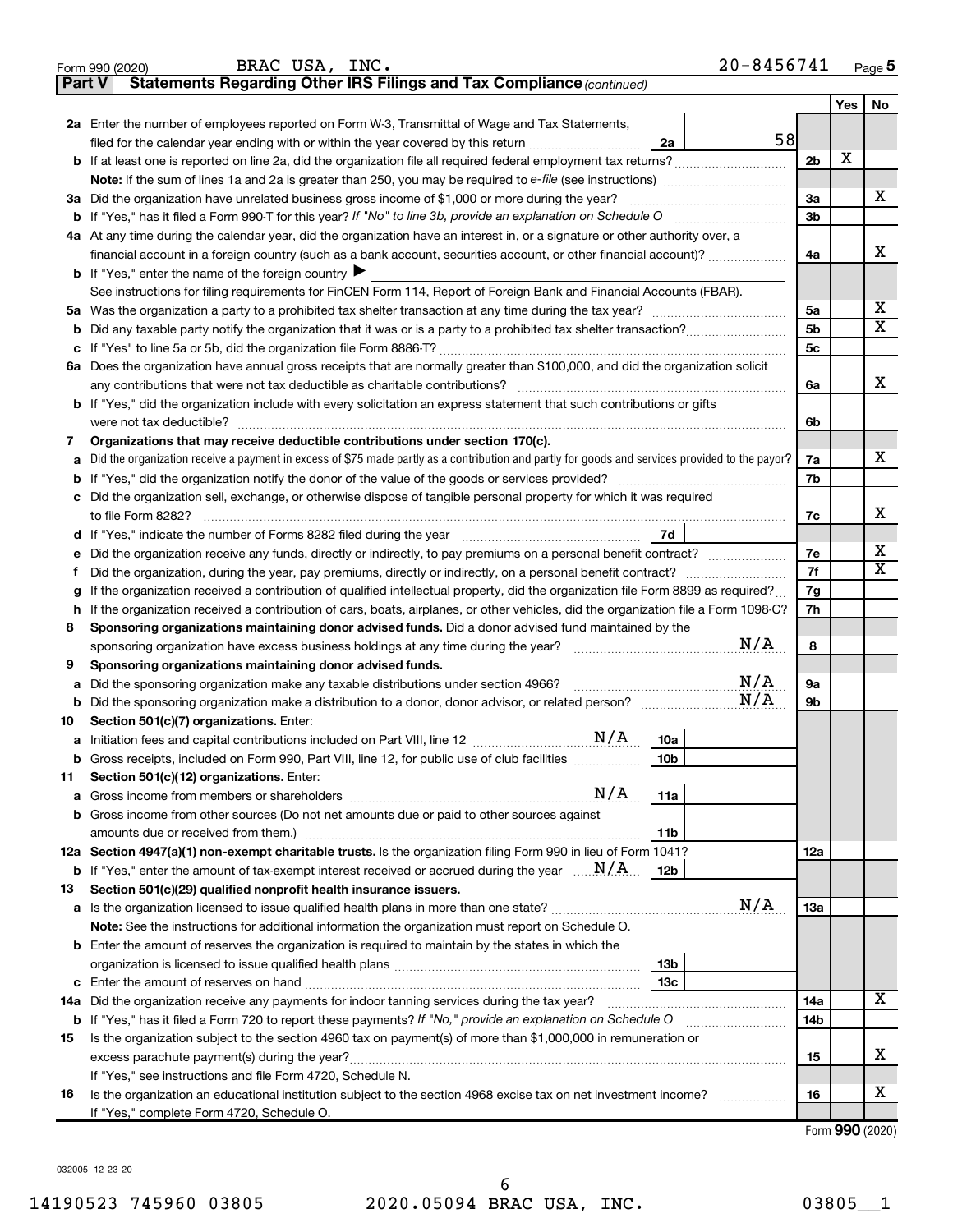|    | BRAC USA, INC.<br>Form 990 (2020)                                                                                                                                                                 |    | $20 - 8456741$ |                 |                         | Page 6                  |
|----|---------------------------------------------------------------------------------------------------------------------------------------------------------------------------------------------------|----|----------------|-----------------|-------------------------|-------------------------|
|    | Governance, Management, and Disclosure For each "Yes" response to lines 2 through 7b below, and for a "No" response<br><b>Part VI</b>                                                             |    |                |                 |                         |                         |
|    | to line 8a, 8b, or 10b below, describe the circumstances, processes, or changes on Schedule O. See instructions.                                                                                  |    |                |                 |                         |                         |
|    |                                                                                                                                                                                                   |    |                |                 |                         | $\overline{\mathbf{X}}$ |
|    | <b>Section A. Governing Body and Management</b>                                                                                                                                                   |    |                |                 |                         |                         |
|    |                                                                                                                                                                                                   |    | 15             |                 | Yes                     | No                      |
|    | 1a Enter the number of voting members of the governing body at the end of the tax year                                                                                                            | 1a |                |                 |                         |                         |
|    | If there are material differences in voting rights among members of the governing body, or if the governing                                                                                       |    |                |                 |                         |                         |
|    | body delegated broad authority to an executive committee or similar committee, explain on Schedule O.                                                                                             |    | 14             |                 |                         |                         |
|    | <b>b</b> Enter the number of voting members included on line 1a, above, who are independent                                                                                                       | 1b |                |                 |                         |                         |
| 2  | Did any officer, director, trustee, or key employee have a family relationship or a business relationship with any other                                                                          |    |                |                 |                         | х                       |
|    |                                                                                                                                                                                                   |    |                | 2               |                         |                         |
| 3  | Did the organization delegate control over management duties customarily performed by or under the direct supervision                                                                             |    |                |                 |                         | х                       |
|    |                                                                                                                                                                                                   |    |                | 3<br>4          |                         | $\overline{\text{x}}$   |
| 4  | Did the organization make any significant changes to its governing documents since the prior Form 990 was filed?                                                                                  |    |                | 5               |                         | $\overline{\textbf{x}}$ |
| 5  |                                                                                                                                                                                                   |    |                | 6               |                         | $\overline{\textbf{x}}$ |
| 6  |                                                                                                                                                                                                   |    |                |                 |                         |                         |
| 7a | Did the organization have members, stockholders, or other persons who had the power to elect or appoint one or                                                                                    |    |                |                 |                         | x                       |
|    |                                                                                                                                                                                                   |    |                | 7a              |                         |                         |
| b  | Are any governance decisions of the organization reserved to (or subject to approval by) members, stockholders, or                                                                                |    |                |                 |                         | x                       |
| 8  | persons other than the governing body?<br>Did the organization contemporaneously document the meetings held or written actions undertaken during the year by the following:                       |    |                | 7b              |                         |                         |
|    |                                                                                                                                                                                                   |    |                |                 | х                       |                         |
| a  |                                                                                                                                                                                                   |    |                | 8а<br>8b        | $\overline{\mathbf{x}}$ |                         |
| 9  |                                                                                                                                                                                                   |    |                |                 |                         |                         |
|    | Is there any officer, director, trustee, or key employee listed in Part VII, Section A, who cannot be reached at the                                                                              |    |                | 9               |                         | x                       |
|    | Section B. Policies (This Section B requests information about policies not required by the Internal Revenue Code.)                                                                               |    |                |                 |                         |                         |
|    |                                                                                                                                                                                                   |    |                |                 | Yes                     | No                      |
|    |                                                                                                                                                                                                   |    |                | 10a             |                         | х                       |
|    | b If "Yes," did the organization have written policies and procedures governing the activities of such chapters, affiliates,                                                                      |    |                |                 |                         |                         |
|    |                                                                                                                                                                                                   |    |                | 10 <sub>b</sub> |                         |                         |
|    | 11a Has the organization provided a complete copy of this Form 990 to all members of its governing body before filing the form?                                                                   |    |                | 11a             | X                       |                         |
|    | <b>b</b> Describe in Schedule O the process, if any, used by the organization to review this Form 990.                                                                                            |    |                |                 |                         |                         |
|    |                                                                                                                                                                                                   |    |                | 12a             | х                       |                         |
|    | <b>b</b> Were officers, directors, or trustees, and key employees required to disclose annually interests that could give rise to conflicts?                                                      |    |                | 12 <sub>b</sub> | $\overline{\mathbf{X}}$ |                         |
| c  | Did the organization regularly and consistently monitor and enforce compliance with the policy? If "Yes," describe                                                                                |    |                |                 |                         |                         |
|    | in Schedule O how this was done <b>construction of the construction of the construction</b> of the construction of the                                                                            |    |                | 12c             | х                       |                         |
| 13 | Did the organization have a written whistleblower policy?                                                                                                                                         |    |                | 13              | x                       |                         |
| 14 | Did the organization have a written document retention and destruction policy? [11] manufaction in the organization have a written document retention and destruction policy?                     |    |                | 14              | х                       |                         |
| 15 | Did the process for determining compensation of the following persons include a review and approval by independent                                                                                |    |                |                 |                         |                         |
|    | persons, comparability data, and contemporaneous substantiation of the deliberation and decision?                                                                                                 |    |                |                 |                         |                         |
| a  | The organization's CEO, Executive Director, or top management official [1111] [111] The organization's CEO, Executive Director, or top management official [111] [11] [11] [11] The organization: |    |                | 15a             | X                       |                         |
|    |                                                                                                                                                                                                   |    |                | 15 <sub>b</sub> |                         | X                       |
|    | If "Yes" to line 15a or 15b, describe the process in Schedule O (see instructions).                                                                                                               |    |                |                 |                         |                         |
|    | 16a Did the organization invest in, contribute assets to, or participate in a joint venture or similar arrangement with a                                                                         |    |                |                 |                         |                         |
|    | taxable entity during the year?                                                                                                                                                                   |    |                | <b>16a</b>      |                         | x                       |
|    | <b>b</b> If "Yes," did the organization follow a written policy or procedure requiring the organization to evaluate its participation                                                             |    |                |                 |                         |                         |
|    | in joint venture arrangements under applicable federal tax law, and take steps to safeguard the organization's                                                                                    |    |                |                 |                         |                         |
|    |                                                                                                                                                                                                   |    |                | 16 <sub>b</sub> |                         |                         |
|    | <b>Section C. Disclosure</b>                                                                                                                                                                      |    |                |                 |                         |                         |
| 17 | List the states with which a copy of this Form 990 is required to be filed $\blacktriangleright$ SEE SCHEDULE O                                                                                   |    |                |                 |                         |                         |
| 18 | Section 6104 requires an organization to make its Forms 1023 (1024 or 1024-A, if applicable), 990, and 990-T (Section 501(c)(3)s only) available                                                  |    |                |                 |                         |                         |
|    | for public inspection. Indicate how you made these available. Check all that apply.                                                                                                               |    |                |                 |                         |                         |
|    | $ \underline{X} $ Upon request<br>$\lfloor X \rfloor$ Own website<br>$\lfloor X \rfloor$ Another's website<br>Other (explain on Schedule O)                                                       |    |                |                 |                         |                         |
| 19 | Describe on Schedule O whether (and if so, how) the organization made its governing documents, conflict of interest policy, and financial                                                         |    |                |                 |                         |                         |
|    | statements available to the public during the tax year.                                                                                                                                           |    |                |                 |                         |                         |
| 20 | State the name, address, and telephone number of the person who possesses the organization's books and records $\blacktriangleright$                                                              |    |                |                 |                         |                         |
|    | WHITNEY REICHENBACKER - (212)808-5615                                                                                                                                                             |    |                |                 |                         |                         |
|    | WILLIAM STREET, 18TH FLOOR, NEW YORK, NY<br>10038<br>110                                                                                                                                          |    |                |                 |                         |                         |
|    |                                                                                                                                                                                                   |    |                |                 | Form 990 (2020)         |                         |
|    | 032006 12-23-20                                                                                                                                                                                   |    |                |                 |                         |                         |
|    | 14190523 745960 03805<br>2020.05094 BRAC USA, INC.                                                                                                                                                |    |                |                 | $03805 - 1$             |                         |
|    |                                                                                                                                                                                                   |    |                |                 |                         |                         |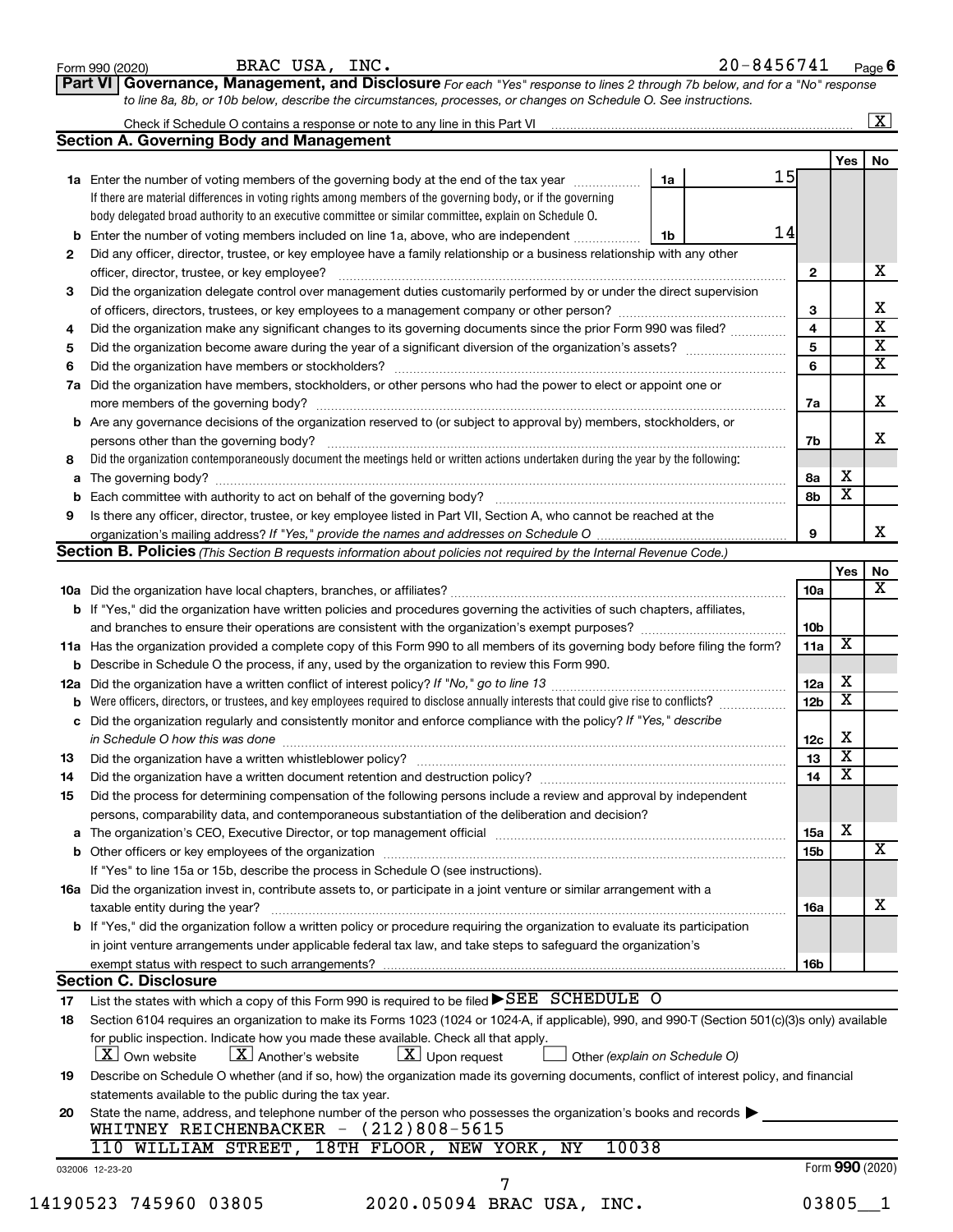| Form 990 (2020)                               | BRAC USA.<br>$INC$ .                                                                              |  | 20-8456741 | Page |  |  |  |
|-----------------------------------------------|---------------------------------------------------------------------------------------------------|--|------------|------|--|--|--|
|                                               | <b>Part VII Compensation of Officers, Directors, Trustees, Key Employees, Highest Compensated</b> |  |            |      |  |  |  |
| <b>Employees, and Independent Contractors</b> |                                                                                                   |  |            |      |  |  |  |
|                                               | Check if Schedule O contains a response or note to any line in this Part VII                      |  |            |      |  |  |  |

**Section A. Officers, Directors, Trustees, Key Employees, and Highest Compensated Employees**

**1a**  Complete this table for all persons required to be listed. Report compensation for the calendar year ending with or within the organization's tax year.

 $\bullet$  List all of the organization's current officers, directors, trustees (whether individuals or organizations), regardless of amount of compensation. Enter -0- in columns (D), (E), and (F) if no compensation was paid.

**•** List all of the organization's current key employees, if any. See instructions for definition of "key employee."

• List the organization's five *current* highest compensated employees (other than an officer, director, trustee, or key employee) who received reportable compensation (Box 5 of Form W-2 and/or Box 7 of Form 1099-MISC) of more than \$100,000 from the organization and any related organizations.

 $\bullet$  List all of the organization's former officers, key employees, and highest compensated employees who received more than \$100,000 of reportable compensation from the organization and any related organizations.

**•** List all of the organization's former directors or trustees that received, in the capacity as a former director or trustee of the organization, more than \$10,000 of reportable compensation from the organization and any related organizations.

See instructions for the order in which to list the persons above.

Check this box if neither the organization nor any related organization compensated any current officer, director, or trustee.  $\Box$ 

| (A)                                       | (B)                    |                               |                                 | (C)         |                                         |                                   |        | (D)             | (E)             | (F)                          |
|-------------------------------------------|------------------------|-------------------------------|---------------------------------|-------------|-----------------------------------------|-----------------------------------|--------|-----------------|-----------------|------------------------------|
| Name and title                            | Average                |                               |                                 |             | Position<br>(do not check more than one |                                   |        | Reportable      | Reportable      | Estimated                    |
|                                           | hours per              |                               | box, unless person is both an   |             |                                         |                                   |        | compensation    | compensation    | amount of                    |
|                                           | week                   |                               | officer and a director/trustee) |             |                                         |                                   |        | from            | from related    | other                        |
|                                           | (list any              |                               |                                 |             |                                         |                                   |        | the             | organizations   | compensation                 |
|                                           | hours for              |                               |                                 |             |                                         |                                   |        | organization    | (W-2/1099-MISC) | from the                     |
|                                           | related                |                               |                                 |             |                                         |                                   |        | (W-2/1099-MISC) |                 | organization                 |
|                                           | organizations<br>below |                               |                                 |             |                                         |                                   |        |                 |                 | and related<br>organizations |
|                                           | line)                  | ndividual trustee or director | nstitutional trustee            | Officer     | Key employee                            | Highest compensated<br>  employee | Former |                 |                 |                              |
| MUHAMMAD MUSA<br>(1)                      | 40.00                  |                               |                                 |             |                                         |                                   |        |                 |                 |                              |
| BRAC INTERNATIONAL (UNTIL 7/21)<br>$ED -$ |                        |                               |                                 |             |                                         | X                                 |        | 321,594.        | 0.              | 39,537.                      |
| DONELLA RAPIER<br>(2)                     | 40.00                  |                               |                                 |             |                                         |                                   |        |                 |                 |                              |
| PRESIDENT & CEO                           |                        | х                             |                                 | $\mathbf X$ |                                         |                                   |        | 306,998.        | $\mathbf 0$ .   | 26,300.                      |
| LINDSAY COATES<br>(3)                     | 40.00                  |                               |                                 |             |                                         |                                   |        |                 |                 |                              |
| MANAGING DIRECTOR (UNTIL 6/21)            |                        |                               |                                 | X           |                                         |                                   |        | 282,461.        | 0.              | 23,594.                      |
| DANIEL STONER<br>(4)                      | 40.00                  |                               |                                 |             |                                         |                                   |        |                 |                 |                              |
| CHIEF PROGRAM OFFICER                     |                        |                               |                                 | $\mathbf X$ |                                         |                                   |        | 193,411.        | $\mathbf 0$ .   | 29,789.                      |
| (5)<br>SHARAD AGGARWAL                    | 40.00                  |                               |                                 |             |                                         |                                   |        |                 |                 |                              |
| SENIOR VICE PRESIDENT                     |                        |                               |                                 | X           |                                         |                                   |        | 170,252.        | 0.              | 18,647.                      |
| SCOTT MACMILLAN<br>(6)                    | 40.00                  |                               |                                 |             |                                         |                                   |        |                 |                 |                              |
| DIR. OF LEARNING & INNOVATION             |                        |                               |                                 |             |                                         | $\mathbf X$                       |        | 108,848.        | $\mathbf 0$ .   | 34,298.                      |
| (7)<br><b>LAUREN WHITEHEAD</b>            | 40.00                  |                               |                                 |             |                                         |                                   |        |                 |                 |                              |
| DIR. OF TECH. ASSIST. (UNTIL 6/21)        |                        |                               |                                 |             |                                         | $\mathbf X$                       |        | 116,608.        | $\mathbf 0$ .   | 15,715.                      |
| <b>ASHLEY TOOMBS</b><br>(8)               | 40.00                  |                               |                                 |             |                                         |                                   |        |                 |                 |                              |
| DIRECTOR OF EXTERNAL AFFAIRS              |                        |                               |                                 |             |                                         | $\mathbf X$                       |        | 100,902.        | $\mathbf 0$ .   | 29,376.                      |
| WHITNEY REICHENBACKER<br>(9)              | 40.00                  |                               |                                 |             |                                         |                                   |        |                 |                 |                              |
| DIRECTOR OF FINANCE & ADMIN               |                        |                               |                                 | $\mathbf X$ |                                         |                                   |        | 113,316.        | $\mathbf 0$ .   | 15,620.                      |
| (10) DEVON MCLORG                         | 40.00                  |                               |                                 |             |                                         |                                   |        |                 |                 |                              |
| DIRECTOR OF EDUCATION                     |                        |                               |                                 |             |                                         | $\mathbf X$                       |        | 112,059.        | Ο.              | 15,550.                      |
| (11) RAY OFFENHEISER                      | 5.00                   |                               |                                 |             |                                         |                                   |        |                 |                 |                              |
| BOARD CHAIRPERSON                         |                        | X                             |                                 | $\mathbf X$ |                                         |                                   |        | $\mathbf 0$     | $\mathbf 0$ .   | $\mathbf 0$ .                |
| (12) RONALD GRZYWINSKI                    | 2.00                   |                               |                                 |             |                                         |                                   |        |                 |                 |                              |
| VICE CHAIRPERSON                          |                        | X                             |                                 | X           |                                         |                                   |        | $\mathbf 0$ .   | 0.              | $\mathbf 0$ .                |
| (13) DEB WETHERBY                         | 2.00                   |                               |                                 |             |                                         |                                   |        |                 |                 |                              |
| <b>TREASURER</b>                          |                        | х                             |                                 | $\mathbf X$ |                                         |                                   |        | $\mathbf 0$ .   | $\mathbf 0$ .   | 0.                           |
| (14) JAMES CARLSON                        | 2.00                   |                               |                                 |             |                                         |                                   |        |                 |                 |                              |
| <b>SECRETARY</b>                          |                        | $\mathbf X$                   |                                 | $\mathbf X$ |                                         |                                   |        | $\mathbf 0$ .   | 0.              | $\mathbf 0$ .                |
| (15) ANN MILES                            | 2.00                   |                               |                                 |             |                                         |                                   |        |                 |                 |                              |
| <b>DIRECTOR</b>                           |                        | х                             |                                 |             |                                         |                                   |        | $\mathbf 0$ .   | О.              | $\mathbf 0$ .                |
| (16) ASIF SALEH                           | 2.00                   |                               |                                 |             |                                         |                                   |        |                 |                 |                              |
| <b>DIRECTOR</b>                           |                        | X                             |                                 |             |                                         |                                   |        | $\mathbf 0$ .   | $\mathbf 0$ .   | 0.                           |
| (17) BARBARA LUCAS                        | 2.00                   |                               |                                 |             |                                         |                                   |        |                 |                 |                              |
| <b>DIRECTOR</b>                           |                        | X                             |                                 |             |                                         |                                   |        | 0.              | $\mathbf 0$ .   | 0.                           |
| 032007 12-23-20                           |                        |                               |                                 |             |                                         |                                   |        |                 |                 | Form 990 (2020)              |

**7**

 $\Box$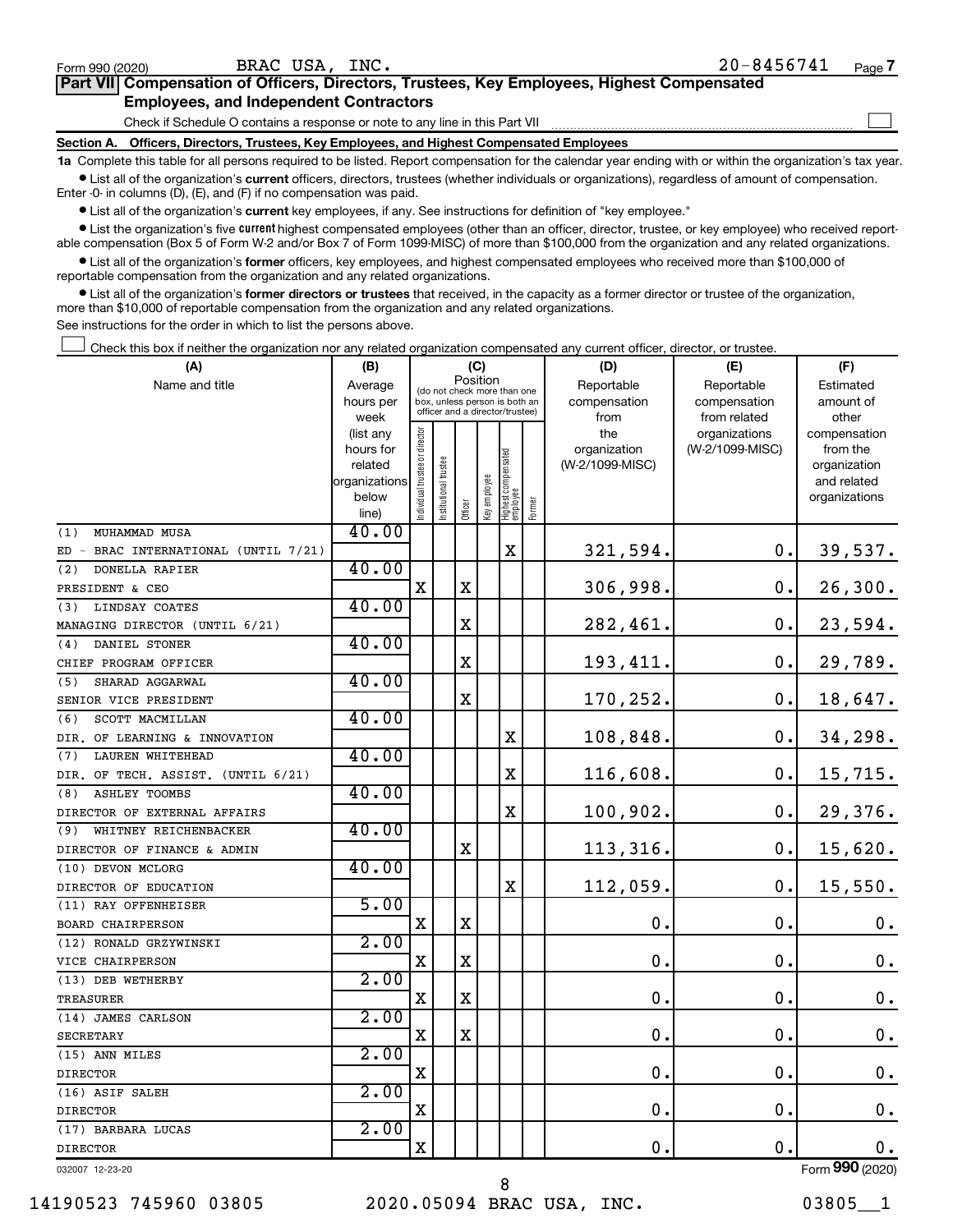| BRAC USA, INC.<br>Form 990 (2020)                                                                                                          |                        |                                |                       |         |              |                                   |        |                         | 20-8456741                  |                        |                             | Page 8        |  |
|--------------------------------------------------------------------------------------------------------------------------------------------|------------------------|--------------------------------|-----------------------|---------|--------------|-----------------------------------|--------|-------------------------|-----------------------------|------------------------|-----------------------------|---------------|--|
| Part VII Section A. Officers, Directors, Trustees, Key Employees, and Highest Compensated Employees (continued)                            |                        |                                |                       |         |              |                                   |        |                         |                             |                        |                             |               |  |
| (A)                                                                                                                                        | (B)                    |                                |                       | (C)     |              |                                   |        | (D)                     | (E)                         |                        | (F)                         |               |  |
| Name and title                                                                                                                             | Average                |                                |                       |         | Position     | (do not check more than one       |        | Reportable              | Reportable                  |                        | Estimated                   |               |  |
|                                                                                                                                            | hours per              |                                |                       |         |              | box, unless person is both an     |        | compensation            | compensation                |                        | amount of                   |               |  |
|                                                                                                                                            | week                   |                                |                       |         |              | officer and a director/trustee)   |        | from                    | from related                |                        | other                       |               |  |
|                                                                                                                                            | (list any<br>hours for |                                |                       |         |              |                                   |        | the                     | organizations               |                        |                             | compensation  |  |
|                                                                                                                                            | related                |                                |                       |         |              |                                   |        | organization            | (W-2/1099-MISC)             |                        | from the                    |               |  |
|                                                                                                                                            | organizations          |                                |                       |         |              |                                   |        | (W-2/1099-MISC)         |                             |                        | organization<br>and related |               |  |
|                                                                                                                                            | below                  |                                |                       |         |              |                                   |        |                         |                             |                        | organizations               |               |  |
|                                                                                                                                            | line)                  | Individual trustee or director | Institutional trustee | Officer | Key employee | Highest compensated<br>  employee | Former |                         |                             |                        |                             |               |  |
| (18) BRIGIT HELMS                                                                                                                          | 2.00                   |                                |                       |         |              |                                   |        |                         |                             |                        |                             |               |  |
| <b>DIRECTOR</b>                                                                                                                            |                        | X                              |                       |         |              |                                   |        | $\mathbf 0$ .           | $\mathbf 0$ .               |                        |                             | 0.            |  |
| (19) CRISPIN MURIRA                                                                                                                        | 2.00                   |                                |                       |         |              |                                   |        |                         |                             |                        |                             |               |  |
| <b>DIRECTOR</b>                                                                                                                            |                        | X                              |                       |         |              |                                   |        | $\mathbf 0$ .           | О.                          |                        |                             | $\mathbf 0$ . |  |
| (20) DIRK BOOY                                                                                                                             | 2.00                   |                                |                       |         |              |                                   |        |                         |                             |                        |                             |               |  |
| <b>DIRECTOR</b>                                                                                                                            |                        | X                              |                       |         |              |                                   |        | $\mathbf 0$ .           | О.                          |                        |                             | $\mathbf 0$ . |  |
| (21) JAMES TORREY                                                                                                                          | 2.00                   |                                |                       |         |              |                                   |        | $\mathbf 0$ .           | О.                          |                        |                             |               |  |
| <b>DIRECTOR</b><br>(22) JAMIRA BURLEY                                                                                                      | 2.00                   | X                              |                       |         |              |                                   |        |                         |                             |                        |                             | $\mathbf 0$ . |  |
| <b>DIRECTOR</b>                                                                                                                            |                        | X                              |                       |         |              |                                   |        | $\mathbf 0$ .           | $\mathbf 0$ .               |                        |                             | $\mathbf 0$ . |  |
| (23) MICHAEL GOROFF                                                                                                                        | 2.00                   |                                |                       |         |              |                                   |        |                         |                             |                        |                             |               |  |
| DIRECTOR (UNTIL 5/21)                                                                                                                      |                        | X                              |                       |         |              |                                   |        | $\mathbf 0$ .           | $\mathbf 0$ .               |                        |                             | $\mathbf 0$ . |  |
| (24) RICHARD CASH                                                                                                                          | 2.00                   |                                |                       |         |              |                                   |        |                         |                             |                        |                             |               |  |
| <b>DIRECTOR</b>                                                                                                                            |                        | X                              |                       |         |              |                                   |        | $\mathbf 0$ .           | $\mathbf 0$ .               |                        |                             | $\mathbf 0$ . |  |
| (25) SARAH CLIFFE                                                                                                                          | 2.00                   |                                |                       |         |              |                                   |        |                         |                             |                        |                             |               |  |
| <b>DIRECTOR</b>                                                                                                                            |                        | X                              |                       |         |              |                                   |        | $\mathbf 0$ .           | О.                          |                        |                             | $\mathbf 0$ . |  |
|                                                                                                                                            |                        |                                |                       |         |              |                                   |        |                         |                             |                        |                             |               |  |
|                                                                                                                                            |                        |                                |                       |         |              |                                   |        | 1,826,449.              | $\overline{\mathfrak{o}}$ . |                        |                             | 248, 426.     |  |
|                                                                                                                                            |                        |                                |                       |         |              |                                   |        | σ.                      |                             | σ.<br>$\overline{0}$ . |                             |               |  |
|                                                                                                                                            |                        |                                |                       |         |              |                                   |        | 1,826,449.              | $\overline{0}$ .            |                        |                             | 248, 426.     |  |
| Total number of individuals (including but not limited to those listed above) who received more than \$100,000 of reportable<br>2          |                        |                                |                       |         |              |                                   |        |                         |                             |                        |                             |               |  |
| compensation from the organization $\blacktriangleright$                                                                                   |                        |                                |                       |         |              |                                   |        |                         |                             |                        |                             | 11            |  |
|                                                                                                                                            |                        |                                |                       |         |              |                                   |        |                         |                             |                        | Yes                         | No            |  |
| 3<br>Did the organization list any former officer, director, trustee, key employee, or highest compensated employee on                     |                        |                                |                       |         |              |                                   |        |                         |                             |                        |                             |               |  |
| line 1a? If "Yes," complete Schedule J for such individual manufacture communications are not increased in the                             |                        |                                |                       |         |              |                                   |        |                         |                             |                        | 3                           | x             |  |
| For any individual listed on line 1a, is the sum of reportable compensation and other compensation from the organization                   |                        |                                |                       |         |              |                                   |        |                         |                             |                        |                             |               |  |
| and related organizations greater than \$150,000? If "Yes," complete Schedule J for such individual                                        |                        |                                |                       |         |              |                                   |        |                         |                             |                        | Χ<br>4                      |               |  |
| Did any person listed on line 1a receive or accrue compensation from any unrelated organization or individual for services<br>5            |                        |                                |                       |         |              |                                   |        |                         |                             |                        | 5                           | X             |  |
| <b>Section B. Independent Contractors</b>                                                                                                  |                        |                                |                       |         |              |                                   |        |                         |                             |                        |                             |               |  |
| Complete this table for your five highest compensated independent contractors that received more than \$100,000 of compensation from<br>1. |                        |                                |                       |         |              |                                   |        |                         |                             |                        |                             |               |  |
| the organization. Report compensation for the calendar year ending with or within the organization's tax year.                             |                        |                                |                       |         |              |                                   |        |                         |                             |                        |                             |               |  |
| (A)                                                                                                                                        |                        |                                |                       |         |              |                                   |        | (B)                     |                             |                        | (C)                         |               |  |
| Name and business address                                                                                                                  |                        |                                |                       |         |              |                                   |        | Description of services |                             |                        | Compensation                |               |  |
| SONIA WALLMAN, C/O BRAC USA 110 WILLIAM                                                                                                    |                        |                                |                       |         |              |                                   |        | GRANTS MANAGEMENT       |                             |                        |                             |               |  |
| 18TH FL, NEW YORK, NY 10038<br>ST,                                                                                                         |                        |                                |                       |         |              |                                   |        | SUPPORT                 |                             |                        |                             | 111,213.      |  |
| JER HR GROUP, LLC<br>112 W 34TH ST, 18TH FL, NEW YORK, NY 10120                                                                            |                        |                                |                       |         |              | HR SUPPORT &<br>SERVICES          |        |                         |                             | 109,425.               |                             |               |  |
|                                                                                                                                            |                        |                                |                       |         |              |                                   |        |                         |                             |                        |                             |               |  |
|                                                                                                                                            |                        |                                |                       |         |              |                                   |        |                         |                             |                        |                             |               |  |
|                                                                                                                                            |                        |                                |                       |         |              |                                   |        |                         |                             |                        |                             |               |  |
|                                                                                                                                            |                        |                                |                       |         |              |                                   |        |                         |                             |                        |                             |               |  |
|                                                                                                                                            |                        |                                |                       |         |              |                                   |        |                         |                             |                        |                             |               |  |
|                                                                                                                                            |                        |                                |                       |         |              |                                   |        |                         |                             |                        |                             |               |  |

**2** Total number of independent contractors (including but not limited to those listed above) who received more than \$100,000 of compensation from the organization 2

032008 12-23-20

Form (2020) **990**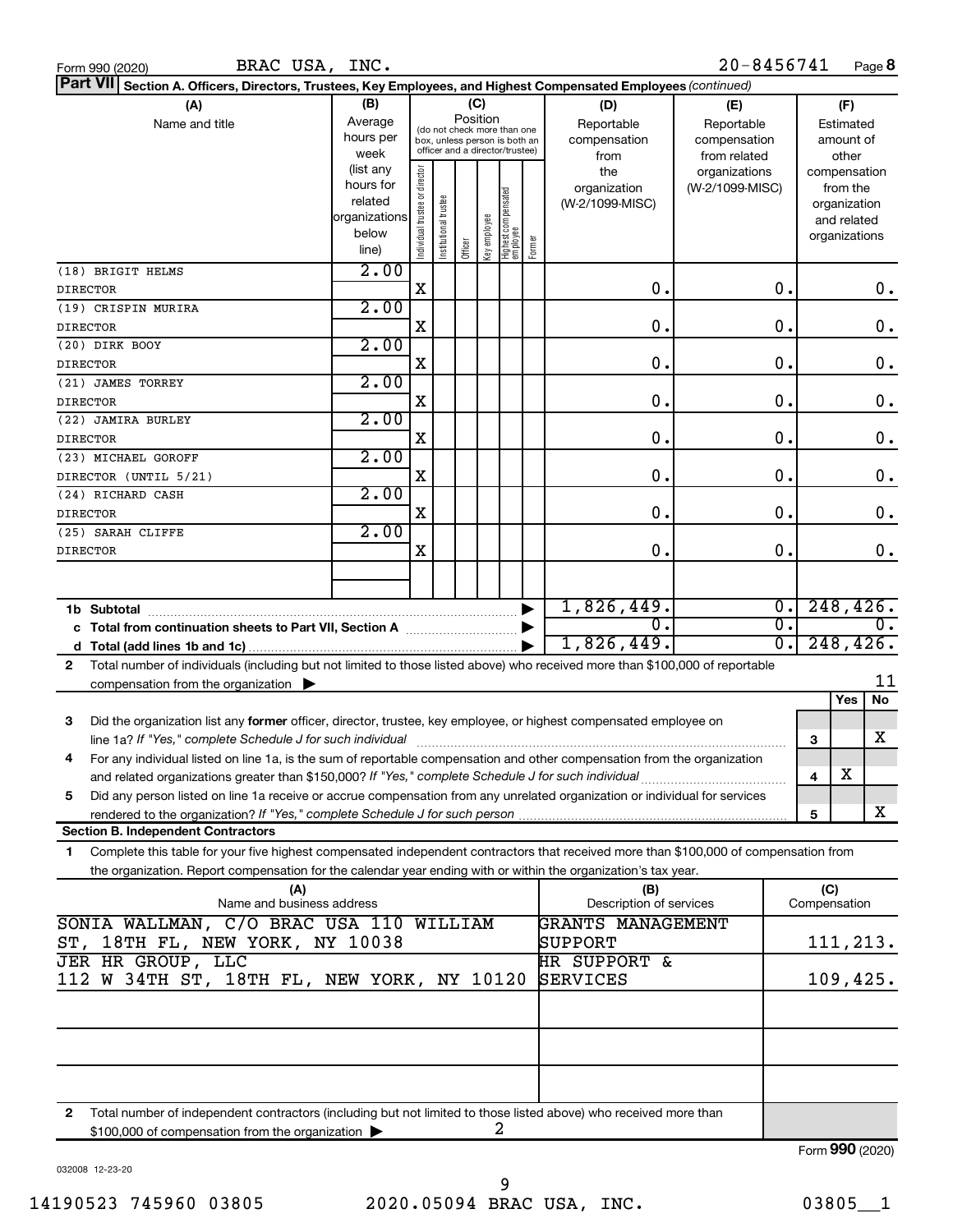|                                                           | <b>Part VIII</b> |                 | <b>Statement of Revenue</b>                                                                                          |                                      |                |                      |               |                                              |                                      |                                                                 |
|-----------------------------------------------------------|------------------|-----------------|----------------------------------------------------------------------------------------------------------------------|--------------------------------------|----------------|----------------------|---------------|----------------------------------------------|--------------------------------------|-----------------------------------------------------------------|
|                                                           |                  |                 |                                                                                                                      |                                      |                |                      |               |                                              |                                      |                                                                 |
|                                                           |                  |                 |                                                                                                                      |                                      |                |                      | Total revenue | (B)<br>Related or exempt<br>function revenue | (C)<br>Unrelated<br>business revenue | (D)<br>Revenue excluded<br>from tax under<br>sections 512 - 514 |
|                                                           |                  |                 | 1 a Federated campaigns                                                                                              |                                      | 1a             |                      |               |                                              |                                      |                                                                 |
| Contributions, Gifts, Grants<br>and Other Similar Amounts |                  | b               | Membership dues                                                                                                      | $\ldots \ldots \ldots \ldots \ldots$ | 1 <sub>b</sub> |                      |               |                                              |                                      |                                                                 |
|                                                           |                  | с               | Fundraising events                                                                                                   |                                      | 1 <sub>c</sub> |                      |               |                                              |                                      |                                                                 |
|                                                           |                  |                 | d Related organizations                                                                                              |                                      | 1 <sub>d</sub> |                      |               |                                              |                                      |                                                                 |
|                                                           |                  |                 | Government grants (contributions)                                                                                    |                                      | 1e             | 17,251               |               |                                              |                                      |                                                                 |
|                                                           |                  |                 | All other contributions, gifts, grants, and                                                                          |                                      |                |                      |               |                                              |                                      |                                                                 |
|                                                           |                  |                 | similar amounts not included above                                                                                   |                                      | 1f             | 24, 138, 949.        |               |                                              |                                      |                                                                 |
|                                                           |                  |                 | g Noncash contributions included in lines 1a-1f                                                                      |                                      | $1g$ \$        | 364,905.             |               |                                              |                                      |                                                                 |
|                                                           |                  |                 |                                                                                                                      |                                      |                |                      | 24, 156, 200. |                                              |                                      |                                                                 |
|                                                           |                  |                 |                                                                                                                      |                                      |                | <b>Business Code</b> |               |                                              |                                      |                                                                 |
|                                                           |                  | 2 a             | CONTRACT INCOME                                                                                                      |                                      |                | 900099               | 1,918,847.    | 1,918,847.                                   |                                      |                                                                 |
| Program Service<br>Revenue                                |                  | b               | <u> Alexandria de la contrada de la contrada de la contrada de la contrada de la contrada de la contrada de la c</u> |                                      |                |                      |               |                                              |                                      |                                                                 |
|                                                           |                  | с               | the control of the control of the control of the control of the control of                                           |                                      |                |                      |               |                                              |                                      |                                                                 |
|                                                           |                  | d               |                                                                                                                      |                                      |                |                      |               |                                              |                                      |                                                                 |
|                                                           |                  | е               |                                                                                                                      |                                      |                |                      |               |                                              |                                      |                                                                 |
|                                                           |                  | f               |                                                                                                                      |                                      |                |                      | 1,918,847.    |                                              |                                      |                                                                 |
|                                                           | 3                |                 | Investment income (including dividends, interest, and                                                                |                                      |                |                      |               |                                              |                                      |                                                                 |
|                                                           |                  |                 |                                                                                                                      |                                      |                |                      | 12,494.       |                                              |                                      | 12,494.                                                         |
|                                                           | 4                |                 | Income from investment of tax-exempt bond proceeds                                                                   |                                      |                |                      |               |                                              |                                      |                                                                 |
|                                                           | 5                |                 |                                                                                                                      |                                      |                |                      |               |                                              |                                      |                                                                 |
|                                                           |                  |                 |                                                                                                                      |                                      | (i) Real       | (ii) Personal        |               |                                              |                                      |                                                                 |
|                                                           |                  | 6а              | Gross rents                                                                                                          | 6a                                   |                |                      |               |                                              |                                      |                                                                 |
|                                                           |                  | b               | Less: rental expenses                                                                                                | 6 <sub>b</sub>                       |                |                      |               |                                              |                                      |                                                                 |
|                                                           |                  | с               | Rental income or (loss)                                                                                              | 6c                                   |                |                      |               |                                              |                                      |                                                                 |
|                                                           |                  | d               | Net rental income or (loss)                                                                                          |                                      |                |                      |               |                                              |                                      |                                                                 |
|                                                           |                  |                 | 7 a Gross amount from sales of                                                                                       |                                      | (i) Securities | (ii) Other           |               |                                              |                                      |                                                                 |
|                                                           |                  |                 | assets other than inventory                                                                                          | 7a                                   | 50,846.        |                      |               |                                              |                                      |                                                                 |
|                                                           |                  |                 | <b>b</b> Less: cost or other basis                                                                                   |                                      |                |                      |               |                                              |                                      |                                                                 |
|                                                           |                  |                 | and sales expenses                                                                                                   | 7b                                   | 48,905.        |                      |               |                                              |                                      |                                                                 |
| Revenue                                                   |                  |                 | c Gain or (loss)                                                                                                     | 7c                                   | 1,941.         |                      |               |                                              |                                      |                                                                 |
|                                                           |                  |                 |                                                                                                                      |                                      |                |                      | 1,941.        |                                              |                                      | 1,941.                                                          |
| Other                                                     |                  |                 | 8 a Gross income from fundraising events (not                                                                        |                                      |                |                      |               |                                              |                                      |                                                                 |
|                                                           |                  |                 | including \$                                                                                                         |                                      | οf             |                      |               |                                              |                                      |                                                                 |
|                                                           |                  |                 | contributions reported on line 1c). See                                                                              |                                      |                |                      |               |                                              |                                      |                                                                 |
|                                                           |                  |                 |                                                                                                                      |                                      |                |                      |               |                                              |                                      |                                                                 |
|                                                           |                  |                 |                                                                                                                      |                                      | 8 <sub>b</sub> |                      |               |                                              |                                      |                                                                 |
|                                                           |                  | с               | Net income or (loss) from fundraising events                                                                         |                                      |                |                      |               |                                              |                                      |                                                                 |
|                                                           |                  |                 | 9 a Gross income from gaming activities. See                                                                         |                                      |                |                      |               |                                              |                                      |                                                                 |
|                                                           |                  |                 |                                                                                                                      |                                      | 9a             |                      |               |                                              |                                      |                                                                 |
|                                                           |                  |                 |                                                                                                                      |                                      | l 9b           |                      |               |                                              |                                      |                                                                 |
|                                                           |                  |                 | c Net income or (loss) from gaming activities                                                                        |                                      |                |                      |               |                                              |                                      |                                                                 |
|                                                           |                  |                 | 10 a Gross sales of inventory, less returns                                                                          |                                      |                |                      |               |                                              |                                      |                                                                 |
|                                                           |                  |                 |                                                                                                                      |                                      |                |                      |               |                                              |                                      |                                                                 |
|                                                           |                  |                 | <b>b</b> Less: cost of goods sold                                                                                    |                                      | 10bl           |                      |               |                                              |                                      |                                                                 |
|                                                           |                  |                 | c Net income or (loss) from sales of inventory                                                                       |                                      |                |                      |               |                                              |                                      |                                                                 |
|                                                           |                  |                 |                                                                                                                      |                                      |                | <b>Business Code</b> |               |                                              |                                      |                                                                 |
| Miscellaneous<br>Revenue                                  |                  | 11a             |                                                                                                                      |                                      |                |                      |               |                                              |                                      |                                                                 |
|                                                           |                  | b               |                                                                                                                      |                                      |                |                      |               |                                              |                                      |                                                                 |
|                                                           |                  | С               |                                                                                                                      |                                      |                |                      |               |                                              |                                      |                                                                 |
|                                                           |                  |                 |                                                                                                                      |                                      |                |                      |               |                                              |                                      |                                                                 |
|                                                           |                  |                 |                                                                                                                      |                                      |                |                      |               |                                              | 0.                                   | 14,435.                                                         |
|                                                           | 12               | 032009 12-23-20 |                                                                                                                      |                                      |                |                      | 26,089,482.   | 1,918,847.                                   |                                      | Form 990 (2020)                                                 |

032009 12-23-20

BRAC USA, INC.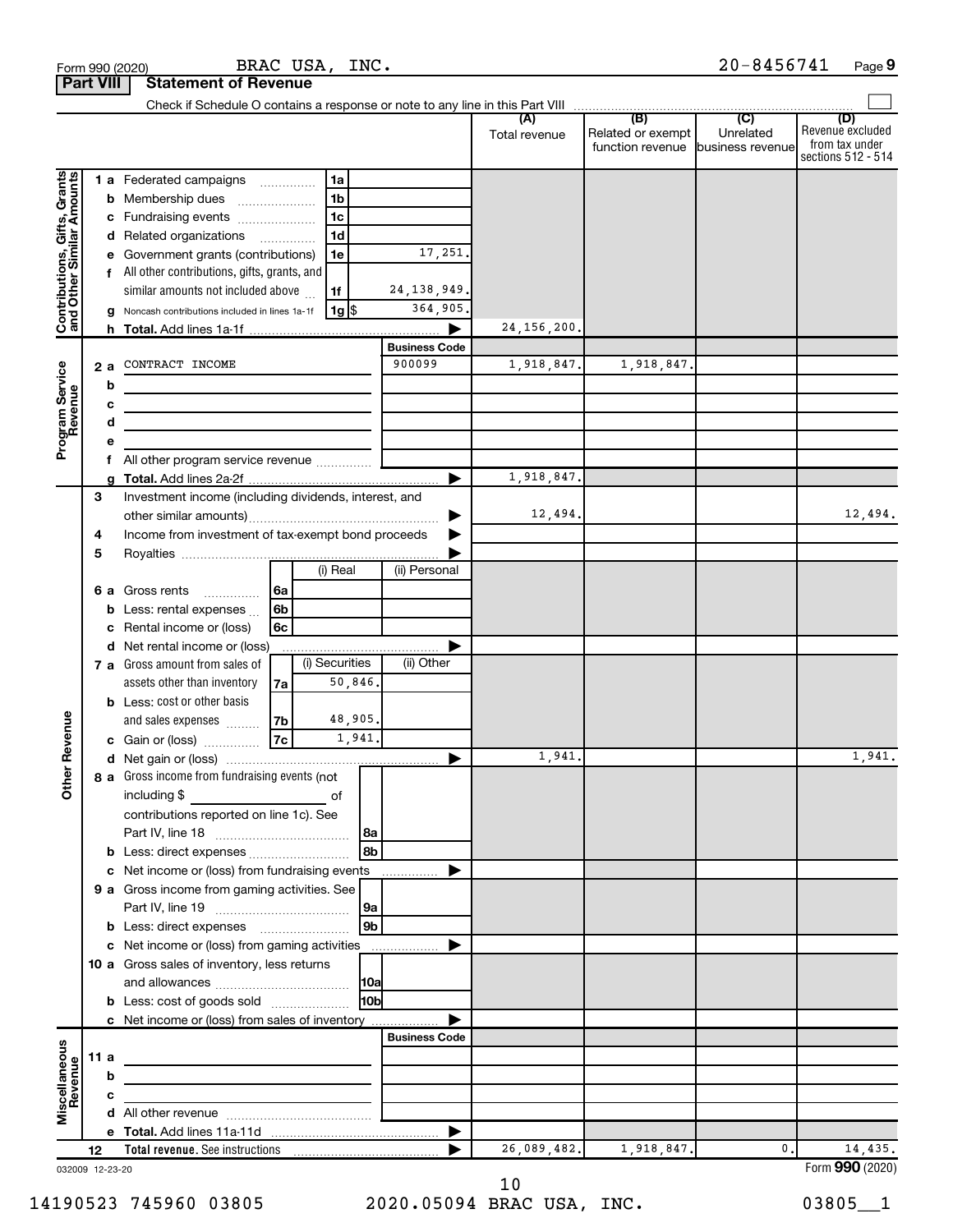**Part IX Statement of Functional Expenses** BRAC USA, INC.

*Section 501(c)(3) and 501(c)(4) organizations must complete all columns. All other organizations must complete column (A).*

|              | Check if Schedule O contains a response or note to any line in this Part IX                              |                       |                                    |                                           |                                |  |  |  |  |  |
|--------------|----------------------------------------------------------------------------------------------------------|-----------------------|------------------------------------|-------------------------------------------|--------------------------------|--|--|--|--|--|
|              | Do not include amounts reported on lines 6b,<br>7b, 8b, 9b, and 10b of Part VIII.                        | (A)<br>Total expenses | (B)<br>Program service<br>expenses | (C)<br>Management and<br>general expenses | (D)<br>Fundraising<br>expenses |  |  |  |  |  |
| 1.           | Grants and other assistance to domestic organizations                                                    |                       |                                    |                                           |                                |  |  |  |  |  |
|              | and domestic governments. See Part IV, line 21                                                           | 250,000.              | 250,000.                           |                                           |                                |  |  |  |  |  |
| $\mathbf{2}$ | Grants and other assistance to domestic                                                                  |                       |                                    |                                           |                                |  |  |  |  |  |
|              | individuals. See Part IV, line 22                                                                        |                       |                                    |                                           |                                |  |  |  |  |  |
| 3            | Grants and other assistance to foreign                                                                   |                       |                                    |                                           |                                |  |  |  |  |  |
|              | organizations, foreign governments, and foreign                                                          |                       |                                    |                                           |                                |  |  |  |  |  |
|              | individuals. See Part IV, lines 15 and 16                                                                | 58, 443, 775.         | 58,443,775.                        |                                           |                                |  |  |  |  |  |
| 4            | Benefits paid to or for members                                                                          |                       |                                    |                                           |                                |  |  |  |  |  |
| 5            | Compensation of current officers, directors,                                                             |                       |                                    |                                           |                                |  |  |  |  |  |
|              | trustees, and key employees                                                                              | 1,252,823.            | 582,307.                           | 304,727.                                  | 365,789.                       |  |  |  |  |  |
| 6            | Compensation not included above to disqualified                                                          |                       |                                    |                                           |                                |  |  |  |  |  |
|              | persons (as defined under section 4958(f)(1)) and                                                        |                       |                                    |                                           |                                |  |  |  |  |  |
|              | persons described in section 4958(c)(3)(B)                                                               |                       |                                    |                                           |                                |  |  |  |  |  |
| 7            |                                                                                                          | 3,569,571.            | 2,436,191.                         | 135,529.                                  | 997,851.                       |  |  |  |  |  |
| 8            | Pension plan accruals and contributions (include                                                         |                       |                                    |                                           |                                |  |  |  |  |  |
|              | section 401(k) and 403(b) employer contributions)                                                        | 138,305.<br>395,578.  | 96,756.<br>265,897.                | $\frac{3,343}{22,165}$                    | 38,206.<br>107,516.            |  |  |  |  |  |
| 9            |                                                                                                          | 319,352.              | 201,591.                           | 27,770.                                   | 89,991.                        |  |  |  |  |  |
| 10           |                                                                                                          |                       |                                    |                                           |                                |  |  |  |  |  |
| 11           | Fees for services (nonemployees):                                                                        |                       |                                    |                                           |                                |  |  |  |  |  |
| a            |                                                                                                          | 13,632.               | 11,132.                            | 2,500.                                    |                                |  |  |  |  |  |
| b            |                                                                                                          | 49,483.               | 18,699.                            | 30,784.                                   |                                |  |  |  |  |  |
|              |                                                                                                          |                       |                                    |                                           |                                |  |  |  |  |  |
|              | Professional fundraising services. See Part IV, line 17                                                  |                       |                                    |                                           |                                |  |  |  |  |  |
| f            | Investment management fees                                                                               |                       |                                    |                                           |                                |  |  |  |  |  |
| g            | Other. (If line 11g amount exceeds 10% of line 25,                                                       |                       |                                    |                                           |                                |  |  |  |  |  |
|              | column (A) amount, list line 11g expenses on Sch O.)                                                     | 1,915,705.            | 1,790,363.                         | 50, 168.                                  | 75,174.                        |  |  |  |  |  |
| 12           |                                                                                                          | 13,496.               |                                    |                                           | 13,496.                        |  |  |  |  |  |
| 13           |                                                                                                          | 32,036.               | 16,021.                            | 13,447.                                   | 2,568.                         |  |  |  |  |  |
| 14           |                                                                                                          | 76,066.               | 16,472.                            | 29,876.                                   | 29,718.                        |  |  |  |  |  |
| 15           |                                                                                                          |                       |                                    |                                           |                                |  |  |  |  |  |
| 16           |                                                                                                          | 360,908.              | 228,477.                           | 18,605.                                   | 113,826.                       |  |  |  |  |  |
| 17           |                                                                                                          | 26, 272.              | 10,620.                            | 5,185.                                    | 10,467.                        |  |  |  |  |  |
| 18           | Payments of travel or entertainment expenses                                                             |                       |                                    |                                           |                                |  |  |  |  |  |
|              | for any federal, state, or local public officials                                                        |                       |                                    |                                           |                                |  |  |  |  |  |
| 19           | Conferences, conventions, and meetings                                                                   | 14,221.               | 4,575.                             | 6,599.                                    | 3,047.                         |  |  |  |  |  |
| 20           | Interest                                                                                                 |                       |                                    |                                           |                                |  |  |  |  |  |
| 21           |                                                                                                          | 54, 112.              | 34,158.                            | 4,706.                                    | 15,248.                        |  |  |  |  |  |
| 22           | Depreciation, depletion, and amortization                                                                | $21,006$ .            | 13,260.                            | 1,827                                     | 5,919.                         |  |  |  |  |  |
| 23           | Insurance<br>Other expenses. Itemize expenses not covered                                                |                       |                                    |                                           |                                |  |  |  |  |  |
| 24           | above (List miscellaneous expenses on line 24e. If<br>line 24e amount exceeds 10% of line 25, column (A) |                       |                                    |                                           |                                |  |  |  |  |  |
|              | amount, list line 24e expenses on Schedule O.)                                                           |                       |                                    |                                           |                                |  |  |  |  |  |
| a            | RECRUITMENT                                                                                              | 211,566.              | 209,818.                           | 1,443.                                    | 305.                           |  |  |  |  |  |
| b            | <b>COMMUNICATIONS/BRANDING</b><br>DUES & SUBSCRIPTIONS                                                   | 150, 597.<br>92,817.  | 119,082.<br>51,393.                | 20, 118                                   | 31,515.<br>21,306.             |  |  |  |  |  |
|              | PROF'L DEVELOPMENT                                                                                       | 66,582.               | 44,388.                            | 22, 194.                                  |                                |  |  |  |  |  |
| d            |                                                                                                          | 12,311.               | 3,572.                             |                                           | 8,739.                         |  |  |  |  |  |
|              | e All other expenses<br>Total functional expenses. Add lines 1 through 24e                               | 67,480,214.           | 64,848,547.                        | 700,986.                                  | 1,930,681.                     |  |  |  |  |  |
| 25<br>26     | Joint costs. Complete this line only if the organization                                                 |                       |                                    |                                           |                                |  |  |  |  |  |
|              | reported in column (B) joint costs from a combined                                                       |                       |                                    |                                           |                                |  |  |  |  |  |
|              | educational campaign and fundraising solicitation.                                                       |                       |                                    |                                           |                                |  |  |  |  |  |
|              | Check here $\blacktriangleright$<br>if following SOP 98-2 (ASC 958-720)                                  |                       |                                    |                                           |                                |  |  |  |  |  |
|              |                                                                                                          |                       |                                    |                                           |                                |  |  |  |  |  |

032010 12-23-20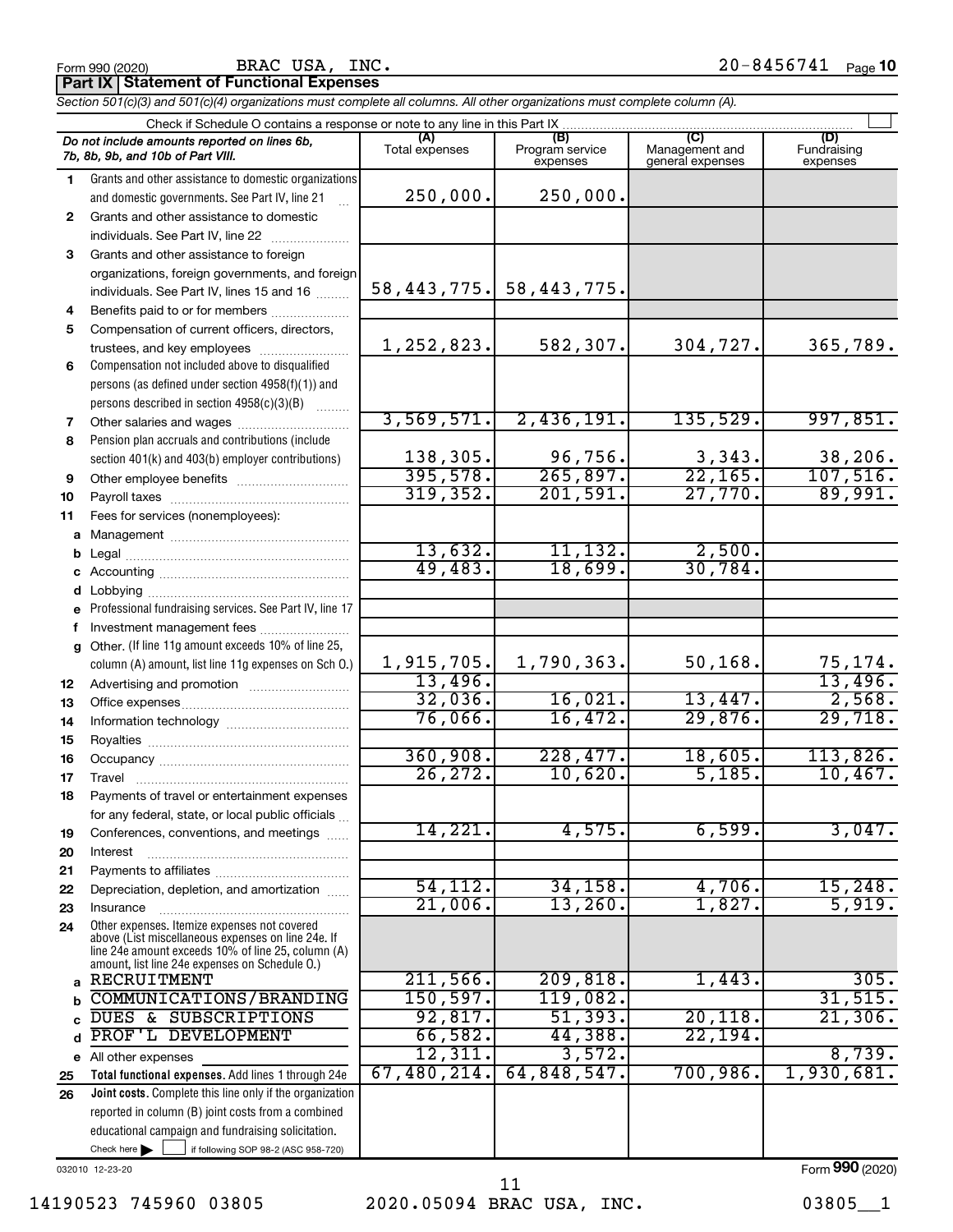Form 990 (2020) BRAC USA, INC .  $20-8456741$  Page BRAC USA, INC.

20-8456741 Page 11

|                             |    | <b>Part X   Balance Sheet</b>                                                                          |                 |          |                          |                 |                    |
|-----------------------------|----|--------------------------------------------------------------------------------------------------------|-----------------|----------|--------------------------|-----------------|--------------------|
|                             |    |                                                                                                        |                 |          |                          |                 |                    |
|                             |    |                                                                                                        |                 |          | (A)<br>Beginning of year |                 | (B)<br>End of year |
|                             | 1  |                                                                                                        |                 |          | 1,602,836.               | $\mathbf{1}$    | 5,220,189.         |
|                             | 2  |                                                                                                        |                 |          | 57, 167, 204.            | $\mathbf{2}$    | 13, 232, 840.      |
|                             | З  |                                                                                                        |                 |          | 16,382,047.              | $\mathbf{3}$    | 19,779,946.        |
|                             | 4  |                                                                                                        |                 |          | 525, 327.                | 4               | 461,378.           |
|                             | 5  | Loans and other receivables from any current or former officer, director,                              |                 |          |                          |                 |                    |
|                             |    | trustee, key employee, creator or founder, substantial contributor, or 35%                             |                 |          |                          |                 |                    |
|                             |    | controlled entity or family member of any of these persons                                             |                 |          |                          | 5               |                    |
|                             | 6  | Loans and other receivables from other disqualified persons (as defined                                |                 |          |                          |                 |                    |
|                             |    | under section $4958(f)(1)$ , and persons described in section $4958(c)(3)(B)$                          |                 | $\sim$   |                          | 6               |                    |
|                             | 7  |                                                                                                        |                 |          | $\overline{7}$           |                 |                    |
| Assets                      | 8  |                                                                                                        |                 |          |                          | 8               |                    |
|                             | 9  | Prepaid expenses and deferred charges                                                                  | 132, 125.       | 9        | 124,700.                 |                 |                    |
|                             |    | <b>10a</b> Land, buildings, and equipment: cost or other                                               |                 |          |                          |                 |                    |
|                             |    | basis. Complete Part VI of Schedule D  10a                                                             |                 | 333,568. |                          |                 |                    |
|                             | b  | Less: accumulated depreciation<br>$\ldots \ldots \ldots \ldots \ldots$                                 | 10 <sub>b</sub> | 151,649. | 164,506.                 | 10 <sub>c</sub> | 181,919.           |
|                             | 11 |                                                                                                        |                 |          |                          | 11              |                    |
|                             | 12 |                                                                                                        |                 |          | 12                       |                 |                    |
|                             | 13 |                                                                                                        |                 |          |                          | 13              |                    |
|                             | 14 |                                                                                                        |                 |          |                          | 14              |                    |
|                             | 15 |                                                                                                        |                 |          | 73,472.                  | 15              | 73,214.            |
|                             | 16 |                                                                                                        |                 |          | 76,047,517.              | 16              | 39,074,186.        |
|                             | 17 |                                                                                                        |                 |          | 1,357,594.               | 17              | 1,714,419.         |
|                             | 18 |                                                                                                        | 11,882,910.     | 18       | 15,658,449.              |                 |                    |
|                             | 19 |                                                                                                        |                 | 51,021.  | 19                       | 343,753.        |                    |
|                             | 20 |                                                                                                        |                 |          |                          | 20              |                    |
|                             | 21 | Escrow or custodial account liability. Complete Part IV of Schedule D                                  |                 |          | 21                       |                 |                    |
| Liabilities                 | 22 | Loans and other payables to any current or former officer, director,                                   |                 |          |                          |                 |                    |
|                             |    | trustee, key employee, creator or founder, substantial contributor, or 35%                             |                 |          |                          |                 |                    |
|                             |    |                                                                                                        |                 |          |                          | 22              |                    |
|                             | 23 | Secured mortgages and notes payable to unrelated third parties                                         |                 |          |                          | 23              |                    |
|                             | 24 |                                                                                                        |                 |          |                          | 24              |                    |
|                             | 25 | Other liabilities (including federal income tax, payables to related third                             |                 |          |                          |                 |                    |
|                             |    | parties, and other liabilities not included on lines 17-24). Complete Part X<br>of Schedule D          |                 |          | 120, 301.                | 25              | 112,606.           |
|                             | 26 | Total liabilities. Add lines 17 through 25                                                             |                 |          | 13,411,826.              | 26              | 17,829,227.        |
|                             |    | Organizations that follow FASB ASC 958, check here $\blacktriangleright \lfloor \underline{X} \rfloor$ |                 |          |                          |                 |                    |
|                             |    | and complete lines 27, 28, 32, and 33.                                                                 |                 |          |                          |                 |                    |
|                             | 27 | Net assets without donor restrictions                                                                  |                 |          | 9,655,161.               | 27              | 8,929,839.         |
|                             | 28 |                                                                                                        |                 |          | $\overline{52,980,530.}$ | 28              | 12, 315, 120.      |
|                             |    | Organizations that do not follow FASB ASC 958, check here $\blacktriangleright$                        |                 |          |                          |                 |                    |
|                             |    | and complete lines 29 through 33.                                                                      |                 |          |                          |                 |                    |
| Net Assets or Fund Balances | 29 |                                                                                                        |                 |          |                          | 29              |                    |
|                             | 30 | Paid-in or capital surplus, or land, building, or equipment fund                                       |                 |          |                          | 30              |                    |
|                             | 31 | Retained earnings, endowment, accumulated income, or other funds                                       |                 |          |                          | 31              |                    |
|                             | 32 |                                                                                                        |                 |          | 62,635,691.              | 32              | 21, 244, 959.      |
|                             | 33 |                                                                                                        |                 |          | 76,047,517.              | 33              | 39,074,186.        |
|                             |    |                                                                                                        |                 |          |                          |                 |                    |

Form (2020) **990**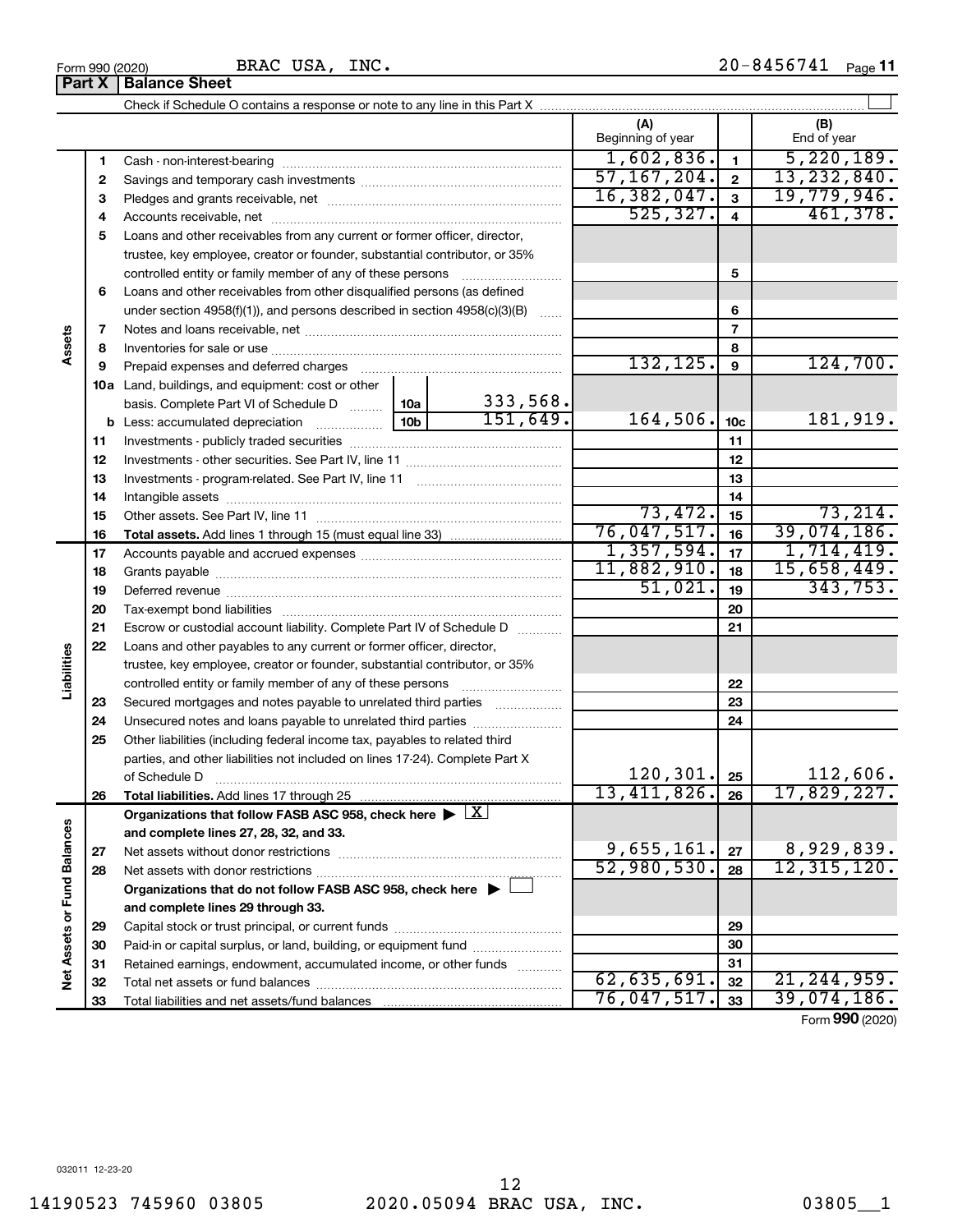|    | BRAC USA, INC.<br>Form 990 (2020)                                                                                                                                                                                              |                         | $20 - 8456741$ |                |     | Page 12          |
|----|--------------------------------------------------------------------------------------------------------------------------------------------------------------------------------------------------------------------------------|-------------------------|----------------|----------------|-----|------------------|
|    | <b>Part XI Reconciliation of Net Assets</b>                                                                                                                                                                                    |                         |                |                |     |                  |
|    |                                                                                                                                                                                                                                |                         |                |                |     |                  |
|    |                                                                                                                                                                                                                                |                         |                |                |     |                  |
| 1  |                                                                                                                                                                                                                                | $\mathbf{1}$            |                | 26,089,482.    |     |                  |
| 2  |                                                                                                                                                                                                                                | $\mathbf{2}$            |                | 67,480,214.    |     |                  |
| З  | Revenue less expenses. Subtract line 2 from line 1                                                                                                                                                                             | $\mathbf{3}$            |                | $-41,390,732.$ |     |                  |
| 4  |                                                                                                                                                                                                                                | $\overline{\mathbf{4}}$ |                | 62,635,691.    |     |                  |
| 5  | Net unrealized gains (losses) on investments [11] matter contracts and the state of the state of the state of the state of the state of the state of the state of the state of the state of the state of the state of the stat | 5                       |                |                |     |                  |
| 6  | Donated services and use of facilities [[111][12] matter is a series and service in the services and use of facilities [[11][12] matter is a service of facilities [[11] matter is a service of the service of the service of  | 6                       |                |                |     |                  |
| 7  | Investment expenses www.communication.com/www.communication.com/www.communication.com/www.com                                                                                                                                  | $\overline{7}$          |                |                |     |                  |
| 8  | Prior period adjustments www.communication.communication.communications.com                                                                                                                                                    | 8                       |                |                |     |                  |
| 9  | Other changes in net assets or fund balances (explain on Schedule O)                                                                                                                                                           | 9                       |                |                |     | $\overline{0}$ . |
| 10 | Net assets or fund balances at end of year. Combine lines 3 through 9 (must equal Part X, line 32,                                                                                                                             |                         |                |                |     |                  |
|    |                                                                                                                                                                                                                                | 10                      |                | 21, 244, 959.  |     |                  |
|    | Part XII Financial Statements and Reporting                                                                                                                                                                                    |                         |                |                |     |                  |
|    |                                                                                                                                                                                                                                |                         |                |                |     |                  |
|    |                                                                                                                                                                                                                                |                         |                |                | Yes | <b>No</b>        |
| 1  | Accounting method used to prepare the Form 990: $\Box$ Cash $\Box X$ Accrual<br>$\Box$ Other                                                                                                                                   |                         |                |                |     |                  |
|    | If the organization changed its method of accounting from a prior year or checked "Other," explain in Schedule O.                                                                                                              |                         |                |                |     |                  |
|    |                                                                                                                                                                                                                                |                         |                | 2a             |     | х                |
|    | If "Yes," check a box below to indicate whether the financial statements for the year were compiled or reviewed on a                                                                                                           |                         |                |                |     |                  |
|    | separate basis, consolidated basis, or both:                                                                                                                                                                                   |                         |                |                |     |                  |
|    | Both consolidated and separate basis<br>Separate basis<br>Consolidated basis                                                                                                                                                   |                         |                |                |     |                  |
|    |                                                                                                                                                                                                                                |                         |                | 2 <sub>b</sub> | х   |                  |
|    | If "Yes," check a box below to indicate whether the financial statements for the year were audited on a separate basis,                                                                                                        |                         |                |                |     |                  |
|    | consolidated basis, or both:                                                                                                                                                                                                   |                         |                |                |     |                  |
|    | $\lfloor \underline{X} \rfloor$ Separate basis<br>Consolidated basis<br>Both consolidated and separate basis                                                                                                                   |                         |                |                |     |                  |
|    | c If "Yes" to line 2a or 2b, does the organization have a committee that assumes responsibility for oversight of the audit,                                                                                                    |                         |                |                |     |                  |
|    | review, or compilation of its financial statements and selection of an independent accountant?                                                                                                                                 |                         |                | 2c             | X   |                  |
|    | If the organization changed either its oversight process or selection process during the tax year, explain on Schedule O.                                                                                                      |                         |                |                |     |                  |
|    | 3a As a result of a federal award, was the organization required to undergo an audit or audits as set forth in the Single Audit                                                                                                |                         |                |                |     |                  |
|    | Act and OMB Circular A-133?                                                                                                                                                                                                    |                         |                | 3a             |     | х                |
|    | b If "Yes," did the organization undergo the required audit or audits? If the organization did not undergo the required audit                                                                                                  |                         |                |                |     |                  |
|    |                                                                                                                                                                                                                                |                         |                | 3b             |     |                  |

Form (2020) **990**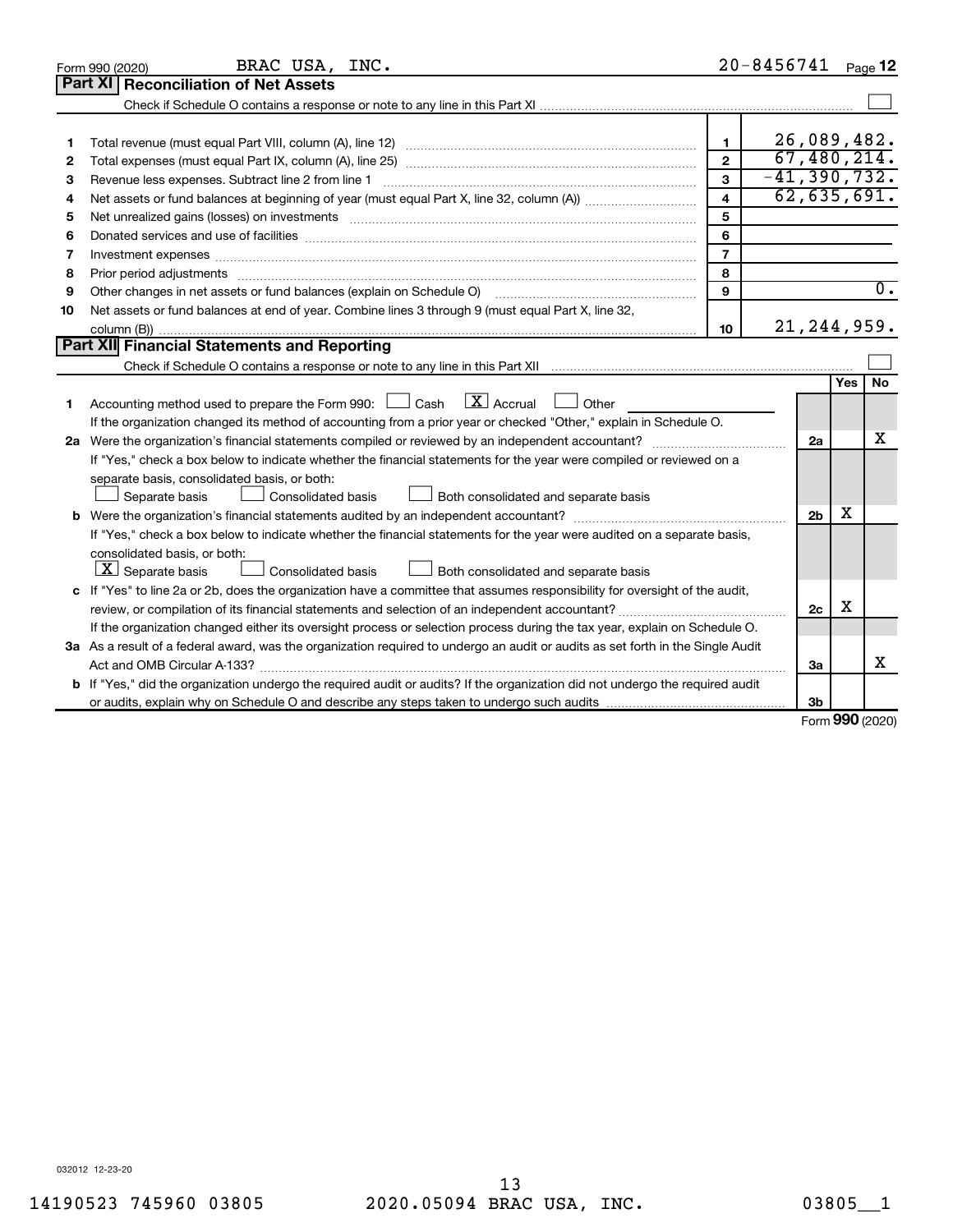**SCHEDULE A**

Department of the Treasury Internal Revenue Service

| (Form 990 or 990-EZ) |  |  |  |  |
|----------------------|--|--|--|--|
|----------------------|--|--|--|--|

# Form 990 or 990-EZ) **Public Charity Status and Public Support**<br>
Complete if the organization is a section 501(c)(3) organization or a section<br> **2020**

**4947(a)(1) nonexempt charitable trust. | Attach to Form 990 or Form 990-EZ.** 

**| Go to www.irs.gov/Form990 for instructions and the latest information.**

| U                                   |
|-------------------------------------|
| <b>Open to Public</b><br>Inspection |
| r identification num                |

OMB No. 1545-0047

|        | Name of the organization |                                                                                                                                                                                                                                                                                          |                |                                                        |                                                                |    |                                                      |  | <b>Employer identification number</b>              |  |
|--------|--------------------------|------------------------------------------------------------------------------------------------------------------------------------------------------------------------------------------------------------------------------------------------------------------------------------------|----------------|--------------------------------------------------------|----------------------------------------------------------------|----|------------------------------------------------------|--|----------------------------------------------------|--|
|        |                          |                                                                                                                                                                                                                                                                                          | BRAC USA, INC. |                                                        |                                                                |    |                                                      |  | 20-8456741                                         |  |
| Part I |                          | Reason for Public Charity Status. (All organizations must complete this part.) See instructions.                                                                                                                                                                                         |                |                                                        |                                                                |    |                                                      |  |                                                    |  |
|        |                          | The organization is not a private foundation because it is: (For lines 1 through 12, check only one box.)                                                                                                                                                                                |                |                                                        |                                                                |    |                                                      |  |                                                    |  |
| 1      |                          | A church, convention of churches, or association of churches described in section 170(b)(1)(A)(i).                                                                                                                                                                                       |                |                                                        |                                                                |    |                                                      |  |                                                    |  |
| 2      |                          | A school described in section 170(b)(1)(A)(ii). (Attach Schedule E (Form 990 or 990-EZ).)                                                                                                                                                                                                |                |                                                        |                                                                |    |                                                      |  |                                                    |  |
| 3      |                          | A hospital or a cooperative hospital service organization described in section 170(b)(1)(A)(iii).                                                                                                                                                                                        |                |                                                        |                                                                |    |                                                      |  |                                                    |  |
| 4      |                          | A medical research organization operated in conjunction with a hospital described in section 170(b)(1)(A)(iii). Enter the hospital's name,                                                                                                                                               |                |                                                        |                                                                |    |                                                      |  |                                                    |  |
|        |                          | city, and state:                                                                                                                                                                                                                                                                         |                |                                                        |                                                                |    |                                                      |  |                                                    |  |
| 5      |                          | An organization operated for the benefit of a college or university owned or operated by a governmental unit described in                                                                                                                                                                |                |                                                        |                                                                |    |                                                      |  |                                                    |  |
|        |                          | section 170(b)(1)(A)(iv). (Complete Part II.)                                                                                                                                                                                                                                            |                |                                                        |                                                                |    |                                                      |  |                                                    |  |
| 6      |                          | A federal, state, or local government or governmental unit described in section 170(b)(1)(A)(v).                                                                                                                                                                                         |                |                                                        |                                                                |    |                                                      |  |                                                    |  |
| 7      | $\boxed{\text{X}}$       | An organization that normally receives a substantial part of its support from a governmental unit or from the general public described in                                                                                                                                                |                |                                                        |                                                                |    |                                                      |  |                                                    |  |
|        |                          | section 170(b)(1)(A)(vi). (Complete Part II.)                                                                                                                                                                                                                                            |                |                                                        |                                                                |    |                                                      |  |                                                    |  |
| 8      |                          | A community trust described in section 170(b)(1)(A)(vi). (Complete Part II.)                                                                                                                                                                                                             |                |                                                        |                                                                |    |                                                      |  |                                                    |  |
| 9      |                          | An agricultural research organization described in section 170(b)(1)(A)(ix) operated in conjunction with a land-grant college                                                                                                                                                            |                |                                                        |                                                                |    |                                                      |  |                                                    |  |
|        |                          | or university or a non-land-grant college of agriculture (see instructions). Enter the name, city, and state of the college or                                                                                                                                                           |                |                                                        |                                                                |    |                                                      |  |                                                    |  |
|        |                          | university:                                                                                                                                                                                                                                                                              |                |                                                        |                                                                |    |                                                      |  |                                                    |  |
| 10     |                          | An organization that normally receives (1) more than 33 1/3% of its support from contributions, membership fees, and gross receipts from<br>activities related to its exempt functions, subject to certain exceptions; and (2) no more than 33 1/3% of its support from gross investment |                |                                                        |                                                                |    |                                                      |  |                                                    |  |
|        |                          |                                                                                                                                                                                                                                                                                          |                |                                                        |                                                                |    |                                                      |  |                                                    |  |
|        |                          | income and unrelated business taxable income (less section 511 tax) from businesses acquired by the organization after June 30, 1975.                                                                                                                                                    |                |                                                        |                                                                |    |                                                      |  |                                                    |  |
| 11     |                          | See section 509(a)(2). (Complete Part III.)<br>An organization organized and operated exclusively to test for public safety. See section 509(a)(4).                                                                                                                                      |                |                                                        |                                                                |    |                                                      |  |                                                    |  |
| 12     |                          | An organization organized and operated exclusively for the benefit of, to perform the functions of, or to carry out the purposes of one or                                                                                                                                               |                |                                                        |                                                                |    |                                                      |  |                                                    |  |
|        |                          | more publicly supported organizations described in section 509(a)(1) or section 509(a)(2). See section 509(a)(3). Check the box in                                                                                                                                                       |                |                                                        |                                                                |    |                                                      |  |                                                    |  |
|        |                          | lines 12a through 12d that describes the type of supporting organization and complete lines 12e, 12f, and 12g.                                                                                                                                                                           |                |                                                        |                                                                |    |                                                      |  |                                                    |  |
| а      |                          | Type I. A supporting organization operated, supervised, or controlled by its supported organization(s), typically by giving                                                                                                                                                              |                |                                                        |                                                                |    |                                                      |  |                                                    |  |
|        |                          | the supported organization(s) the power to regularly appoint or elect a majority of the directors or trustees of the supporting                                                                                                                                                          |                |                                                        |                                                                |    |                                                      |  |                                                    |  |
|        |                          | organization. You must complete Part IV, Sections A and B.                                                                                                                                                                                                                               |                |                                                        |                                                                |    |                                                      |  |                                                    |  |
| b      |                          | Type II. A supporting organization supervised or controlled in connection with its supported organization(s), by having                                                                                                                                                                  |                |                                                        |                                                                |    |                                                      |  |                                                    |  |
|        |                          | control or management of the supporting organization vested in the same persons that control or manage the supported                                                                                                                                                                     |                |                                                        |                                                                |    |                                                      |  |                                                    |  |
|        |                          | organization(s). You must complete Part IV, Sections A and C.                                                                                                                                                                                                                            |                |                                                        |                                                                |    |                                                      |  |                                                    |  |
|        |                          | Type III functionally integrated. A supporting organization operated in connection with, and functionally integrated with,                                                                                                                                                               |                |                                                        |                                                                |    |                                                      |  |                                                    |  |
|        |                          | its supported organization(s) (see instructions). You must complete Part IV, Sections A, D, and E.                                                                                                                                                                                       |                |                                                        |                                                                |    |                                                      |  |                                                    |  |
| d      |                          | Type III non-functionally integrated. A supporting organization operated in connection with its supported organization(s)                                                                                                                                                                |                |                                                        |                                                                |    |                                                      |  |                                                    |  |
|        |                          | that is not functionally integrated. The organization generally must satisfy a distribution requirement and an attentiveness                                                                                                                                                             |                |                                                        |                                                                |    |                                                      |  |                                                    |  |
|        |                          | requirement (see instructions). You must complete Part IV, Sections A and D, and Part V.                                                                                                                                                                                                 |                |                                                        |                                                                |    |                                                      |  |                                                    |  |
| е      |                          | Check this box if the organization received a written determination from the IRS that it is a Type I, Type II, Type III                                                                                                                                                                  |                |                                                        |                                                                |    |                                                      |  |                                                    |  |
|        |                          | functionally integrated, or Type III non-functionally integrated supporting organization.                                                                                                                                                                                                |                |                                                        |                                                                |    |                                                      |  |                                                    |  |
|        |                          |                                                                                                                                                                                                                                                                                          |                |                                                        |                                                                |    |                                                      |  |                                                    |  |
|        |                          | Provide the following information about the supported organization(s).                                                                                                                                                                                                                   |                |                                                        |                                                                |    |                                                      |  |                                                    |  |
|        |                          | (i) Name of supported<br>organization                                                                                                                                                                                                                                                    | (ii) EIN       | (iii) Type of organization<br>(described on lines 1-10 | (iv) Is the organization listed<br>in your governing document? |    | (v) Amount of monetary<br>support (see instructions) |  | (vi) Amount of other<br>support (see instructions) |  |
|        |                          |                                                                                                                                                                                                                                                                                          |                | above (see instructions))                              | Yes                                                            | No |                                                      |  |                                                    |  |
|        |                          |                                                                                                                                                                                                                                                                                          |                |                                                        |                                                                |    |                                                      |  |                                                    |  |
|        |                          |                                                                                                                                                                                                                                                                                          |                |                                                        |                                                                |    |                                                      |  |                                                    |  |
|        |                          |                                                                                                                                                                                                                                                                                          |                |                                                        |                                                                |    |                                                      |  |                                                    |  |
|        |                          |                                                                                                                                                                                                                                                                                          |                |                                                        |                                                                |    |                                                      |  |                                                    |  |
|        |                          |                                                                                                                                                                                                                                                                                          |                |                                                        |                                                                |    |                                                      |  |                                                    |  |
|        |                          |                                                                                                                                                                                                                                                                                          |                |                                                        |                                                                |    |                                                      |  |                                                    |  |
|        |                          |                                                                                                                                                                                                                                                                                          |                |                                                        |                                                                |    |                                                      |  |                                                    |  |
|        |                          |                                                                                                                                                                                                                                                                                          |                |                                                        |                                                                |    |                                                      |  |                                                    |  |
|        |                          |                                                                                                                                                                                                                                                                                          |                |                                                        |                                                                |    |                                                      |  |                                                    |  |
| Total  |                          |                                                                                                                                                                                                                                                                                          |                |                                                        |                                                                |    |                                                      |  |                                                    |  |

LHA For Paperwork Reduction Act Notice, see the Instructions for Form 990 or 990-EZ. 032021 01-25-21 Schedule A (Form 990 or 990-EZ) 2020 14

14190523 745960 03805 2020.05094 BRAC USA, INC. 03805\_\_1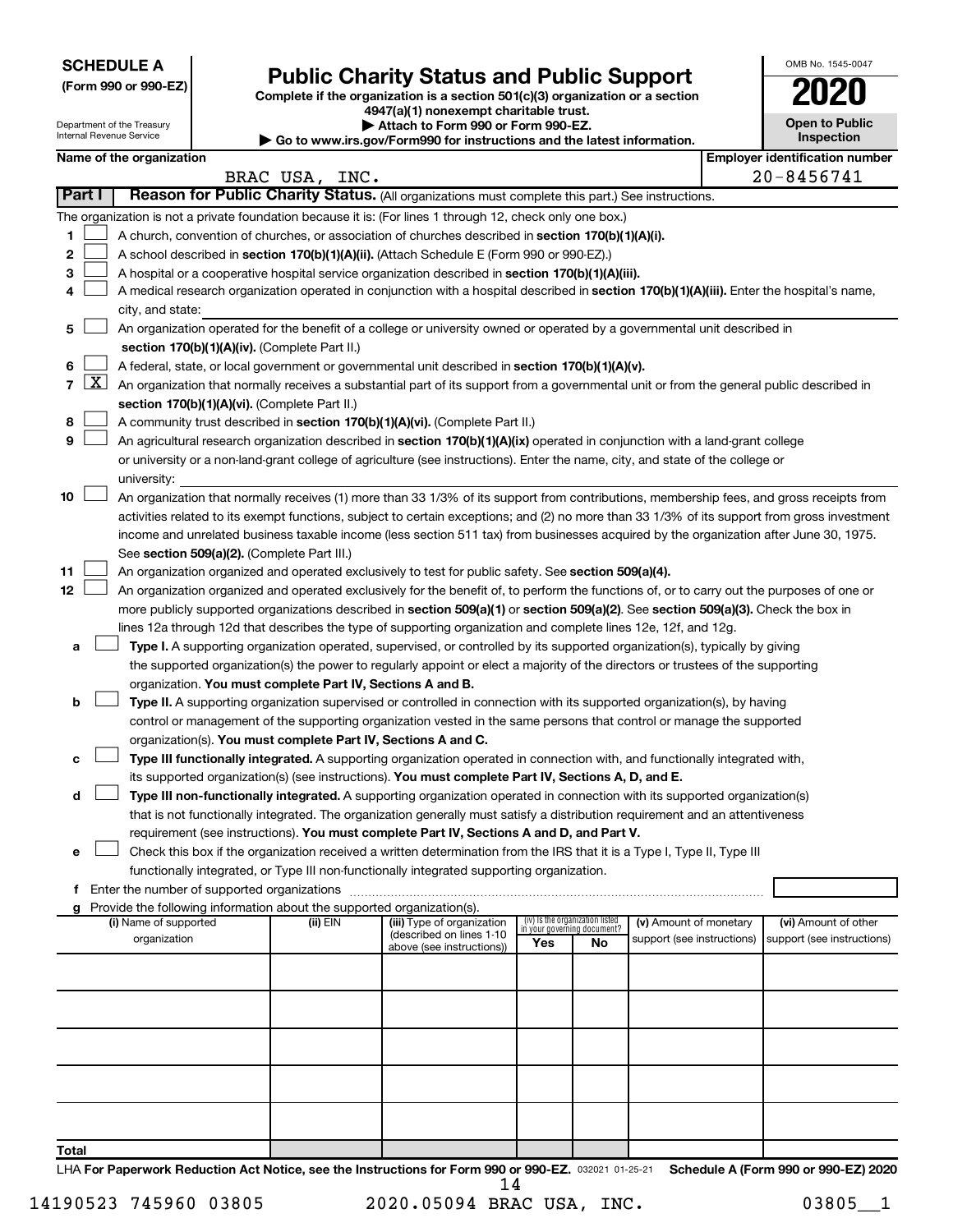#### Schedule A (Form 990 or 990-EZ) 2020 Page BRAC USA, INC. 20-8456741

20-8456741 Page 2

**Part II Support Schedule for Organizations Described in Sections 170(b)(1)(A)(iv) and 170(b)(1)(A)(vi)**

(Complete only if you checked the box on line 5, 7, or 8 of Part I or if the organization failed to qualify under Part III. If the organization fails to qualify under the tests listed below, please complete Part III.)

| <b>Section A. Public Support</b>                                                                                                                                                                                                    |              |               |             |               |                                      |                                    |
|-------------------------------------------------------------------------------------------------------------------------------------------------------------------------------------------------------------------------------------|--------------|---------------|-------------|---------------|--------------------------------------|------------------------------------|
| Calendar year (or fiscal year beginning in)                                                                                                                                                                                         | (a) 2016     | (b) 2017      | $(c)$ 2018  | $(d)$ 2019    | (e) 2020                             | (f) Total                          |
| 1 Gifts, grants, contributions, and                                                                                                                                                                                                 |              |               |             |               |                                      |                                    |
| membership fees received. (Do not                                                                                                                                                                                                   |              |               |             |               |                                      |                                    |
| include any "unusual grants.")                                                                                                                                                                                                      | 8, 164, 246. | 26,677,230.   | 15,764,823. | 72, 155, 960. | 24, 156, 200.                        | 146, 918, 459.                     |
| 2 Tax revenues levied for the organ-                                                                                                                                                                                                |              |               |             |               |                                      |                                    |
| ization's benefit and either paid to                                                                                                                                                                                                |              |               |             |               |                                      |                                    |
| or expended on its behalf                                                                                                                                                                                                           |              |               |             |               |                                      |                                    |
| 3 The value of services or facilities                                                                                                                                                                                               |              |               |             |               |                                      |                                    |
| furnished by a governmental unit to                                                                                                                                                                                                 |              |               |             |               |                                      |                                    |
| the organization without charge                                                                                                                                                                                                     |              |               |             |               |                                      |                                    |
| 4 Total. Add lines 1 through 3                                                                                                                                                                                                      | 8, 164, 246. | 26,677,230.   | 15,764,823  | 72, 155, 960. | 24, 156, 200.                        | 146, 918, 459.                     |
| 5 The portion of total contributions                                                                                                                                                                                                |              |               |             |               |                                      |                                    |
| by each person (other than a                                                                                                                                                                                                        |              |               |             |               |                                      |                                    |
| governmental unit or publicly                                                                                                                                                                                                       |              |               |             |               |                                      |                                    |
| supported organization) included                                                                                                                                                                                                    |              |               |             |               |                                      |                                    |
| on line 1 that exceeds 2% of the                                                                                                                                                                                                    |              |               |             |               |                                      |                                    |
| amount shown on line 11,                                                                                                                                                                                                            |              |               |             |               |                                      |                                    |
| column (f)                                                                                                                                                                                                                          |              |               |             |               |                                      | 76,998,105.                        |
|                                                                                                                                                                                                                                     |              |               |             |               |                                      |                                    |
| 6 Public support. Subtract line 5 from line 4.<br><b>Section B. Total Support</b>                                                                                                                                                   |              |               |             |               |                                      | 69,920,354.                        |
|                                                                                                                                                                                                                                     |              |               |             |               |                                      |                                    |
| Calendar year (or fiscal year beginning in)                                                                                                                                                                                         | (a) 2016     | (b) 2017      | $(c)$ 2018  | $(d)$ 2019    | (e) 2020                             | (f) Total<br>146, 918, 459.        |
| <b>7</b> Amounts from line 4                                                                                                                                                                                                        | 8, 164, 246  | 26, 677, 230. | 15,764,823  | 72, 155, 960  | 24, 156, 200                         |                                    |
| 8 Gross income from interest,                                                                                                                                                                                                       |              |               |             |               |                                      |                                    |
| dividends, payments received on                                                                                                                                                                                                     |              |               |             |               |                                      |                                    |
| securities loans, rents, royalties,                                                                                                                                                                                                 |              |               |             |               |                                      |                                    |
| and income from similar sources                                                                                                                                                                                                     | 17, 117.     | 19,898.       | 140,872.    | 137,429.      | 12,494.                              | 327,810.                           |
| 9 Net income from unrelated business                                                                                                                                                                                                |              |               |             |               |                                      |                                    |
| activities, whether or not the                                                                                                                                                                                                      |              |               |             |               |                                      |                                    |
| business is regularly carried on                                                                                                                                                                                                    |              |               |             |               |                                      |                                    |
| 10 Other income. Do not include gain                                                                                                                                                                                                |              |               |             |               |                                      |                                    |
| or loss from the sale of capital                                                                                                                                                                                                    |              |               |             |               |                                      |                                    |
| assets (Explain in Part VI.)                                                                                                                                                                                                        | 31,533.      |               |             |               |                                      | 31,533.                            |
| 11 Total support. Add lines 7 through 10                                                                                                                                                                                            |              |               |             |               |                                      | 147, 277, 802.                     |
| <b>12</b> Gross receipts from related activities, etc. (see instructions)                                                                                                                                                           |              |               |             |               | 12                                   | 6,358,607.                         |
| 13 First 5 years. If the Form 990 is for the organization's first, second, third, fourth, or fifth tax year as a section 501(c)(3)                                                                                                  |              |               |             |               |                                      |                                    |
| organization, check this box and stop here <b>construction and construction</b> construction of the state of the state of the state of the state of the state of the state of the state of the state of the state of the state of t |              |               |             |               |                                      |                                    |
| <b>Section C. Computation of Public Support Percentage</b>                                                                                                                                                                          |              |               |             |               |                                      |                                    |
|                                                                                                                                                                                                                                     |              |               |             |               | 14                                   | 47.48<br>%                         |
|                                                                                                                                                                                                                                     |              |               |             |               | 15                                   | 49.49<br>%                         |
| 16a 33 1/3% support test - 2020. If the organization did not check the box on line 13, and line 14 is 33 1/3% or more, check this box and                                                                                           |              |               |             |               |                                      |                                    |
| stop here. The organization qualifies as a publicly supported organization manufactured content and the organization manufactured and the state of the state of the state of the state of the state of the state of the state       |              |               |             |               |                                      | $\blacktriangleright$ $\mathbf{X}$ |
| b 33 1/3% support test - 2019. If the organization did not check a box on line 13 or 16a, and line 15 is 33 1/3% or more, check this box                                                                                            |              |               |             |               |                                      |                                    |
|                                                                                                                                                                                                                                     |              |               |             |               |                                      |                                    |
| 17a 10% -facts-and-circumstances test - 2020. If the organization did not check a box on line 13, 16a, or 16b, and line 14 is 10% or more,                                                                                          |              |               |             |               |                                      |                                    |
| and if the organization meets the facts-and-circumstances test, check this box and stop here. Explain in Part VI how the organization                                                                                               |              |               |             |               |                                      |                                    |
| meets the facts-and-circumstances test. The organization qualifies as a publicly supported organization                                                                                                                             |              |               |             |               |                                      |                                    |
| <b>b 10%</b> -facts-and-circumstances test - 2019. If the organization did not check a box on line 13, 16a, 16b, or 17a, and line 15 is 10% or                                                                                      |              |               |             |               |                                      |                                    |
| more, and if the organization meets the facts-and-circumstances test, check this box and stop here. Explain in Part VI how the                                                                                                      |              |               |             |               |                                      |                                    |
| organization meets the facts-and-circumstances test. The organization qualifies as a publicly supported organization                                                                                                                |              |               |             |               |                                      |                                    |
| 18 Private foundation. If the organization did not check a box on line 13, 16a, 16b, 17a, or 17b, check this box and see instructions.                                                                                              |              |               |             |               |                                      |                                    |
|                                                                                                                                                                                                                                     |              |               |             |               | Schodule A (Form 000 or 000 EZ) 2020 |                                    |

**Schedule A (Form 990 or 990-EZ) 2020**

032022 01-25-21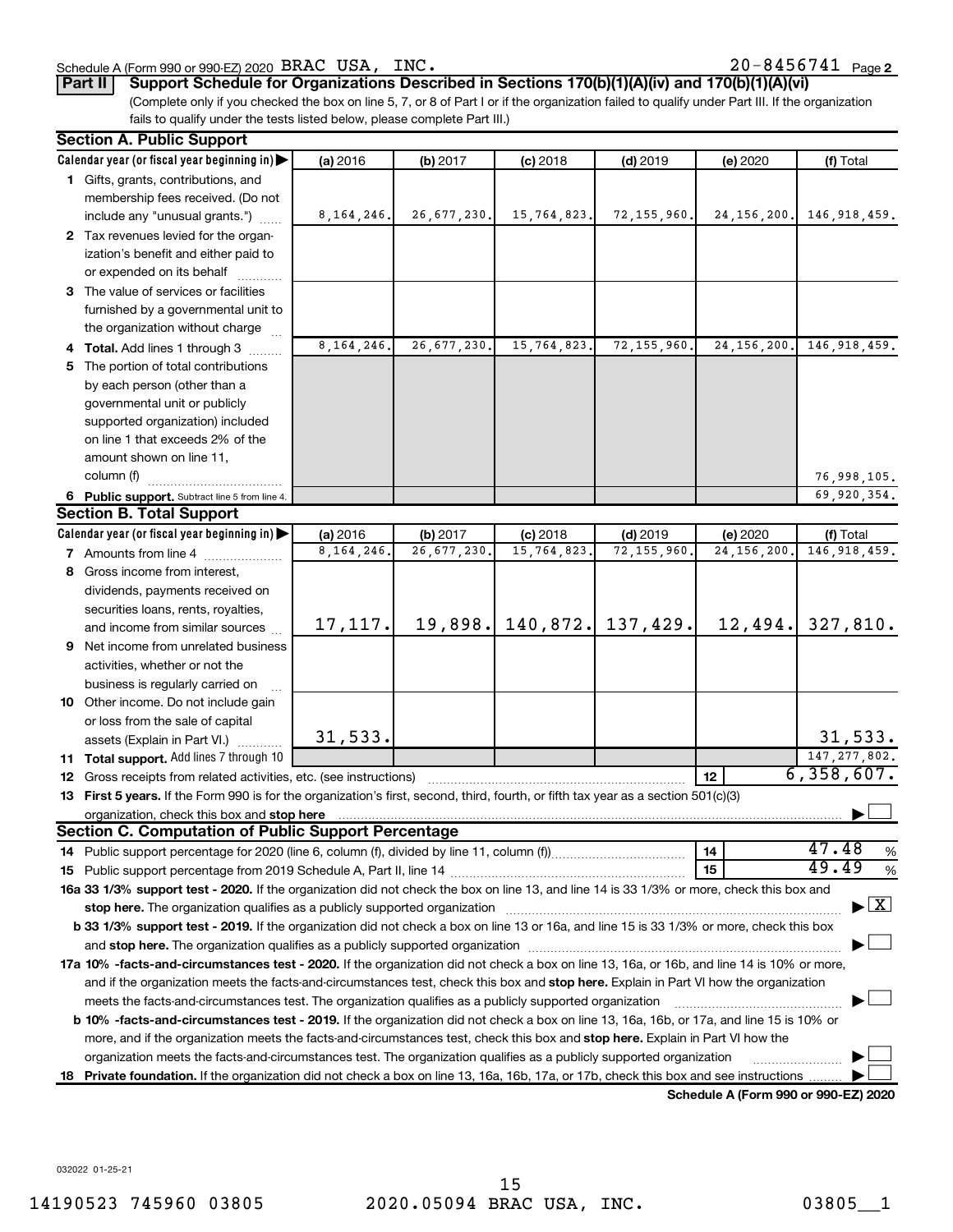| Schedule A (Form 990 or 990-EZ) 2020 $\,$ BRAC $\,$ USA, $\,$ INC $\,$ | $20 - 8456741$ Page 3 |
|------------------------------------------------------------------------|-----------------------|
|------------------------------------------------------------------------|-----------------------|

(Complete only if you checked the box on line 10 of Part I or if the organization failed to qualify under Part II. If the organization fails to qualify under the tests listed below, please complete Part II.)

|    | <b>Section A. Public Support</b>                                                                                                                                                                                              |          |          |            |            |          |                                      |
|----|-------------------------------------------------------------------------------------------------------------------------------------------------------------------------------------------------------------------------------|----------|----------|------------|------------|----------|--------------------------------------|
|    | Calendar year (or fiscal year beginning in)                                                                                                                                                                                   | (a) 2016 | (b) 2017 | $(c)$ 2018 | $(d)$ 2019 | (e) 2020 | (f) Total                            |
|    | 1 Gifts, grants, contributions, and                                                                                                                                                                                           |          |          |            |            |          |                                      |
|    | membership fees received. (Do not                                                                                                                                                                                             |          |          |            |            |          |                                      |
|    | include any "unusual grants.")                                                                                                                                                                                                |          |          |            |            |          |                                      |
|    | 2 Gross receipts from admissions,<br>merchandise sold or services per-<br>formed, or facilities furnished in<br>any activity that is related to the<br>organization's tax-exempt purpose                                      |          |          |            |            |          |                                      |
|    | 3 Gross receipts from activities that                                                                                                                                                                                         |          |          |            |            |          |                                      |
|    | are not an unrelated trade or bus-                                                                                                                                                                                            |          |          |            |            |          |                                      |
|    | iness under section 513                                                                                                                                                                                                       |          |          |            |            |          |                                      |
|    |                                                                                                                                                                                                                               |          |          |            |            |          |                                      |
|    | 4 Tax revenues levied for the organ-<br>ization's benefit and either paid to                                                                                                                                                  |          |          |            |            |          |                                      |
|    | or expended on its behalf                                                                                                                                                                                                     |          |          |            |            |          |                                      |
|    | 5 The value of services or facilities                                                                                                                                                                                         |          |          |            |            |          |                                      |
|    | furnished by a governmental unit to                                                                                                                                                                                           |          |          |            |            |          |                                      |
|    | the organization without charge                                                                                                                                                                                               |          |          |            |            |          |                                      |
|    |                                                                                                                                                                                                                               |          |          |            |            |          |                                      |
|    | <b>6 Total.</b> Add lines 1 through 5<br>7a Amounts included on lines 1, 2, and                                                                                                                                               |          |          |            |            |          |                                      |
|    | 3 received from disqualified persons                                                                                                                                                                                          |          |          |            |            |          |                                      |
|    | <b>b</b> Amounts included on lines 2 and 3 received<br>from other than disqualified persons that<br>exceed the greater of \$5,000 or 1% of the<br>amount on line 13 for the year                                              |          |          |            |            |          |                                      |
|    | c Add lines 7a and 7b                                                                                                                                                                                                         |          |          |            |            |          |                                      |
|    | 8 Public support. (Subtract line 7c from line 6.)                                                                                                                                                                             |          |          |            |            |          |                                      |
|    | <b>Section B. Total Support</b>                                                                                                                                                                                               |          |          |            |            |          |                                      |
|    | Calendar year (or fiscal year beginning in)                                                                                                                                                                                   | (a) 2016 | (b) 2017 | $(c)$ 2018 | $(d)$ 2019 | (e) 2020 | (f) Total                            |
|    | 9 Amounts from line 6                                                                                                                                                                                                         |          |          |            |            |          |                                      |
|    | <b>10a</b> Gross income from interest,<br>dividends, payments received on<br>securities loans, rents, royalties,<br>and income from similar sources                                                                           |          |          |            |            |          |                                      |
|    | <b>b</b> Unrelated business taxable income                                                                                                                                                                                    |          |          |            |            |          |                                      |
|    | (less section 511 taxes) from businesses<br>acquired after June 30, 1975                                                                                                                                                      |          |          |            |            |          |                                      |
|    | c Add lines 10a and 10b                                                                                                                                                                                                       |          |          |            |            |          |                                      |
|    | <b>11</b> Net income from unrelated business<br>activities not included in line 10b,<br>whether or not the business is<br>regularly carried on                                                                                |          |          |            |            |          |                                      |
|    | 12 Other income. Do not include gain<br>or loss from the sale of capital<br>assets (Explain in Part VI.)                                                                                                                      |          |          |            |            |          |                                      |
|    | <b>13</b> Total support. (Add lines 9, 10c, 11, and 12.)                                                                                                                                                                      |          |          |            |            |          |                                      |
|    | 14 First 5 years. If the Form 990 is for the organization's first, second, third, fourth, or fifth tax year as a section 501(c)(3) organization,                                                                              |          |          |            |            |          |                                      |
|    | check this box and stop here manufactured and stop here and stop here are manufactured and stop here and stop here and stop here and stop here and stop here and stop here and stop here and stop here and stop here and stop |          |          |            |            |          |                                      |
|    | Section C. Computation of Public Support Percentage                                                                                                                                                                           |          |          |            |            |          |                                      |
|    |                                                                                                                                                                                                                               |          |          |            |            | 15       | %                                    |
|    |                                                                                                                                                                                                                               |          |          |            |            | 16       | %                                    |
|    | Section D. Computation of Investment Income Percentage                                                                                                                                                                        |          |          |            |            |          |                                      |
|    |                                                                                                                                                                                                                               |          |          |            |            | 17       | %                                    |
|    | 18 Investment income percentage from 2019 Schedule A, Part III, line 17                                                                                                                                                       |          |          |            |            | 18       | %                                    |
|    | 19a 33 1/3% support tests - 2020. If the organization did not check the box on line 14, and line 15 is more than 33 1/3%, and line 17 is not                                                                                  |          |          |            |            |          |                                      |
|    | more than 33 1/3%, check this box and stop here. The organization qualifies as a publicly supported organization                                                                                                              |          |          |            |            |          |                                      |
|    | b 33 1/3% support tests - 2019. If the organization did not check a box on line 14 or line 19a, and line 16 is more than 33 1/3%, and                                                                                         |          |          |            |            |          |                                      |
|    | line 18 is not more than 33 1/3%, check this box and stop here. The organization qualifies as a publicly supported organization                                                                                               |          |          |            |            |          |                                      |
| 20 |                                                                                                                                                                                                                               |          |          |            |            |          |                                      |
|    | 032023 01-25-21                                                                                                                                                                                                               |          |          | 16         |            |          | Schedule A (Form 990 or 990-EZ) 2020 |

14190523 745960 03805 2020.05094 BRAC USA, INC. 03805\_1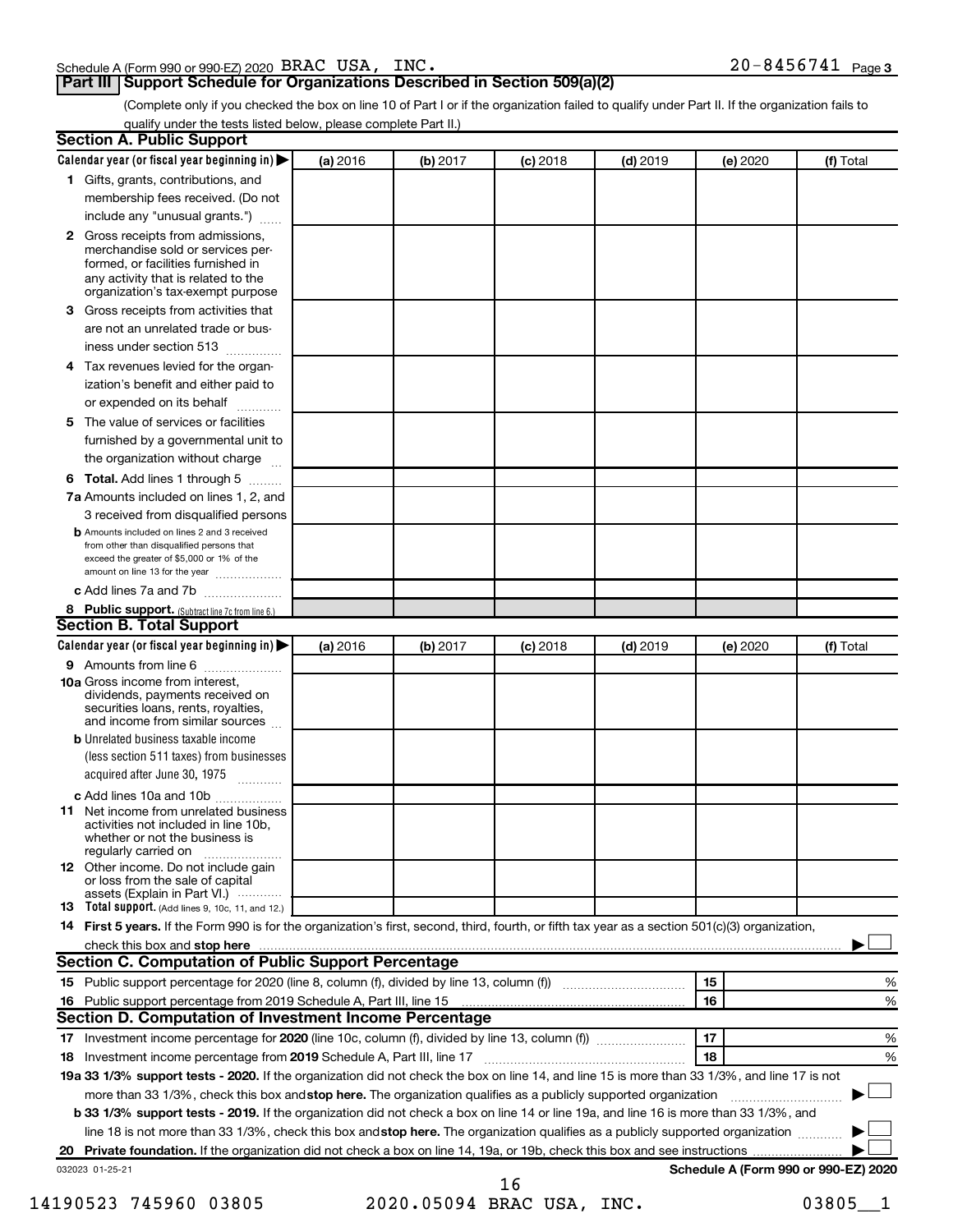**1**

**Yes No**

#### **Part IV Supporting Organizations**

(Complete only if you checked a box in line 12 on Part I. If you checked box 12a, Part I, complete Sections A and B. If you checked box 12b, Part I, complete Sections A and C. If you checked box 12c, Part I, complete Sections A, D, and E. If you checked box 12d, Part I, complete Sections A and D, and complete Part V.)

### **Section A. All Supporting Organizations**

- **1** Are all of the organization's supported organizations listed by name in the organization's governing documents? If "No," describe in Part VI how the supported organizations are designated. If designated by *class or purpose, describe the designation. If historic and continuing relationship, explain.*
- **2** Did the organization have any supported organization that does not have an IRS determination of status under section 509(a)(1) or (2)? If "Yes," explain in Part **VI** how the organization determined that the supported *organization was described in section 509(a)(1) or (2).*
- **3a** Did the organization have a supported organization described in section 501(c)(4), (5), or (6)? If "Yes," answer *lines 3b and 3c below.*
- **b** Did the organization confirm that each supported organization qualified under section 501(c)(4), (5), or (6) and satisfied the public support tests under section 509(a)(2)? If "Yes," describe in Part VI when and how the *organization made the determination.*
- **c** Did the organization ensure that all support to such organizations was used exclusively for section 170(c)(2)(B) purposes? If "Yes," explain in Part VI what controls the organization put in place to ensure such use.
- **4 a** *If* Was any supported organization not organized in the United States ("foreign supported organization")? *"Yes," and if you checked box 12a or 12b in Part I, answer lines 4b and 4c below.*
- **b** Did the organization have ultimate control and discretion in deciding whether to make grants to the foreign supported organization? If "Yes," describe in Part VI how the organization had such control and discretion *despite being controlled or supervised by or in connection with its supported organizations.*
- **c** Did the organization support any foreign supported organization that does not have an IRS determination under sections 501(c)(3) and 509(a)(1) or (2)? If "Yes," explain in Part VI what controls the organization used *to ensure that all support to the foreign supported organization was used exclusively for section 170(c)(2)(B) purposes.*
- **5a** Did the organization add, substitute, or remove any supported organizations during the tax year? If "Yes," answer lines 5b and 5c below (if applicable). Also, provide detail in **Part VI,** including (i) the names and EIN *numbers of the supported organizations added, substituted, or removed; (ii) the reasons for each such action; (iii) the authority under the organization's organizing document authorizing such action; and (iv) how the action was accomplished (such as by amendment to the organizing document).*
- **b** Type I or Type II only. Was any added or substituted supported organization part of a class already designated in the organization's organizing document?
- **c Substitutions only.**  Was the substitution the result of an event beyond the organization's control?
- **6** Did the organization provide support (whether in the form of grants or the provision of services or facilities) to **Part VI.** support or benefit one or more of the filing organization's supported organizations? If "Yes," provide detail in anyone other than (i) its supported organizations, (ii) individuals that are part of the charitable class benefited by one or more of its supported organizations, or (iii) other supporting organizations that also
- **7** Did the organization provide a grant, loan, compensation, or other similar payment to a substantial contributor regard to a substantial contributor? If "Yes," complete Part I of Schedule L (Form 990 or 990-EZ). (as defined in section 4958(c)(3)(C)), a family member of a substantial contributor, or a 35% controlled entity with
- **8** Did the organization make a loan to a disqualified person (as defined in section 4958) not described in line 7? *If "Yes," complete Part I of Schedule L (Form 990 or 990-EZ).*
- **9 a** Was the organization controlled directly or indirectly at any time during the tax year by one or more in section 509(a)(1) or (2))? If "Yes," provide detail in **Part VI.** disqualified persons, as defined in section 4946 (other than foundation managers and organizations described
- **b** Did one or more disqualified persons (as defined in line 9a) hold a controlling interest in any entity in which the supporting organization had an interest? If "Yes," provide detail in Part VI.
- **c** Did a disqualified person (as defined in line 9a) have an ownership interest in, or derive any personal benefit from, assets in which the supporting organization also had an interest? If "Yes," provide detail in Part VI.
- **10 a** Was the organization subject to the excess business holdings rules of section 4943 because of section supporting organizations)? If "Yes," answer line 10b below. 4943(f) (regarding certain Type II supporting organizations, and all Type III non-functionally integrated
	- **b** Did the organization have any excess business holdings in the tax year? (Use Schedule C, Form 4720, to *determine whether the organization had excess business holdings.)*

032024 01-25-21

14190523 745960 03805 2020.05094 BRAC USA, INC. 03805\_\_1 17

**2 3a 3b 3c 4a 4b 4c 5a 5b 5c 6 7 8 9a 9b 9c 10a 10b**

**Schedule A (Form 990 or 990-EZ) 2020**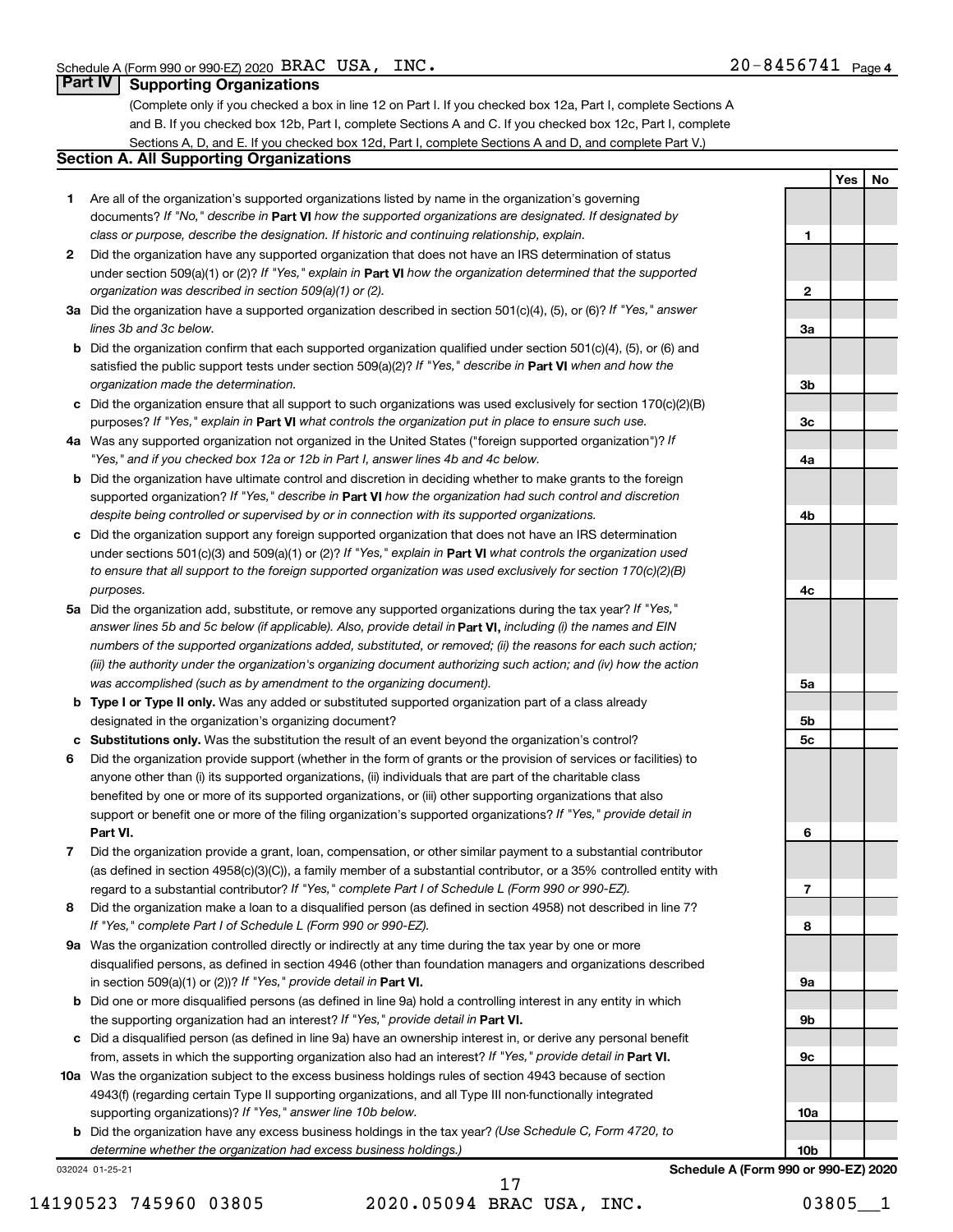**Part IV Supporting Organizations** *(continued)*

|        |                                                                                                                                                                                                                                                            |                 | Yes | No |
|--------|------------------------------------------------------------------------------------------------------------------------------------------------------------------------------------------------------------------------------------------------------------|-----------------|-----|----|
| 11     | Has the organization accepted a gift or contribution from any of the following persons?                                                                                                                                                                    |                 |     |    |
|        | a A person who directly or indirectly controls, either alone or together with persons described in lines 11b and                                                                                                                                           |                 |     |    |
|        | 11c below, the governing body of a supported organization?                                                                                                                                                                                                 | 11a             |     |    |
|        | <b>b</b> A family member of a person described in line 11a above?                                                                                                                                                                                          | 11 <sub>b</sub> |     |    |
|        | c A 35% controlled entity of a person described in line 11a or 11b above?If "Yes" to line 11a, 11b, or 11c, provide                                                                                                                                        |                 |     |    |
|        | detail in Part VI.                                                                                                                                                                                                                                         | 11c             |     |    |
|        | <b>Section B. Type I Supporting Organizations</b>                                                                                                                                                                                                          |                 |     |    |
|        |                                                                                                                                                                                                                                                            |                 | Yes | No |
| 1      | Did the governing body, members of the governing body, officers acting in their official capacity, or membership of one or                                                                                                                                 |                 |     |    |
|        | more supported organizations have the power to regularly appoint or elect at least a majority of the organization's officers,                                                                                                                              |                 |     |    |
|        | directors, or trustees at all times during the tax year? If "No," describe in Part VI how the supported organization(s)                                                                                                                                    |                 |     |    |
|        | effectively operated, supervised, or controlled the organization's activities. If the organization had more than one supported<br>organization, describe how the powers to appoint and/or remove officers, directors, or trustees were allocated among the |                 |     |    |
|        | supported organizations and what conditions or restrictions, if any, applied to such powers during the tax year.                                                                                                                                           | 1               |     |    |
| 2      | Did the organization operate for the benefit of any supported organization other than the supported                                                                                                                                                        |                 |     |    |
|        | organization(s) that operated, supervised, or controlled the supporting organization? If "Yes," explain in                                                                                                                                                 |                 |     |    |
|        | Part VI how providing such benefit carried out the purposes of the supported organization(s) that operated,                                                                                                                                                |                 |     |    |
|        | supervised, or controlled the supporting organization.                                                                                                                                                                                                     | 2               |     |    |
|        | <b>Section C. Type II Supporting Organizations</b>                                                                                                                                                                                                         |                 |     |    |
|        |                                                                                                                                                                                                                                                            |                 | Yes | No |
| 1      | Were a majority of the organization's directors or trustees during the tax year also a majority of the directors                                                                                                                                           |                 |     |    |
|        | or trustees of each of the organization's supported organization(s)? If "No," describe in Part VI how control                                                                                                                                              |                 |     |    |
|        | or management of the supporting organization was vested in the same persons that controlled or managed                                                                                                                                                     |                 |     |    |
|        | the supported organization(s).                                                                                                                                                                                                                             | 1               |     |    |
|        | <b>Section D. All Type III Supporting Organizations</b>                                                                                                                                                                                                    |                 |     |    |
|        |                                                                                                                                                                                                                                                            |                 | Yes | No |
| 1      | Did the organization provide to each of its supported organizations, by the last day of the fifth month of the                                                                                                                                             |                 |     |    |
|        | organization's tax year, (i) a written notice describing the type and amount of support provided during the prior tax                                                                                                                                      |                 |     |    |
|        | year, (ii) a copy of the Form 990 that was most recently filed as of the date of notification, and (iii) copies of the                                                                                                                                     |                 |     |    |
|        | organization's governing documents in effect on the date of notification, to the extent not previously provided?                                                                                                                                           | 1               |     |    |
| 2      | Were any of the organization's officers, directors, or trustees either (i) appointed or elected by the supported                                                                                                                                           |                 |     |    |
|        | organization(s) or (ii) serving on the governing body of a supported organization? If "No," explain in Part VI how                                                                                                                                         |                 |     |    |
|        | the organization maintained a close and continuous working relationship with the supported organization(s).                                                                                                                                                | 2               |     |    |
| 3      | By reason of the relationship described in line 2, above, did the organization's supported organizations have a                                                                                                                                            |                 |     |    |
|        | significant voice in the organization's investment policies and in directing the use of the organization's                                                                                                                                                 |                 |     |    |
|        | income or assets at all times during the tax year? If "Yes," describe in Part VI the role the organization's                                                                                                                                               |                 |     |    |
|        | supported organizations played in this regard.                                                                                                                                                                                                             | 3               |     |    |
|        | Section E. Type III Functionally Integrated Supporting Organizations                                                                                                                                                                                       |                 |     |    |
| 1      | Check the box next to the method that the organization used to satisfy the Integral Part Test during the yealsee instructions).                                                                                                                            |                 |     |    |
|        | The organization satisfied the Activities Test. Complete line 2 below.                                                                                                                                                                                     |                 |     |    |
| а<br>b | The organization is the parent of each of its supported organizations. Complete line 3 below.                                                                                                                                                              |                 |     |    |
|        | The organization supported a governmental entity. Describe in Part VI how you supported a governmental entity (see instructions).                                                                                                                          |                 |     |    |
| с      | Activities Test. Answer lines 2a and 2b below.                                                                                                                                                                                                             |                 |     | No |
| 2      | Did substantially all of the organization's activities during the tax year directly further the exempt purposes of                                                                                                                                         |                 | Yes |    |
| а      | the supported organization(s) to which the organization was responsive? If "Yes," then in Part VI identify                                                                                                                                                 |                 |     |    |
|        | those supported organizations and explain how these activities directly furthered their exempt purposes,                                                                                                                                                   |                 |     |    |
|        | how the organization was responsive to those supported organizations, and how the organization determined                                                                                                                                                  |                 |     |    |
|        |                                                                                                                                                                                                                                                            |                 |     |    |
|        | that these activities constituted substantially all of its activities.                                                                                                                                                                                     | 2a              |     |    |
| b      | Did the activities described in line 2a, above, constitute activities that, but for the organization's involvement,                                                                                                                                        |                 |     |    |
|        | one or more of the organization's supported organization(s) would have been engaged in? If "Yes," explain in                                                                                                                                               |                 |     |    |
|        | <b>Part VI</b> the reasons for the organization's position that its supported organization(s) would have engaged in                                                                                                                                        |                 |     |    |
|        | these activities but for the organization's involvement.                                                                                                                                                                                                   | 2b              |     |    |
| з      | Parent of Supported Organizations. Answer lines 3a and 3b below.                                                                                                                                                                                           |                 |     |    |
| а      | Did the organization have the power to regularly appoint or elect a majority of the officers, directors, or                                                                                                                                                |                 |     |    |
|        | trustees of each of the supported organizations? If "Yes" or "No" provide details in Part VI.                                                                                                                                                              | За              |     |    |
| b      | Did the organization exercise a substantial degree of direction over the policies, programs, and activities of each                                                                                                                                        |                 |     |    |
|        | of its supported organizations? If "Yes," describe in Part VI the role played by the organization in this regard.                                                                                                                                          | 3b              |     |    |
|        | Schedule A (Form 990 or 990-EZ) 2020<br>032025 01-25-21<br>18                                                                                                                                                                                              |                 |     |    |
|        |                                                                                                                                                                                                                                                            |                 |     |    |

<sup>14190523 745960 03805 2020.05094</sup> BRAC USA, INC. 03805\_\_1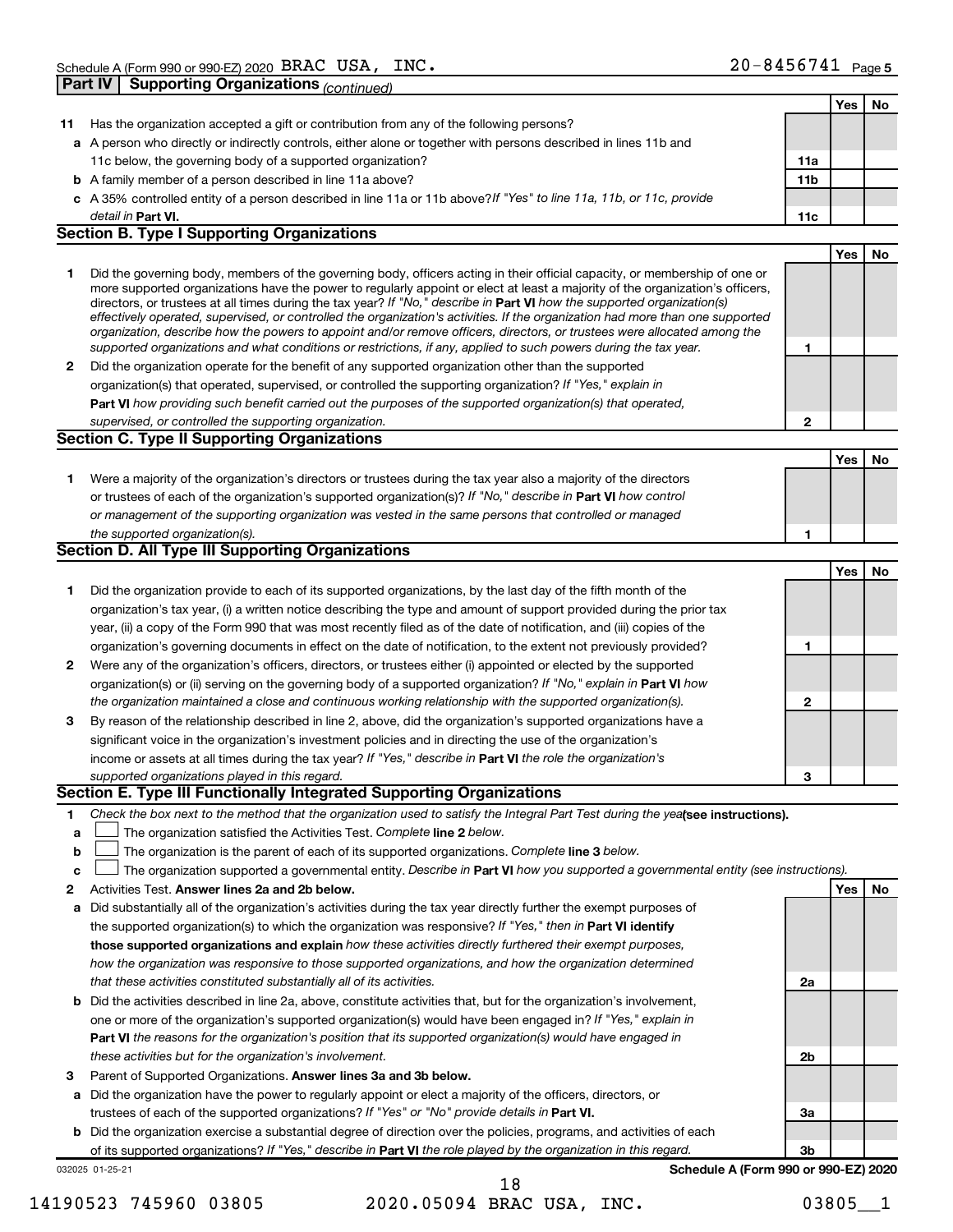Schedule A (Form 990 or 990-EZ) 2020 BRAC USA, INC. **Part V Type III Non-Functionally Integrated 509(a)(3) Supporting Organizations** 

1 **Letter See instructions.** Check here if the organization satisfied the Integral Part Test as a qualifying trust on Nov. 20, 1970 (*explain in* Part **VI**). See instructions. All other Type III non-functionally integrated supporting organizations must complete Sections A through E.

| Section A - Adjusted Net Income |                                                                                                                                   | (A) Prior Year | (B) Current Year<br>(optional) |                                |  |
|---------------------------------|-----------------------------------------------------------------------------------------------------------------------------------|----------------|--------------------------------|--------------------------------|--|
| 1                               | Net short-term capital gain                                                                                                       | 1              |                                |                                |  |
| $\mathbf{2}$                    | Recoveries of prior-year distributions                                                                                            | $\mathbf{2}$   |                                |                                |  |
| 3                               | Other gross income (see instructions)                                                                                             | 3              |                                |                                |  |
| 4                               | Add lines 1 through 3.                                                                                                            | 4              |                                |                                |  |
| 5                               | Depreciation and depletion                                                                                                        | 5              |                                |                                |  |
| 6                               | Portion of operating expenses paid or incurred for production or                                                                  |                |                                |                                |  |
|                                 | collection of gross income or for management, conservation, or                                                                    |                |                                |                                |  |
|                                 | maintenance of property held for production of income (see instructions)                                                          | 6              |                                |                                |  |
| 7                               | Other expenses (see instructions)                                                                                                 | $\overline{7}$ |                                |                                |  |
| 8                               | Adjusted Net Income (subtract lines 5, 6, and 7 from line 4)                                                                      | 8              |                                |                                |  |
|                                 | <b>Section B - Minimum Asset Amount</b>                                                                                           |                | (A) Prior Year                 | (B) Current Year<br>(optional) |  |
| 1                               | Aggregate fair market value of all non-exempt-use assets (see                                                                     |                |                                |                                |  |
|                                 | instructions for short tax year or assets held for part of year):                                                                 |                |                                |                                |  |
|                                 | <b>a</b> Average monthly value of securities                                                                                      | 1a             |                                |                                |  |
|                                 | <b>b</b> Average monthly cash balances                                                                                            | 1b             |                                |                                |  |
|                                 | <b>c</b> Fair market value of other non-exempt-use assets                                                                         | 1c             |                                |                                |  |
|                                 | <b>d</b> Total (add lines 1a, 1b, and 1c)                                                                                         | 1d             |                                |                                |  |
|                                 | e Discount claimed for blockage or other factors                                                                                  |                |                                |                                |  |
|                                 | (explain in detail in <b>Part VI</b> ):                                                                                           |                |                                |                                |  |
| 2                               | Acquisition indebtedness applicable to non-exempt-use assets                                                                      | $\mathbf{2}$   |                                |                                |  |
| 3                               | Subtract line 2 from line 1d.                                                                                                     | 3              |                                |                                |  |
| 4                               | Cash deemed held for exempt use. Enter 0.015 of line 3 (for greater amount,                                                       |                |                                |                                |  |
|                                 | see instructions).                                                                                                                | 4              |                                |                                |  |
| 5                               | Net value of non-exempt-use assets (subtract line 4 from line 3)                                                                  | 5              |                                |                                |  |
| 6                               | Multiply line 5 by 0.035.                                                                                                         | 6              |                                |                                |  |
| 7                               | Recoveries of prior-year distributions                                                                                            | $\overline{7}$ |                                |                                |  |
| 8                               | Minimum Asset Amount (add line 7 to line 6)                                                                                       | 8              |                                |                                |  |
|                                 | <b>Section C - Distributable Amount</b>                                                                                           |                |                                | <b>Current Year</b>            |  |
| 1                               | Adjusted net income for prior year (from Section A, line 8, column A)                                                             | 1              |                                |                                |  |
| 2                               | Enter 0.85 of line 1.                                                                                                             | $\mathbf{2}$   |                                |                                |  |
| з                               | Minimum asset amount for prior year (from Section B, line 8, column A)                                                            | 3              |                                |                                |  |
| 4                               | Enter greater of line 2 or line 3.                                                                                                | 4              |                                |                                |  |
| 5                               | Income tax imposed in prior year                                                                                                  | 5              |                                |                                |  |
| 6                               | <b>Distributable Amount.</b> Subtract line 5 from line 4, unless subject to                                                       |                |                                |                                |  |
|                                 | emergency temporary reduction (see instructions).                                                                                 | 6              |                                |                                |  |
| 7                               | Check here if the current year is the organization's first as a non-functionally integrated Type III supporting organization (see |                |                                |                                |  |

instructions).

**Schedule A (Form 990 or 990-EZ) 2020**

032026 01-25-21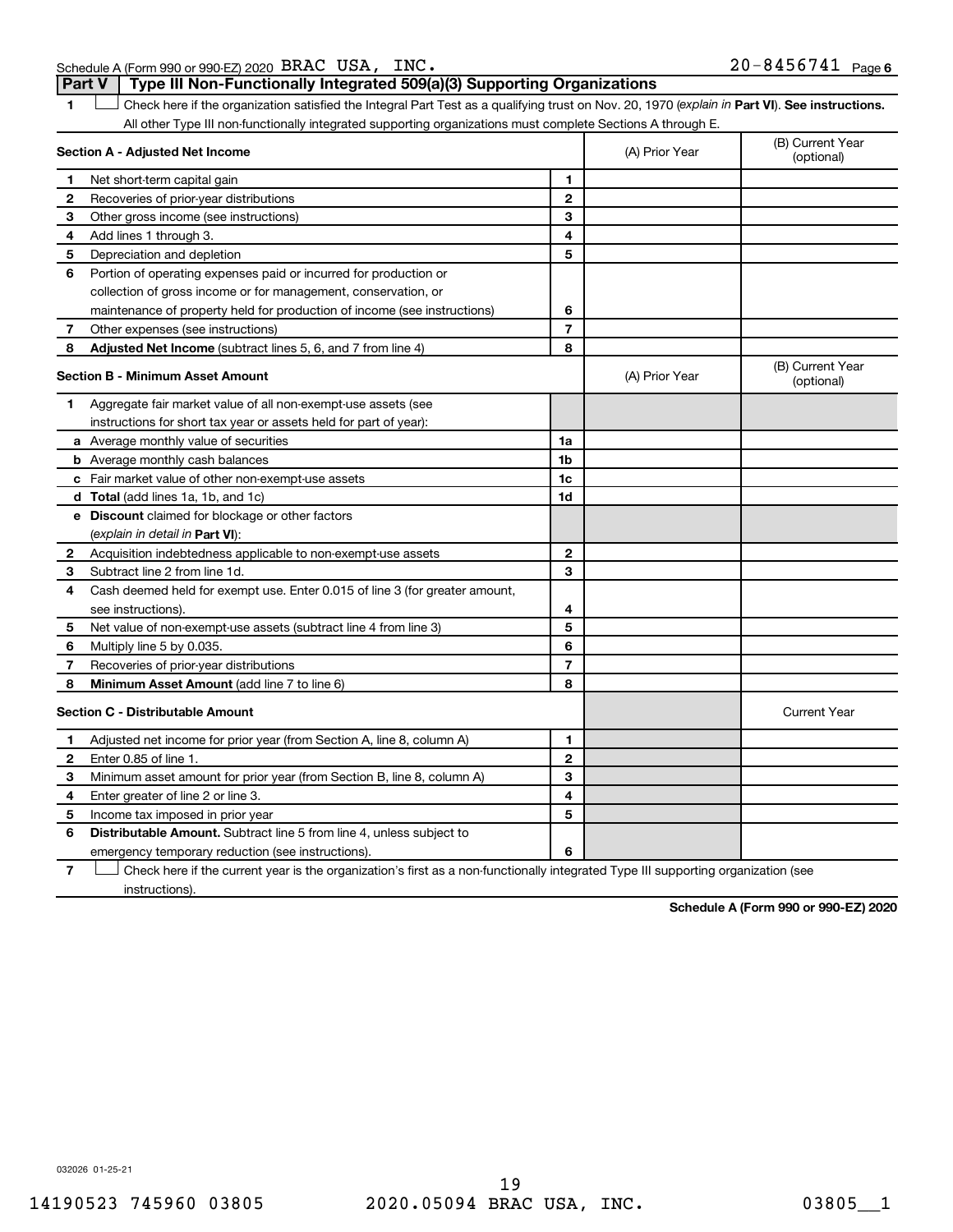| <b>Part V</b> | Type III Non-Functionally Integrated 509(a)(3) Supporting Organizations (continued)                                                                   |   |   |    |                                                  |
|---------------|-------------------------------------------------------------------------------------------------------------------------------------------------------|---|---|----|--------------------------------------------------|
|               | <b>Section D - Distributions</b>                                                                                                                      |   |   |    | <b>Current Year</b>                              |
| 1             | Amounts paid to supported organizations to accomplish exempt purposes                                                                                 |   | 1 |    |                                                  |
| 2             | Amounts paid to perform activity that directly furthers exempt purposes of supported                                                                  |   |   |    |                                                  |
|               | organizations, in excess of income from activity                                                                                                      | 2 |   |    |                                                  |
| 3             | Administrative expenses paid to accomplish exempt purposes of supported organizations                                                                 |   |   | 3  |                                                  |
| 4             | Amounts paid to acquire exempt-use assets                                                                                                             |   |   | 4  |                                                  |
| 5             | Qualified set-aside amounts (prior IRS approval required - provide details in Part VI)                                                                |   |   | 5  |                                                  |
| 6             | Other distributions ( <i>describe in Part VI</i> ). See instructions.                                                                                 |   |   | 6  |                                                  |
| 7             | Total annual distributions. Add lines 1 through 6.                                                                                                    |   |   | 7  |                                                  |
| 8             | Distributions to attentive supported organizations to which the organization is responsive                                                            |   |   |    |                                                  |
|               | (provide details in Part VI). See instructions.                                                                                                       |   |   | 8  |                                                  |
| 9             | Distributable amount for 2020 from Section C, line 6                                                                                                  |   |   | 9  |                                                  |
| 10            | Line 8 amount divided by line 9 amount                                                                                                                |   |   | 10 |                                                  |
|               | (i)<br>(ii)<br><b>Underdistributions</b><br><b>Excess Distributions</b><br><b>Section E - Distribution Allocations (see instructions)</b><br>Pre-2020 |   |   |    | (iii)<br><b>Distributable</b><br>Amount for 2020 |
| 1             | Distributable amount for 2020 from Section C, line 6                                                                                                  |   |   |    |                                                  |
| 2             | Underdistributions, if any, for years prior to 2020 (reason-                                                                                          |   |   |    |                                                  |
|               | able cause required - explain in Part VI). See instructions.                                                                                          |   |   |    |                                                  |
| 3             | Excess distributions carryover, if any, to 2020                                                                                                       |   |   |    |                                                  |
|               | a From 2015                                                                                                                                           |   |   |    |                                                  |
|               | <b>b</b> From 2016                                                                                                                                    |   |   |    |                                                  |
|               | c From 2017                                                                                                                                           |   |   |    |                                                  |
|               | d From 2018                                                                                                                                           |   |   |    |                                                  |
|               | e From 2019                                                                                                                                           |   |   |    |                                                  |
|               | f Total of lines 3a through 3e                                                                                                                        |   |   |    |                                                  |
|               | g Applied to underdistributions of prior years                                                                                                        |   |   |    |                                                  |
|               | <b>h</b> Applied to 2020 distributable amount                                                                                                         |   |   |    |                                                  |
| Ť.            | Carryover from 2015 not applied (see instructions)                                                                                                    |   |   |    |                                                  |
|               | Remainder. Subtract lines 3g, 3h, and 3i from line 3f.                                                                                                |   |   |    |                                                  |
| 4             | Distributions for 2020 from Section D,                                                                                                                |   |   |    |                                                  |
|               | line $7:$                                                                                                                                             |   |   |    |                                                  |
|               | a Applied to underdistributions of prior years                                                                                                        |   |   |    |                                                  |
|               | <b>b</b> Applied to 2020 distributable amount                                                                                                         |   |   |    |                                                  |
|               | c Remainder. Subtract lines 4a and 4b from line 4.                                                                                                    |   |   |    |                                                  |
| 5             | Remaining underdistributions for years prior to 2020, if                                                                                              |   |   |    |                                                  |
|               | any. Subtract lines 3g and 4a from line 2. For result greater                                                                                         |   |   |    |                                                  |
|               | than zero, explain in Part VI. See instructions.                                                                                                      |   |   |    |                                                  |
| 6             | Remaining underdistributions for 2020. Subtract lines 3h                                                                                              |   |   |    |                                                  |
|               | and 4b from line 1. For result greater than zero, explain in                                                                                          |   |   |    |                                                  |
|               | <b>Part VI.</b> See instructions.                                                                                                                     |   |   |    |                                                  |
| 7             | Excess distributions carryover to 2021. Add lines 3j                                                                                                  |   |   |    |                                                  |
|               | and 4c.                                                                                                                                               |   |   |    |                                                  |
| 8             | Breakdown of line 7:                                                                                                                                  |   |   |    |                                                  |
|               | a Excess from 2016                                                                                                                                    |   |   |    |                                                  |
|               | <b>b</b> Excess from 2017                                                                                                                             |   |   |    |                                                  |
|               | c Excess from 2018                                                                                                                                    |   |   |    |                                                  |
|               | d Excess from 2019                                                                                                                                    |   |   |    |                                                  |
|               | e Excess from 2020                                                                                                                                    |   |   |    |                                                  |

**Schedule A (Form 990 or 990-EZ) 2020**

032027 01-25-21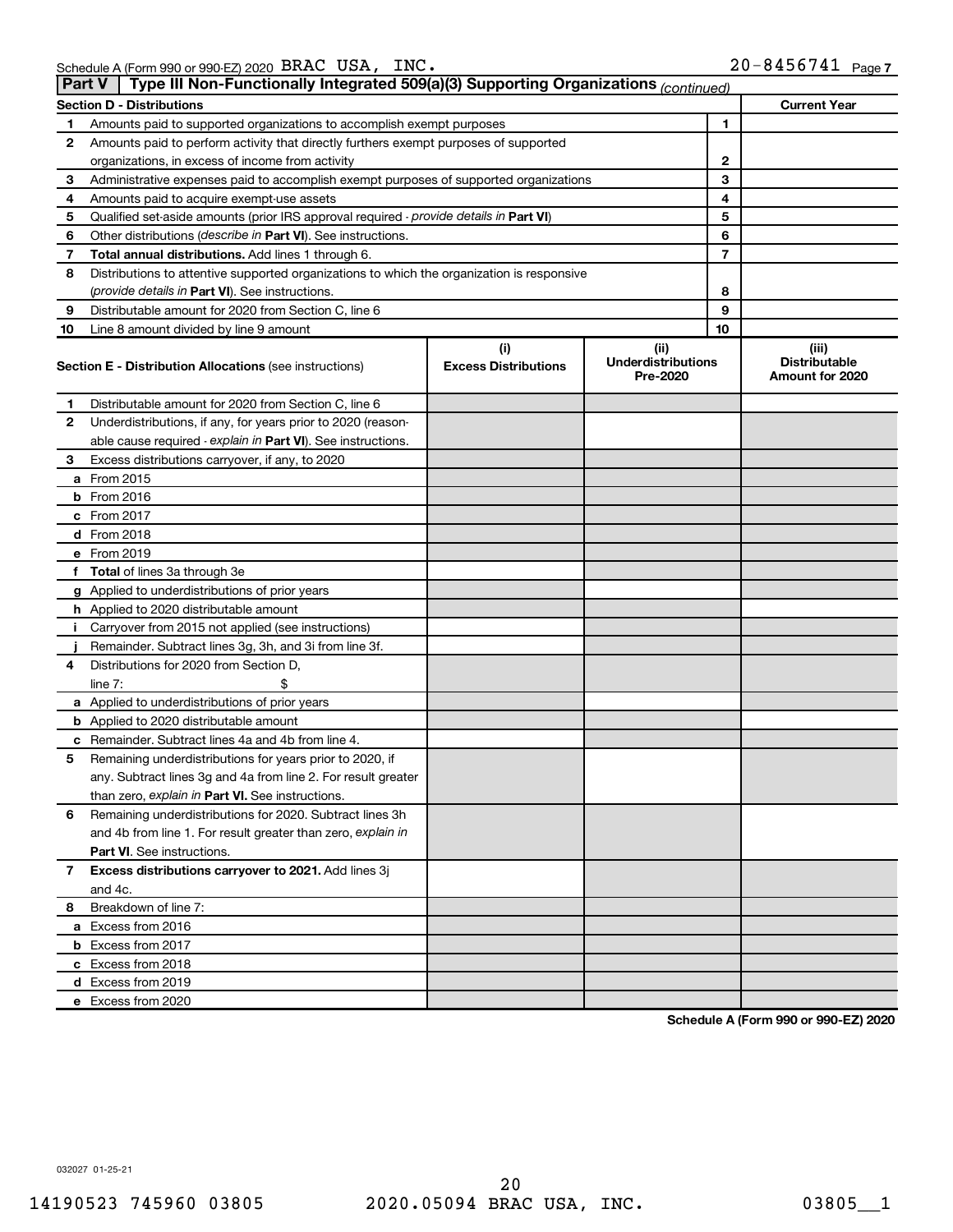| <b>Part VI</b>        | <b>Supplemental Information.</b> Provide the explanations required by Part II, line 10; Part II, line 17a or 17b; Part III, line 12; Part IV, Section A, lines 1, 2, 3b, 3c, 4b, 4c, 5a, 6, 9a, 9b, 9c, 11a, 11b, and 11c; Part IV, |                                      |
|-----------------------|-------------------------------------------------------------------------------------------------------------------------------------------------------------------------------------------------------------------------------------|--------------------------------------|
| (See instructions.)   |                                                                                                                                                                                                                                     |                                      |
|                       |                                                                                                                                                                                                                                     |                                      |
|                       |                                                                                                                                                                                                                                     |                                      |
|                       |                                                                                                                                                                                                                                     |                                      |
|                       |                                                                                                                                                                                                                                     |                                      |
|                       |                                                                                                                                                                                                                                     |                                      |
|                       |                                                                                                                                                                                                                                     |                                      |
|                       |                                                                                                                                                                                                                                     |                                      |
|                       |                                                                                                                                                                                                                                     |                                      |
|                       |                                                                                                                                                                                                                                     |                                      |
|                       |                                                                                                                                                                                                                                     |                                      |
|                       |                                                                                                                                                                                                                                     |                                      |
|                       |                                                                                                                                                                                                                                     |                                      |
|                       |                                                                                                                                                                                                                                     |                                      |
|                       |                                                                                                                                                                                                                                     |                                      |
|                       |                                                                                                                                                                                                                                     |                                      |
|                       |                                                                                                                                                                                                                                     |                                      |
|                       |                                                                                                                                                                                                                                     |                                      |
|                       |                                                                                                                                                                                                                                     |                                      |
|                       |                                                                                                                                                                                                                                     |                                      |
|                       |                                                                                                                                                                                                                                     |                                      |
|                       |                                                                                                                                                                                                                                     |                                      |
|                       |                                                                                                                                                                                                                                     |                                      |
|                       |                                                                                                                                                                                                                                     |                                      |
|                       |                                                                                                                                                                                                                                     |                                      |
|                       |                                                                                                                                                                                                                                     |                                      |
|                       |                                                                                                                                                                                                                                     |                                      |
|                       |                                                                                                                                                                                                                                     |                                      |
|                       |                                                                                                                                                                                                                                     |                                      |
|                       |                                                                                                                                                                                                                                     |                                      |
| 032028 01-25-21       |                                                                                                                                                                                                                                     | Schedule A (Form 990 or 990-EZ) 2020 |
| 14190523 745960 03805 | 21<br>2020.05094 BRAC USA, INC.                                                                                                                                                                                                     | 03805                                |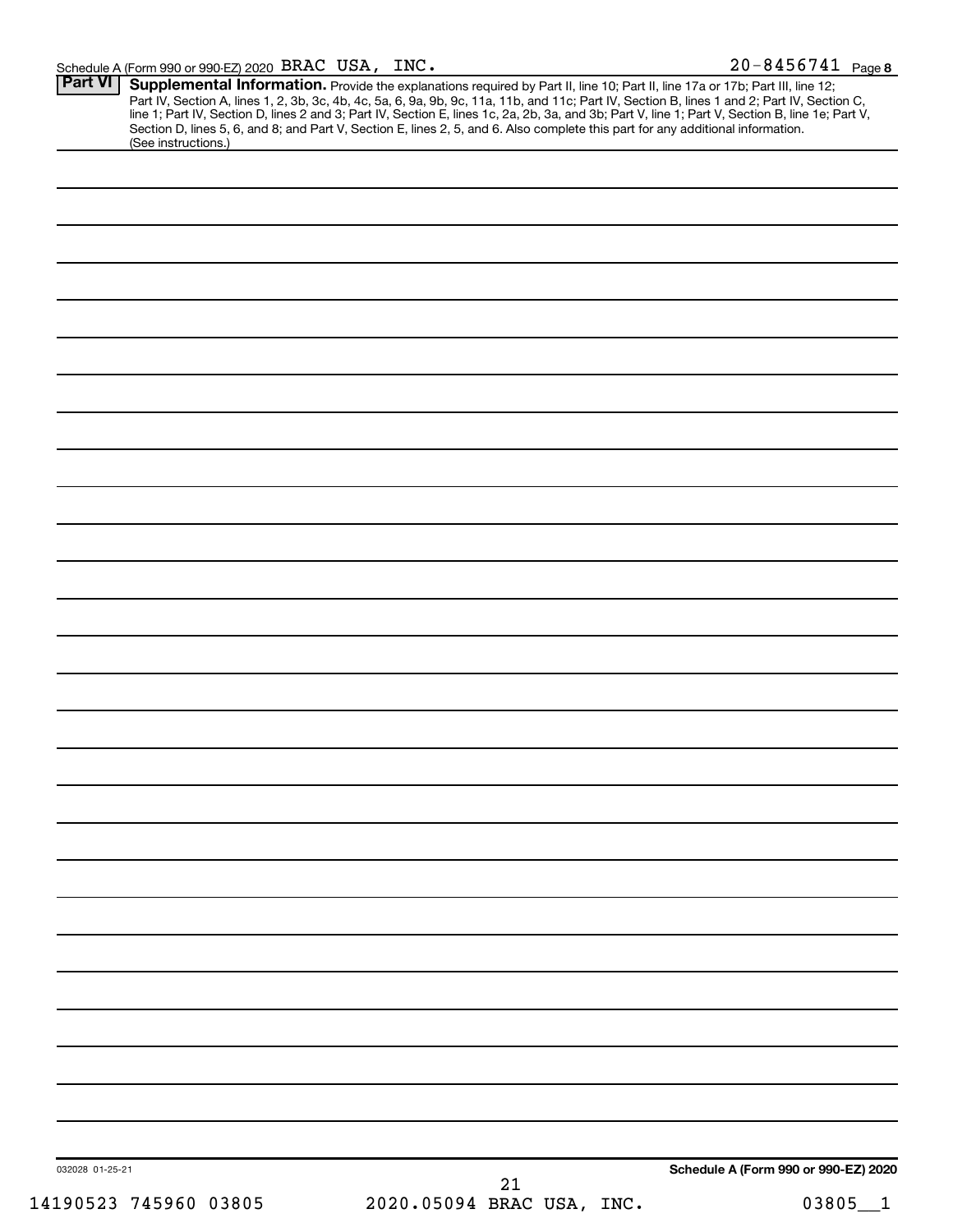Department of the Treasury Internal Revenue Service **(Form 990, 990-EZ,**

Name of the organization

**Organization type** (check one):

#### \*\* PUBLIC DISCLOSURE COPY \*\*

## **Schedule B Schedule of Contributors**

**or 990-PF) | Attach to Form 990, Form 990-EZ, or Form 990-PF. | Go to www.irs.gov/Form990 for the latest information.** OMB No. 1545-0047

**2020**

**Employer identification number**

| BRAC USA,<br>INC. | 20-8456741 |
|-------------------|------------|
|-------------------|------------|

| Filers of:         | Section:                                                                           |
|--------------------|------------------------------------------------------------------------------------|
| Form 990 or 990-FZ | $ \mathbf{X} $ 501(c)( 3) (enter number) organization                              |
|                    | $4947(a)(1)$ nonexempt charitable trust <b>not</b> treated as a private foundation |
|                    | 527 political organization                                                         |
| Form 990-PF        | 501(c)(3) exempt private foundation                                                |
|                    | 4947(a)(1) nonexempt charitable trust treated as a private foundation              |
|                    | 501(c)(3) taxable private foundation                                               |

Check if your organization is covered by the General Rule or a Special Rule.

**Note:**  Only a section 501(c)(7), (8), or (10) organization can check boxes for both the General Rule and a Special Rule. See instructions.

#### **General Rule**

 $\Box$ 

 $\Box$ 

For an organization filing Form 990, 990-EZ, or 990-PF that received, during the year, contributions totaling \$5,000 or more (in money or property) from any one contributor. Complete Parts I and II. See instructions for determining a contributor's total contributions.

#### **Special Rules**

any one contributor, during the year, total contributions of the greater of (1) \$5,000; or (2) 2% of the amount on (i) Form 990, Part VIII, line 1h;  $\boxed{\text{X}}$  For an organization described in section 501(c)(3) filing Form 990 or 990-EZ that met the 33 1/3% support test of the regulations under sections 509(a)(1) and 170(b)(1)(A)(vi), that checked Schedule A (Form 990 or 990-EZ), Part II, line 13, 16a, or 16b, and that received from or (ii) Form 990-EZ, line 1. Complete Parts I and II.

For an organization described in section 501(c)(7), (8), or (10) filing Form 990 or 990-EZ that received from any one contributor, during the year, total contributions of more than \$1,000 exclusively for religious, charitable, scientific, literary, or educational purposes, or for the prevention of cruelty to children or animals. Complete Parts I (entering "N/A" in column (b) instead of the contributor name and address), II, and III.  $\Box$ 

purpose. Don't complete any of the parts unless the General Rule applies to this organization because it received nonexclusively year, contributions exclusively for religious, charitable, etc., purposes, but no such contributions totaled more than \$1,000. If this box is checked, enter here the total contributions that were received during the year for an exclusively religious, charitable, etc., For an organization described in section 501(c)(7), (8), or (10) filing Form 990 or 990-EZ that received from any one contributor, during the religious, charitable, etc., contributions totaling \$5,000 or more during the year  $~\ldots\ldots\ldots\ldots\ldots\ldots\ldots\ldots\blacktriangleright~$ \$

**Caution:**  An organization that isn't covered by the General Rule and/or the Special Rules doesn't file Schedule B (Form 990, 990-EZ, or 990-PF),  **must** but it answer "No" on Part IV, line 2, of its Form 990; or check the box on line H of its Form 990-EZ or on its Form 990-PF, Part I, line 2, to certify that it doesn't meet the filing requirements of Schedule B (Form 990, 990-EZ, or 990-PF).

**For Paperwork Reduction Act Notice, see the instructions for Form 990, 990-EZ, or 990-PF. Schedule B (Form 990, 990-EZ, or 990-PF) (2020)** LHA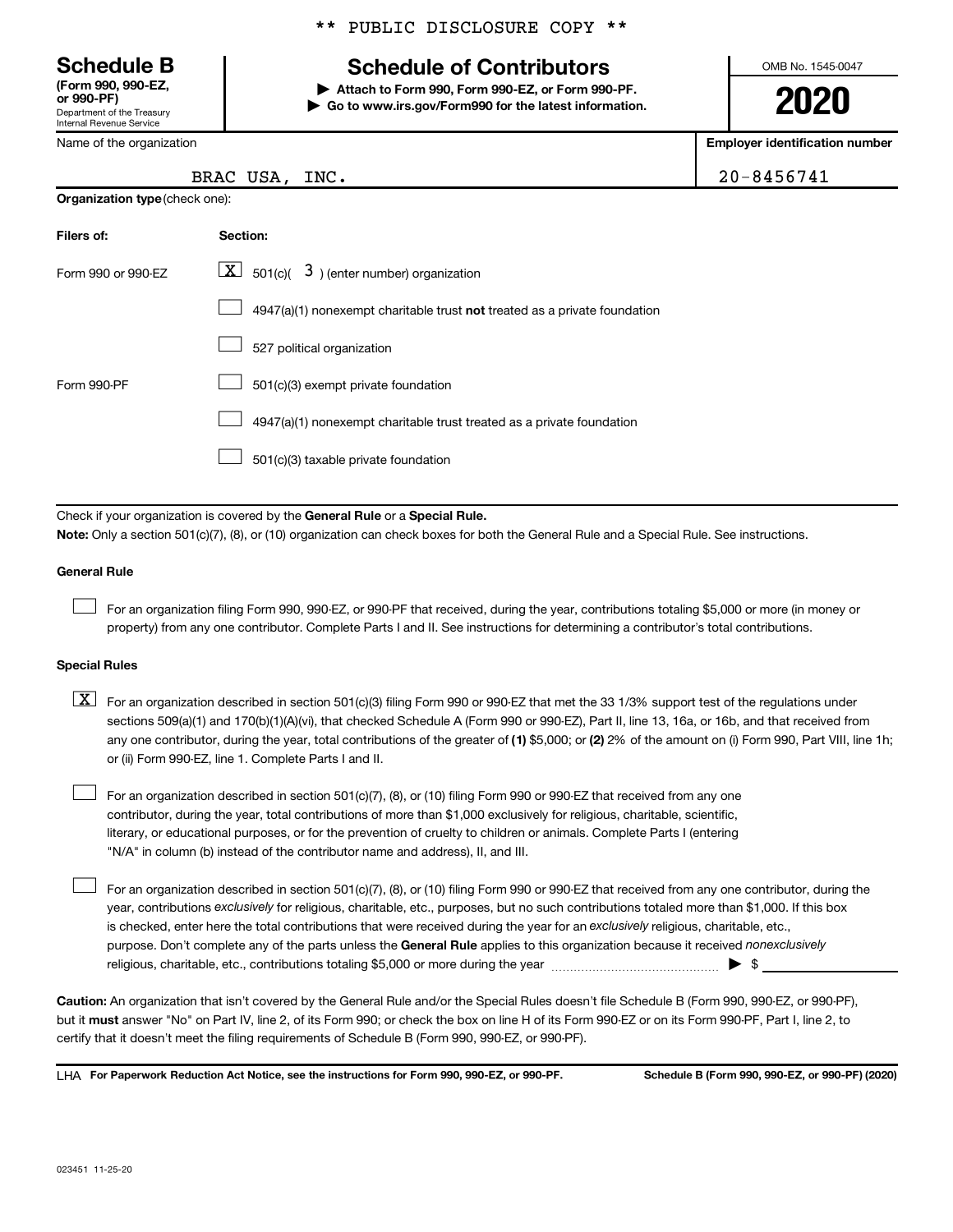#### Schedule B (Form 990, 990-EZ, or 990-PF) (2020)

Name of organization

**(a) No.**

 $\boxed{\text{X}}$  $\Box$  $\Box$ 

#### BRAC USA, INC. 20-8456741

**(b) Name, address, and ZIP + 4 (c) Total contributions (d) Type of contribution Person Payroll Noncash (b) (c) Part I** Contributors (see instructions). Use duplicate copies of Part I if additional space is needed. \$ (Complete Part II for  $\begin{array}{|c|c|c|c|c|}\hline \ \text{1} & \text{Person} & \text{X} \ \hline \end{array}$ 6,000,000.

|                  |                                   |                                   | noncash contributions.)                                                                                            |
|------------------|-----------------------------------|-----------------------------------|--------------------------------------------------------------------------------------------------------------------|
| (a)<br>No.       | (b)<br>Name, address, and ZIP + 4 | (c)<br><b>Total contributions</b> | (d)<br>Type of contribution                                                                                        |
| $\boldsymbol{2}$ |                                   | 5,547,723.<br>\$                  | $\overline{\textbf{X}}$<br>Person<br>Payroll<br>Noncash<br>(Complete Part II for<br>noncash contributions.)        |
| (a)<br>No.       | (b)<br>Name, address, and ZIP + 4 | (c)<br><b>Total contributions</b> | (d)<br>Type of contribution                                                                                        |
| 3                |                                   | 3,000,000.<br>\$                  | $\overline{\textbf{X}}$<br>Person<br>Payroll<br><b>Noncash</b><br>(Complete Part II for<br>noncash contributions.) |
| (a)<br>No.       | (b)<br>Name, address, and ZIP + 4 | (c)<br><b>Total contributions</b> | (d)<br>Type of contribution                                                                                        |
| 4                |                                   | 1,705,000.<br>\$                  | $\overline{\text{X}}$<br>Person<br>Payroll<br>Noncash<br>(Complete Part II for<br>noncash contributions.)          |
| (a)<br>No.       | (b)<br>Name, address, and ZIP + 4 | (c)<br><b>Total contributions</b> | (d)<br>Type of contribution                                                                                        |
| 5                |                                   | 924,537.<br>\$                    | x<br>Person<br>Payroll<br><b>Noncash</b><br>(Complete Part II for<br>noncash contributions.)                       |
| (a)<br>No.       | (b)<br>Name, address, and ZIP + 4 | (c)<br><b>Total contributions</b> | (d)<br>Type of contribution                                                                                        |
| 6                |                                   | 833,300.<br>\$                    | $\overline{\text{X}}$<br>Person<br>Payroll<br>Noncash<br>(Complete Part II for<br>noncash contributions.)          |
| 023452 11-25-20  | 23                                |                                   | Schedule B (Form 990, 990-EZ, or 990-PF) (2020)                                                                    |

14190523 745960 03805 2020.05094 BRAC USA, INC. 03805\_\_1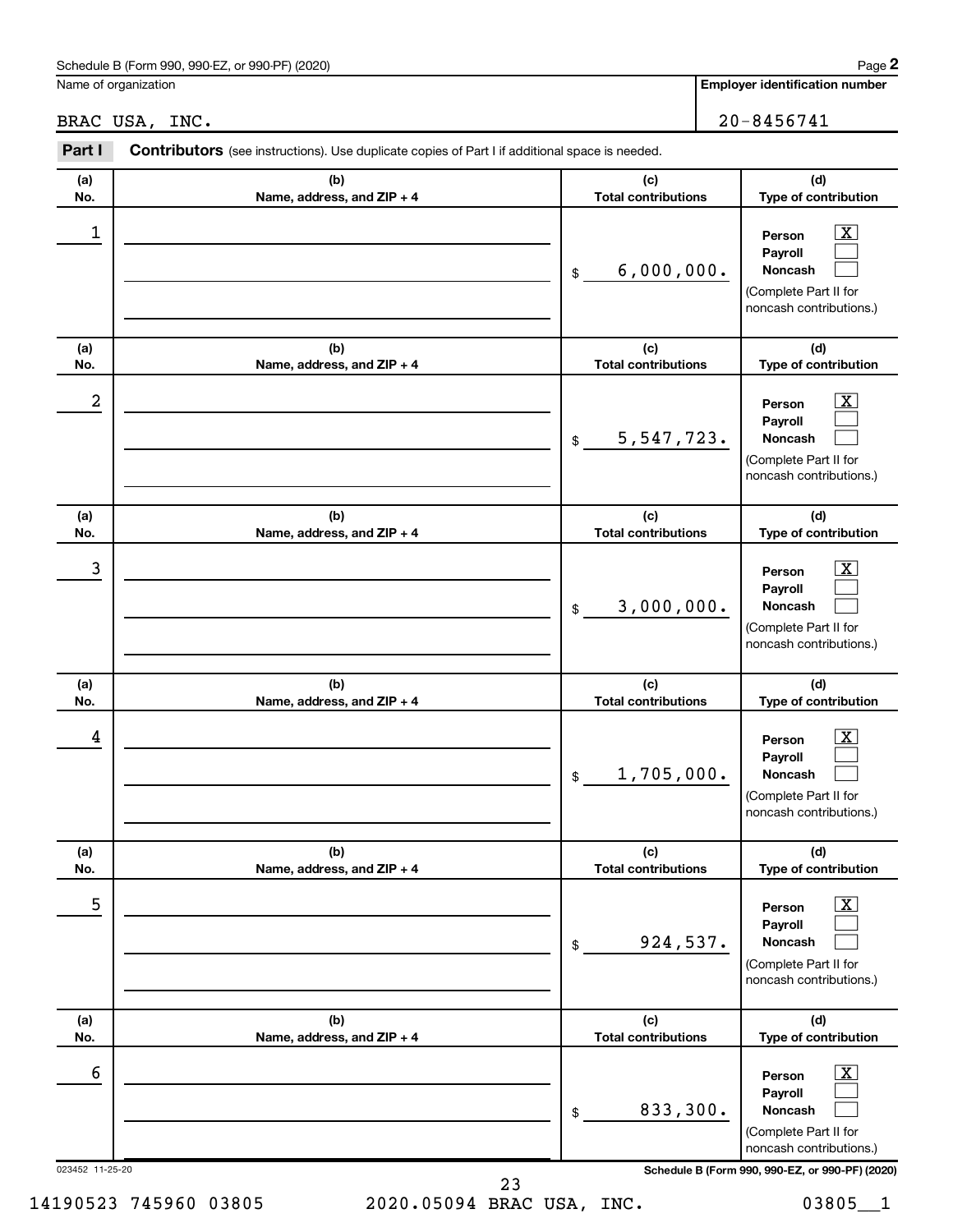#### Schedule B (Form 990, 990-EZ, or 990-PF) (2020)

Name of organization

|            | BRAC USA, INC.                                                                                 |                                   | $20 - 8456741$                                                                                                          |
|------------|------------------------------------------------------------------------------------------------|-----------------------------------|-------------------------------------------------------------------------------------------------------------------------|
| Part I     | Contributors (see instructions). Use duplicate copies of Part I if additional space is needed. |                                   |                                                                                                                         |
| (a)<br>No. | (b)<br>Name, address, and ZIP + 4                                                              | (c)<br><b>Total contributions</b> | (d)<br>Type of contribution                                                                                             |
| 7          |                                                                                                | 630,000.<br>\$                    | X<br>Person<br>Payroll<br><b>Noncash</b><br>(Complete Part II for<br>noncash contributions.)                            |
| (a)<br>No. | (b)<br>Name, address, and ZIP + 4                                                              | (c)<br><b>Total contributions</b> | (d)<br>Type of contribution                                                                                             |
| 8          |                                                                                                | 600, 480.<br>\$                   | <u>x</u><br>Person<br>Payroll<br>$\overline{\textbf{x}}$<br>Noncash<br>(Complete Part II for<br>noncash contributions.) |
| (a)<br>No. | (b)<br>Name, address, and ZIP + 4                                                              | (c)<br><b>Total contributions</b> | (d)<br>Type of contribution                                                                                             |
| 9          |                                                                                                | 500,000.<br>\$                    | x<br>Person<br>Payroll<br>Noncash<br>(Complete Part II for<br>noncash contributions.)                                   |
| (a)<br>No. | (b)<br>Name, address, and ZIP + 4                                                              | (c)<br><b>Total contributions</b> | (d)<br>Type of contribution                                                                                             |
| 10         |                                                                                                | 500,000.<br>\$                    | x<br>Person<br>Payroll<br>Noncash<br>(Complete Part II for<br>noncash contributions.)                                   |
| (a)<br>No. | (b)<br>Name, address, and ZIP + 4                                                              | (c)<br><b>Total contributions</b> | (d)<br>Type of contribution                                                                                             |
|            |                                                                                                | \$                                | Person<br>Payroll<br>Noncash<br>(Complete Part II for<br>noncash contributions.)                                        |
| (a)<br>No. | (b)<br>Name, address, and ZIP + 4                                                              | (c)<br><b>Total contributions</b> | (d)<br>Type of contribution                                                                                             |
|            |                                                                                                |                                   | Person<br>Payroll                                                                                                       |

**Noncash**

(Complete Part II for noncash contributions.)

24

\$

 $\Box$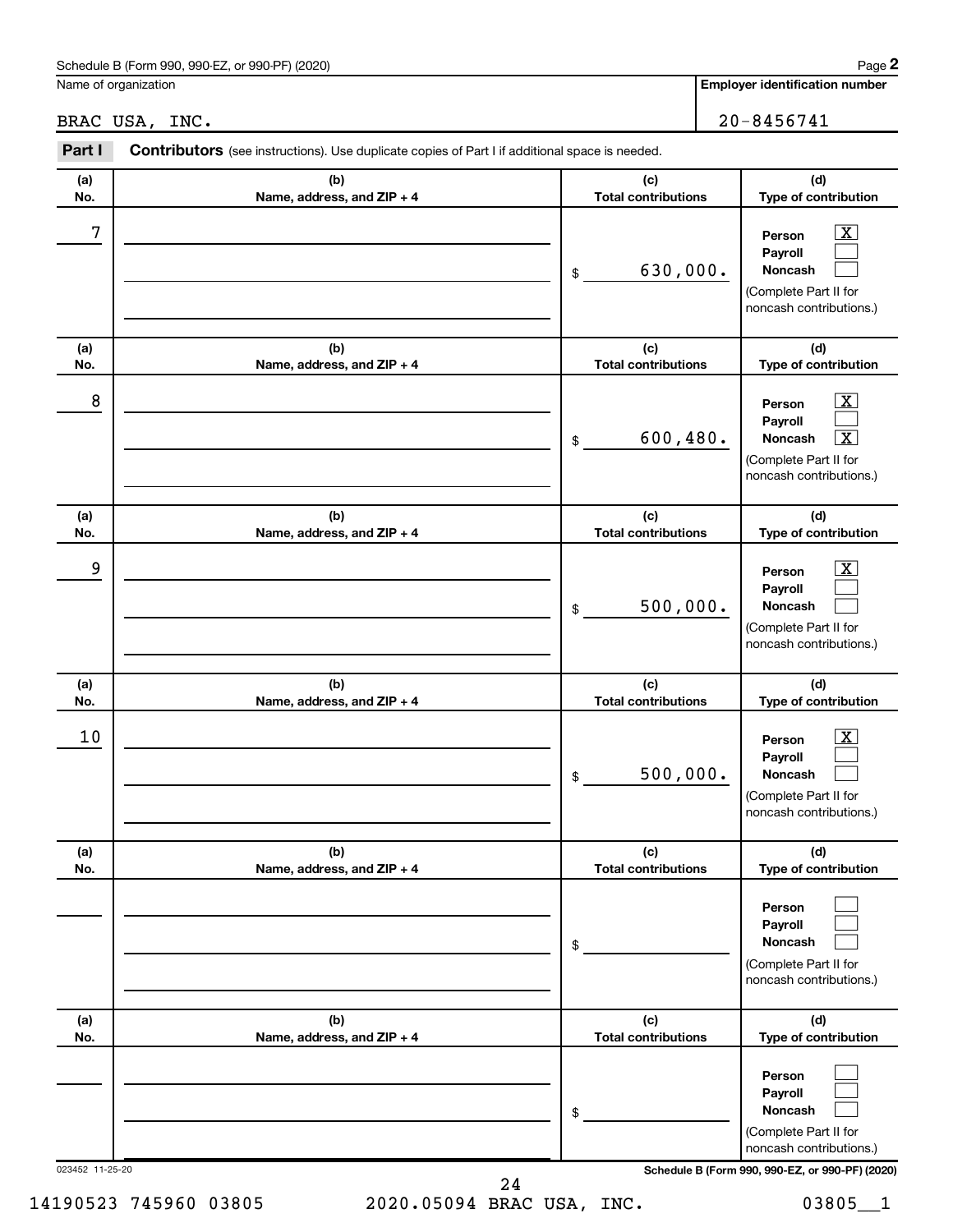Name of organization

### BRAC USA, INC. 20-8456741

Part II Noncash Property (see instructions). Use duplicate copies of Part II if additional space is needed.

| (a)<br>No.<br>from<br>Part I | (b)<br>Description of noncash property given | (c)<br>FMV (or estimate)<br>(See instructions.) | (d)<br>Date received                            |
|------------------------------|----------------------------------------------|-------------------------------------------------|-------------------------------------------------|
|                              | DONATED 90 SHARES OF AMAZON                  |                                                 |                                                 |
| 8                            |                                              |                                                 |                                                 |
|                              |                                              | 300, 480.<br>\$                                 | 08/04/21                                        |
| (a)<br>No.<br>from<br>Part I | (b)<br>Description of noncash property given | (c)<br>FMV (or estimate)<br>(See instructions.) | (d)<br>Date received                            |
|                              |                                              |                                                 |                                                 |
|                              |                                              | \$                                              |                                                 |
| (a)<br>No.<br>from<br>Part I | (b)<br>Description of noncash property given | (c)<br>FMV (or estimate)<br>(See instructions.) | (d)<br>Date received                            |
|                              |                                              |                                                 |                                                 |
|                              |                                              | \$                                              |                                                 |
| (a)<br>No.<br>from<br>Part I | (b)<br>Description of noncash property given | (c)<br>FMV (or estimate)<br>(See instructions.) | (d)<br>Date received                            |
|                              |                                              |                                                 |                                                 |
|                              |                                              | \$                                              |                                                 |
| (a)<br>No.<br>from<br>Part I | (b)<br>Description of noncash property given | (c)<br>FMV (or estimate)<br>(See instructions.) | (d)<br>Date received                            |
|                              |                                              |                                                 |                                                 |
|                              |                                              | \$                                              |                                                 |
| (a)<br>No.<br>from<br>Part I | (b)<br>Description of noncash property given | (c)<br>FMV (or estimate)<br>(See instructions.) | (d)<br>Date received                            |
|                              |                                              |                                                 |                                                 |
|                              |                                              | \$                                              |                                                 |
| 023453 11-25-20              | 25                                           |                                                 | Schedule B (Form 990, 990-EZ, or 990-PF) (2020) |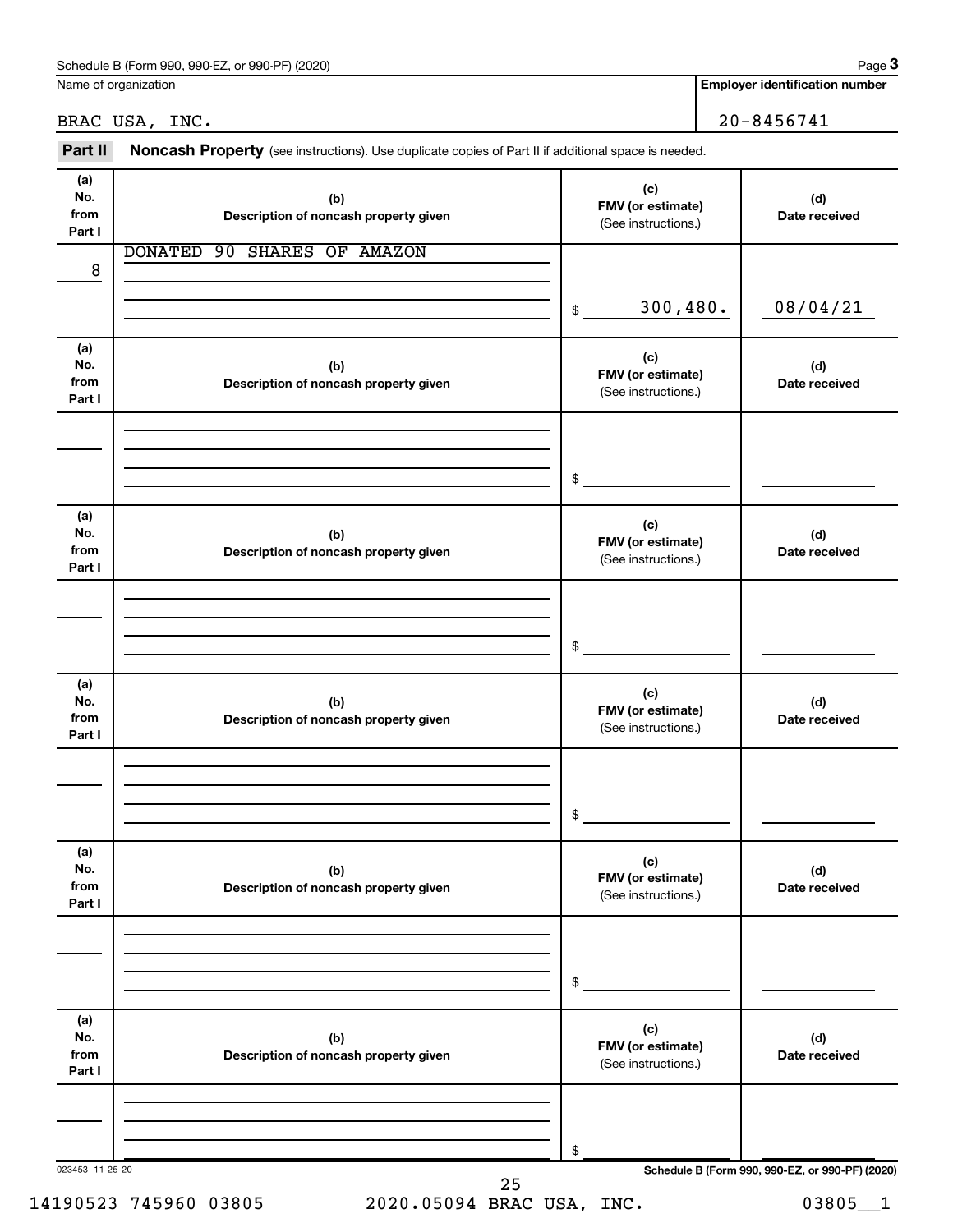| Name of organization      |                                                                                                                                                                                                                                                      |                      | <b>Employer identification number</b>                                                                                                                          |  |  |
|---------------------------|------------------------------------------------------------------------------------------------------------------------------------------------------------------------------------------------------------------------------------------------------|----------------------|----------------------------------------------------------------------------------------------------------------------------------------------------------------|--|--|
|                           | BRAC USA, INC.                                                                                                                                                                                                                                       |                      | $20 - 8456741$                                                                                                                                                 |  |  |
| Part III                  | from any one contributor. Complete columns (a) through (e) and the following line entry. For organizations                                                                                                                                           |                      | Exclusively religious, charitable, etc., contributions to organizations described in section 501(c)(7), (8), or (10) that total more than \$1,000 for the year |  |  |
|                           | completing Part III, enter the total of exclusively religious, charitable, etc., contributions of \$1,000 or less for the year. (Enter this info. once.) $\blacktriangleright$ \$<br>Use duplicate copies of Part III if additional space is needed. |                      |                                                                                                                                                                |  |  |
| (a) No.<br>from<br>Part I | (b) Purpose of gift                                                                                                                                                                                                                                  | (c) Use of gift      | (d) Description of how gift is held                                                                                                                            |  |  |
|                           |                                                                                                                                                                                                                                                      |                      |                                                                                                                                                                |  |  |
|                           |                                                                                                                                                                                                                                                      | (e) Transfer of gift |                                                                                                                                                                |  |  |
|                           | Transferee's name, address, and $ZIP + 4$                                                                                                                                                                                                            |                      | Relationship of transferor to transferee                                                                                                                       |  |  |
|                           |                                                                                                                                                                                                                                                      |                      |                                                                                                                                                                |  |  |
| (a) No.<br>from<br>Part I | (b) Purpose of gift                                                                                                                                                                                                                                  | (c) Use of gift      | (d) Description of how gift is held                                                                                                                            |  |  |
|                           |                                                                                                                                                                                                                                                      |                      |                                                                                                                                                                |  |  |
|                           |                                                                                                                                                                                                                                                      | (e) Transfer of gift |                                                                                                                                                                |  |  |
|                           | Transferee's name, address, and $ZIP + 4$                                                                                                                                                                                                            |                      | Relationship of transferor to transferee                                                                                                                       |  |  |
|                           |                                                                                                                                                                                                                                                      |                      |                                                                                                                                                                |  |  |
| (a) No.<br>from<br>Part I | (b) Purpose of gift                                                                                                                                                                                                                                  | (c) Use of gift      | (d) Description of how gift is held                                                                                                                            |  |  |
|                           |                                                                                                                                                                                                                                                      |                      |                                                                                                                                                                |  |  |
|                           | (e) Transfer of gift                                                                                                                                                                                                                                 |                      |                                                                                                                                                                |  |  |
|                           | Transferee's name, address, and ZIP + 4                                                                                                                                                                                                              |                      | Relationship of transferor to transferee                                                                                                                       |  |  |
|                           |                                                                                                                                                                                                                                                      |                      |                                                                                                                                                                |  |  |
| (a) No.<br>from<br>Part I | (b) Purpose of gift                                                                                                                                                                                                                                  | (c) Use of gift      | (d) Description of how gift is held                                                                                                                            |  |  |
|                           |                                                                                                                                                                                                                                                      |                      |                                                                                                                                                                |  |  |
|                           |                                                                                                                                                                                                                                                      | (e) Transfer of gift |                                                                                                                                                                |  |  |
|                           | Transferee's name, address, and ZIP + 4                                                                                                                                                                                                              |                      | Relationship of transferor to transferee                                                                                                                       |  |  |
|                           |                                                                                                                                                                                                                                                      |                      |                                                                                                                                                                |  |  |
| 023454 11-25-20           |                                                                                                                                                                                                                                                      | 26                   | Schedule B (Form 990, 990-EZ, or 990-PF) (2020)                                                                                                                |  |  |

14190523 745960 03805 2020.05094 BRAC USA, INC. 03805\_\_1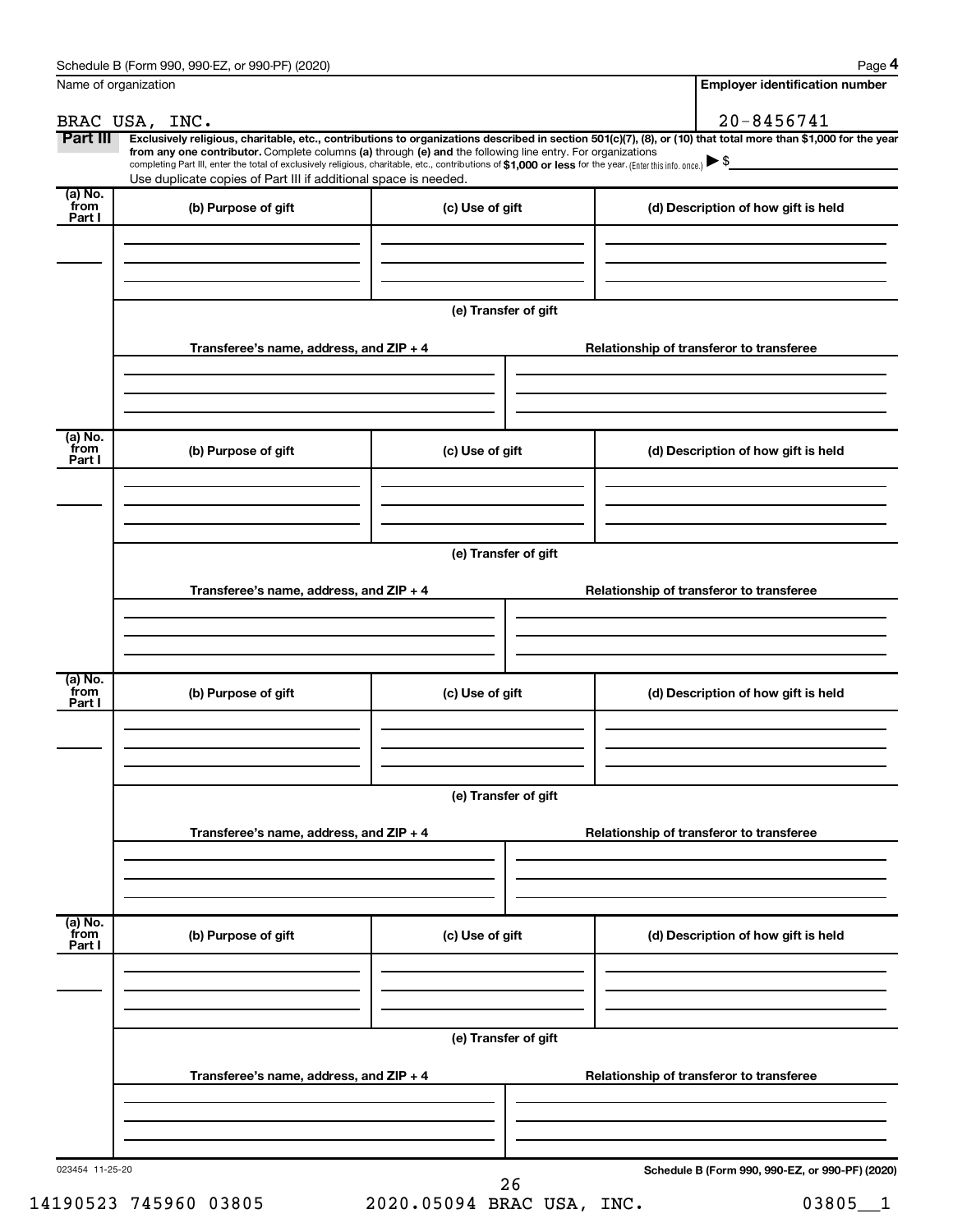| <b>SCHEDULE D</b> |  |
|-------------------|--|
|-------------------|--|

# **SCHEDULE D Supplemental Financial Statements**<br> **Form 990 2020**<br> **Part IV** line 6.7.8.9.10, 11a, 11b, 11d, 11d, 11d, 11d, 11d, 12a, 0r, 12b

**(Form 990) | Complete if the organization answered "Yes" on Form 990, Part IV, line 6, 7, 8, 9, 10, 11a, 11b, 11c, 11d, 11e, 11f, 12a, or 12b.**

**| Attach to Form 990. |Go to www.irs.gov/Form990 for instructions and the latest information.**



Department of the Treasury Internal Revenue Service

|                | Name of the organization                                                                                           | <b>Employer identification number</b> |                              |  |
|----------------|--------------------------------------------------------------------------------------------------------------------|---------------------------------------|------------------------------|--|
|                | BRAC USA, INC.                                                                                                     |                                       | $20 - 8456741$               |  |
| <b>Part</b> I  | Organizations Maintaining Donor Advised Funds or Other Similar Funds or Accounts. Complete if the                  |                                       |                              |  |
|                | organization answered "Yes" on Form 990, Part IV, line 6.                                                          |                                       |                              |  |
|                |                                                                                                                    | (a) Donor advised funds               | (b) Funds and other accounts |  |
|                |                                                                                                                    |                                       |                              |  |
| 2              | Aggregate value of contributions to (during year)                                                                  |                                       |                              |  |
| 3              | Aggregate value of grants from (during year)                                                                       |                                       |                              |  |
| 4              |                                                                                                                    |                                       |                              |  |
| 5              | Did the organization inform all donors and donor advisors in writing that the assets held in donor advised funds   |                                       |                              |  |
|                |                                                                                                                    |                                       | Yes<br>Nο                    |  |
| 6              | Did the organization inform all grantees, donors, and donor advisors in writing that grant funds can be used only  |                                       |                              |  |
|                | for charitable purposes and not for the benefit of the donor or donor advisor, or for any other purpose conferring |                                       |                              |  |
|                |                                                                                                                    |                                       | Yes<br>No                    |  |
| <b>Part II</b> | Conservation Easements. Complete if the organization answered "Yes" on Form 990, Part IV, line 7.                  |                                       |                              |  |
|                | Purpose(s) of conservation easements held by the organization (check all that apply).                              |                                       |                              |  |

| Preservation of land for public use (for example, recreation or education) [16] Preservation of a historically important land area |                                                       |
|------------------------------------------------------------------------------------------------------------------------------------|-------------------------------------------------------|
| $\Box$ Protection of natural habitat                                                                                               | $\Box$ Preservation of a certified historic structure |
| $\Box$ Preservation of open space                                                                                                  |                                                       |

| Complete lines 2a through 2d if the organization held a qualified conservation contribution in the form of a conservation easement on the last |                                 |
|------------------------------------------------------------------------------------------------------------------------------------------------|---------------------------------|
| day of the tax year.                                                                                                                           | Held at the End of the Tax Year |

| а |                                                                                                                                                                                                                                | 2a                         |
|---|--------------------------------------------------------------------------------------------------------------------------------------------------------------------------------------------------------------------------------|----------------------------|
| b | Total acreage restricted by conservation easements [11] matter conservation conservation of the set of the set of the set of the set of the set of the set of the set of the set of the set of the set of the set of the set o | 2b                         |
| с |                                                                                                                                                                                                                                | 2 <sub>c</sub>             |
| d | Number of conservation easements included in (c) acquired after 7/25/06, and not on a historic structure                                                                                                                       |                            |
|   |                                                                                                                                                                                                                                | 2d                         |
| З | Number of conservation easements modified, transferred, released, extinguished, or terminated by the organization during the tax                                                                                               |                            |
|   | year                                                                                                                                                                                                                           |                            |
| 4 | Number of states where property subject to conservation easement is located >                                                                                                                                                  |                            |
| 5 | Does the organization have a written policy regarding the periodic monitoring, inspection, handling of                                                                                                                         |                            |
|   | violations, and enforcement of the conservation easements it holds?                                                                                                                                                            | Yes<br>Nο                  |
| 6 | Staff and volunteer hours devoted to monitoring, inspecting, handling of violations, and enforcing conservation easements during the year                                                                                      |                            |
|   |                                                                                                                                                                                                                                |                            |
| 7 | Amount of expenses incurred in monitoring, inspecting, handling of violations, and enforcing conservation easements during the year                                                                                            |                            |
|   | $\blacktriangleright$ \$                                                                                                                                                                                                       |                            |
| 8 | Does each conservation easement reported on line 2(d) above satisfy the requirements of section 170(h)(4)(B)(i)                                                                                                                |                            |
|   |                                                                                                                                                                                                                                | Yes<br>No                  |
| 9 | In Part XIII, describe how the organization reports conservation easements in its revenue and expense statement and                                                                                                            |                            |
|   | balance sheet, and include, if applicable, the text of the footnote to the organization's financial statements that describes the                                                                                              |                            |
|   | organization's accounting for conservation easements.                                                                                                                                                                          |                            |
|   | Organizations Maintaining Collections of Art, Historical Treasures, or Other Similar Assets.<br>Part III I                                                                                                                     |                            |
|   | Complete if the organization answered "Yes" on Form 990, Part IV, line 8.                                                                                                                                                      |                            |
|   | 1a If the organization elected, as permitted under FASB ASC 958, not to report in its revenue statement and balance sheet works                                                                                                |                            |
|   | of art, historical treasures, or other similar assets held for public exhibition, education, or research in furtherance of public                                                                                              |                            |
|   | service, provide in Part XIII the text of the footnote to its financial statements that describes these items.                                                                                                                 |                            |
|   | <b>b</b> If the organization elected, as permitted under FASB ASC 958, to report in its revenue statement and balance sheet works of                                                                                           |                            |
|   | art, historical treasures, or other similar assets held for public exhibition, education, or research in furtherance of public service,                                                                                        |                            |
|   | provide the following amounts relating to these items:                                                                                                                                                                         |                            |
|   | (i)                                                                                                                                                                                                                            |                            |
|   | (ii) Assets included in Form 990, Part X                                                                                                                                                                                       |                            |
| 2 | If the organization received or held works of art, historical treasures, or other similar assets for financial gain, provide                                                                                                   |                            |
|   | the following amounts required to be reported under FASB ASC 958 relating to these items:                                                                                                                                      |                            |
|   |                                                                                                                                                                                                                                |                            |
|   |                                                                                                                                                                                                                                |                            |
|   | LHA For Paperwork Reduction Act Notice, see the Instructions for Form 990.                                                                                                                                                     | Schedule D (Form 990) 2020 |
|   | 032051 12-01-20                                                                                                                                                                                                                |                            |

14190523 745960 03805 2020.05094 BRAC USA, INC. 03805\_\_1 27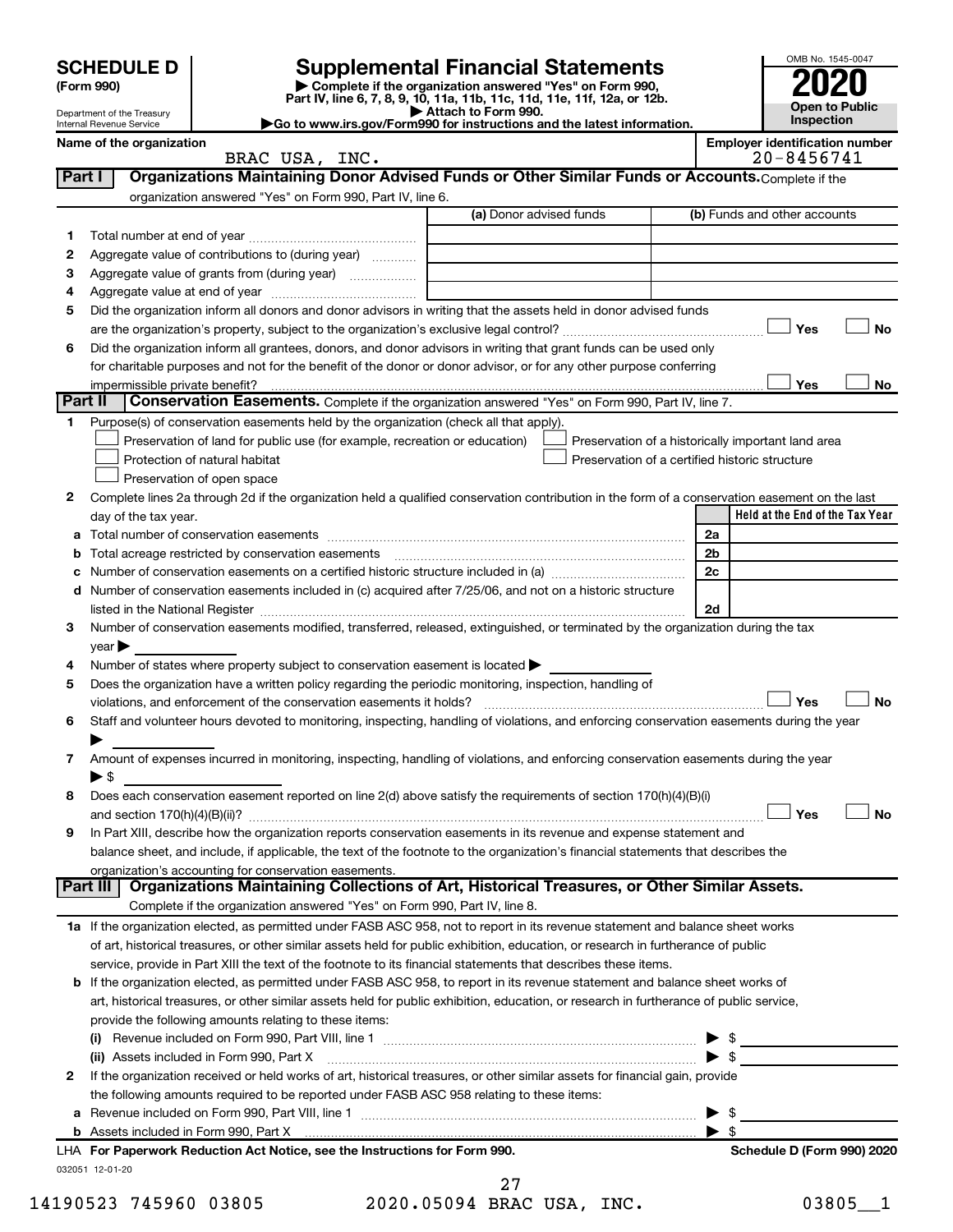|               | BRAC USA, INC.<br>Schedule D (Form 990) 2020                                                                                                                                                                                   |                                         |   |                |                                                                                                                                                                                                                                |                                 | $20 - 8456741$ Page 2                             |         |    |
|---------------|--------------------------------------------------------------------------------------------------------------------------------------------------------------------------------------------------------------------------------|-----------------------------------------|---|----------------|--------------------------------------------------------------------------------------------------------------------------------------------------------------------------------------------------------------------------------|---------------------------------|---------------------------------------------------|---------|----|
|               | Part III   Organizations Maintaining Collections of Art, Historical Treasures, or Other Similar Assets continued)                                                                                                              |                                         |   |                |                                                                                                                                                                                                                                |                                 |                                                   |         |    |
| 3             | Using the organization's acquisition, accession, and other records, check any of the following that make significant use of its                                                                                                |                                         |   |                |                                                                                                                                                                                                                                |                                 |                                                   |         |    |
|               | collection items (check all that apply):                                                                                                                                                                                       |                                         |   |                |                                                                                                                                                                                                                                |                                 |                                                   |         |    |
| a             | Public exhibition                                                                                                                                                                                                              | d                                       |   |                | Loan or exchange program                                                                                                                                                                                                       |                                 |                                                   |         |    |
| b             | Scholarly research                                                                                                                                                                                                             | e                                       |   |                | Other and the control of the control of the control of the control of the control of the control of the control of the control of the control of the control of the control of the control of the control of the control of th |                                 |                                                   |         |    |
| с             | Preservation for future generations                                                                                                                                                                                            |                                         |   |                |                                                                                                                                                                                                                                |                                 |                                                   |         |    |
| 4             | Provide a description of the organization's collections and explain how they further the organization's exempt purpose in Part XIII.                                                                                           |                                         |   |                |                                                                                                                                                                                                                                |                                 |                                                   |         |    |
| 5             | During the year, did the organization solicit or receive donations of art, historical treasures, or other similar assets                                                                                                       |                                         |   |                |                                                                                                                                                                                                                                |                                 |                                                   |         |    |
|               |                                                                                                                                                                                                                                |                                         |   |                |                                                                                                                                                                                                                                |                                 | Yes                                               |         | No |
|               | Part IV<br><b>Escrow and Custodial Arrangements.</b> Complete if the organization answered "Yes" on Form 990, Part IV, line 9, or                                                                                              |                                         |   |                |                                                                                                                                                                                                                                |                                 |                                                   |         |    |
|               | reported an amount on Form 990, Part X, line 21.                                                                                                                                                                               |                                         |   |                |                                                                                                                                                                                                                                |                                 |                                                   |         |    |
|               | 1a Is the organization an agent, trustee, custodian or other intermediary for contributions or other assets not included                                                                                                       |                                         |   |                |                                                                                                                                                                                                                                |                                 |                                                   |         |    |
|               |                                                                                                                                                                                                                                |                                         |   |                |                                                                                                                                                                                                                                |                                 | Yes                                               |         | No |
|               | b If "Yes," explain the arrangement in Part XIII and complete the following table:                                                                                                                                             |                                         |   |                |                                                                                                                                                                                                                                |                                 |                                                   |         |    |
|               |                                                                                                                                                                                                                                |                                         |   |                |                                                                                                                                                                                                                                |                                 | Amount                                            |         |    |
|               | c Beginning balance measurements and the contract of the contract of the contract of the contract of the contract of the contract of the contract of the contract of the contract of the contract of the contract of the contr |                                         |   |                |                                                                                                                                                                                                                                | 1c                              |                                                   |         |    |
|               |                                                                                                                                                                                                                                |                                         |   |                |                                                                                                                                                                                                                                | 1d                              |                                                   |         |    |
|               | e Distributions during the year manufactured and continuum control of the control of the control of the state of the state of the control of the control of the control of the control of the control of the control of the co |                                         |   |                |                                                                                                                                                                                                                                | 1e                              |                                                   |         |    |
| t.            | 2a Did the organization include an amount on Form 990, Part X, line 21, for escrow or custodial account liability?                                                                                                             |                                         |   |                |                                                                                                                                                                                                                                | 1f                              |                                                   |         |    |
|               | b If "Yes," explain the arrangement in Part XIII. Check here if the explanation has been provided on Part XIII                                                                                                                 |                                         |   |                |                                                                                                                                                                                                                                |                                 | Yes                                               |         | No |
| <b>Part V</b> | Endowment Funds. Complete if the organization answered "Yes" on Form 990, Part IV, line 10.                                                                                                                                    |                                         |   |                |                                                                                                                                                                                                                                |                                 |                                                   |         |    |
|               |                                                                                                                                                                                                                                | (a) Current year                        |   | (b) Prior year | (c) Two years back                                                                                                                                                                                                             |                                 | $(d)$ Three years back $\mid$ (e) Four years back |         |    |
|               | 1a Beginning of year balance                                                                                                                                                                                                   |                                         |   |                |                                                                                                                                                                                                                                |                                 |                                                   |         |    |
|               |                                                                                                                                                                                                                                |                                         |   |                |                                                                                                                                                                                                                                |                                 |                                                   |         |    |
|               | Net investment earnings, gains, and losses                                                                                                                                                                                     |                                         |   |                |                                                                                                                                                                                                                                |                                 |                                                   |         |    |
|               |                                                                                                                                                                                                                                |                                         |   |                |                                                                                                                                                                                                                                |                                 |                                                   |         |    |
|               | e Other expenditures for facilities                                                                                                                                                                                            |                                         |   |                |                                                                                                                                                                                                                                |                                 |                                                   |         |    |
|               |                                                                                                                                                                                                                                |                                         |   |                |                                                                                                                                                                                                                                |                                 |                                                   |         |    |
|               |                                                                                                                                                                                                                                |                                         |   |                |                                                                                                                                                                                                                                |                                 |                                                   |         |    |
| g             |                                                                                                                                                                                                                                |                                         |   |                |                                                                                                                                                                                                                                |                                 |                                                   |         |    |
| 2             | Provide the estimated percentage of the current year end balance (line 1g, column (a)) held as:                                                                                                                                |                                         |   |                |                                                                                                                                                                                                                                |                                 |                                                   |         |    |
| а             | Board designated or quasi-endowment                                                                                                                                                                                            |                                         | % |                |                                                                                                                                                                                                                                |                                 |                                                   |         |    |
|               | <b>b</b> Permanent endowment $\blacktriangleright$                                                                                                                                                                             | %                                       |   |                |                                                                                                                                                                                                                                |                                 |                                                   |         |    |
|               | <b>c</b> Term endowment $\blacktriangleright$                                                                                                                                                                                  | %                                       |   |                |                                                                                                                                                                                                                                |                                 |                                                   |         |    |
|               | The percentages on lines 2a, 2b, and 2c should equal 100%.                                                                                                                                                                     |                                         |   |                |                                                                                                                                                                                                                                |                                 |                                                   |         |    |
|               | 3a Are there endowment funds not in the possession of the organization that are held and administered for the organization                                                                                                     |                                         |   |                |                                                                                                                                                                                                                                |                                 |                                                   |         |    |
|               | by:                                                                                                                                                                                                                            |                                         |   |                |                                                                                                                                                                                                                                |                                 |                                                   | Yes     | No |
|               | (i)                                                                                                                                                                                                                            |                                         |   |                |                                                                                                                                                                                                                                |                                 | 3a(i)                                             |         |    |
|               |                                                                                                                                                                                                                                |                                         |   |                |                                                                                                                                                                                                                                |                                 | 3a(ii)                                            |         |    |
|               |                                                                                                                                                                                                                                |                                         |   |                |                                                                                                                                                                                                                                |                                 | 3b                                                |         |    |
| 4             | Describe in Part XIII the intended uses of the organization's endowment funds.                                                                                                                                                 |                                         |   |                |                                                                                                                                                                                                                                |                                 |                                                   |         |    |
|               | Land, Buildings, and Equipment.<br><b>Part VI</b>                                                                                                                                                                              |                                         |   |                |                                                                                                                                                                                                                                |                                 |                                                   |         |    |
|               | Complete if the organization answered "Yes" on Form 990, Part IV, line 11a. See Form 990, Part X, line 10.                                                                                                                     |                                         |   |                |                                                                                                                                                                                                                                |                                 |                                                   |         |    |
|               | Description of property                                                                                                                                                                                                        | (a) Cost or other<br>basis (investment) |   |                | (b) Cost or other<br>basis (other)                                                                                                                                                                                             | (c) Accumulated<br>depreciation | (d) Book value                                    |         |    |
|               |                                                                                                                                                                                                                                |                                         |   |                |                                                                                                                                                                                                                                |                                 |                                                   |         |    |
|               |                                                                                                                                                                                                                                |                                         |   |                |                                                                                                                                                                                                                                |                                 |                                                   |         |    |
|               |                                                                                                                                                                                                                                |                                         |   |                |                                                                                                                                                                                                                                |                                 |                                                   |         |    |
|               |                                                                                                                                                                                                                                |                                         |   |                | 119,521.                                                                                                                                                                                                                       | 81,585.                         |                                                   | 37,936. |    |
|               |                                                                                                                                                                                                                                |                                         |   |                | 214,047.                                                                                                                                                                                                                       | 70,064.                         | 143,983.                                          |         |    |
|               | Total. Add lines 1a through 1e. (Column (d) must equal Form 990, Part X, column (B), line 10c.)                                                                                                                                |                                         |   |                |                                                                                                                                                                                                                                |                                 | 181,919.                                          |         |    |

**Schedule D (Form 990) 2020**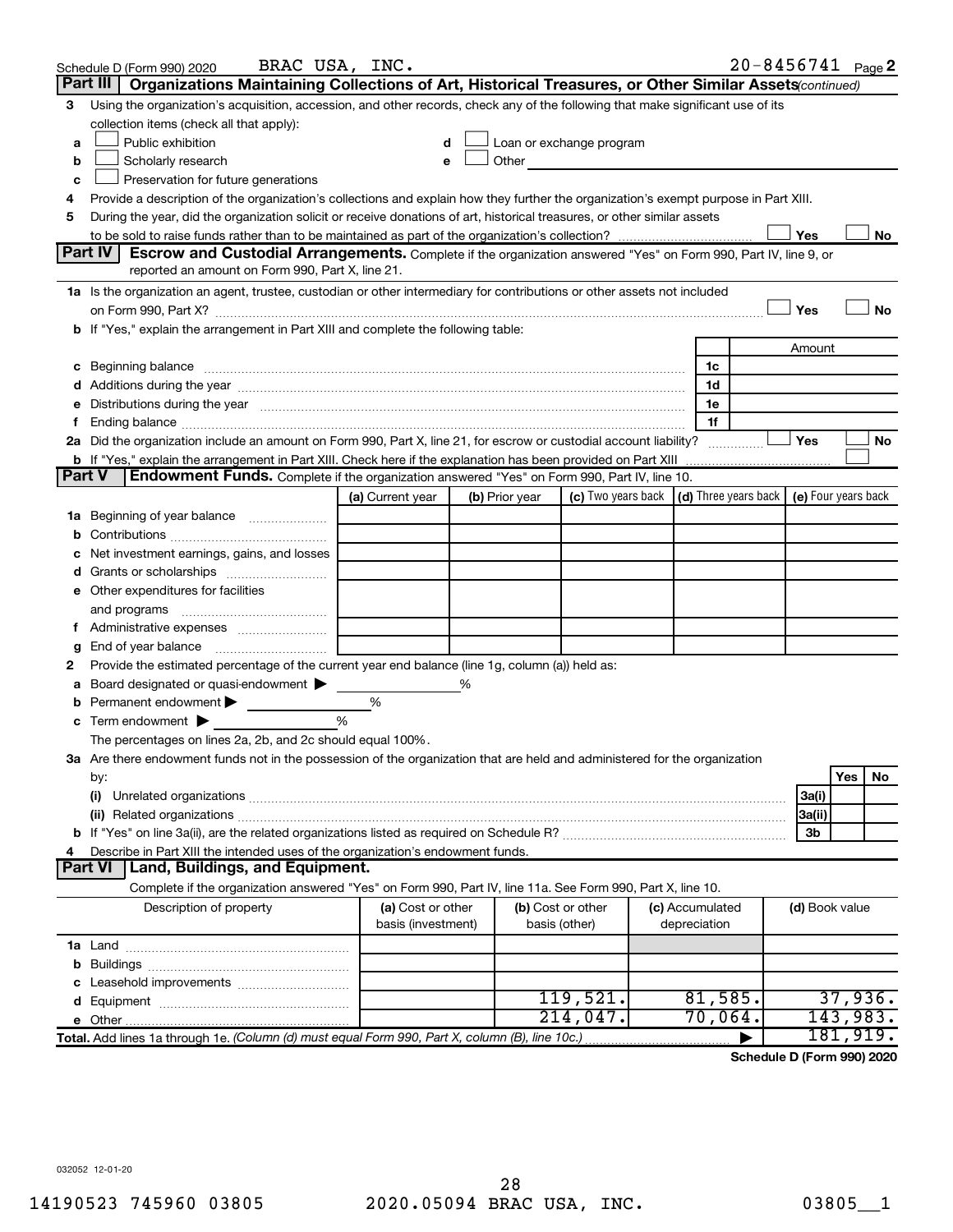| .<br>Complete if the organization answered "Yes" on Form 990, Part IV, line 11b. See Form 990, Part X, line 12.   |                 |                                                           |                |
|-------------------------------------------------------------------------------------------------------------------|-----------------|-----------------------------------------------------------|----------------|
| (a) Description of security or category (including name of security)                                              | (b) Book value  | (c) Method of valuation: Cost or end-of-year market value |                |
|                                                                                                                   |                 |                                                           |                |
|                                                                                                                   |                 |                                                           |                |
| (3) Other                                                                                                         |                 |                                                           |                |
| (A)                                                                                                               |                 |                                                           |                |
| (B)                                                                                                               |                 |                                                           |                |
| (C)                                                                                                               |                 |                                                           |                |
| (D)                                                                                                               |                 |                                                           |                |
|                                                                                                                   |                 |                                                           |                |
| (E)                                                                                                               |                 |                                                           |                |
| (F)                                                                                                               |                 |                                                           |                |
| (G)                                                                                                               |                 |                                                           |                |
| (H)                                                                                                               |                 |                                                           |                |
| Total. (Col. (b) must equal Form 990, Part X, col. (B) line 12.)                                                  |                 |                                                           |                |
| Part VIII Investments - Program Related.                                                                          |                 |                                                           |                |
| Complete if the organization answered "Yes" on Form 990, Part IV, line 11c. See Form 990, Part X, line 13.        |                 |                                                           |                |
| (a) Description of investment                                                                                     | (b) Book value  | (c) Method of valuation: Cost or end-of-year market value |                |
| (1)                                                                                                               |                 |                                                           |                |
| (2)                                                                                                               |                 |                                                           |                |
| (3)                                                                                                               |                 |                                                           |                |
| (4)                                                                                                               |                 |                                                           |                |
| (5)                                                                                                               |                 |                                                           |                |
| (6)                                                                                                               |                 |                                                           |                |
| (7)                                                                                                               |                 |                                                           |                |
| (8)                                                                                                               |                 |                                                           |                |
| (9)                                                                                                               |                 |                                                           |                |
| Total. (Col. (b) must equal Form 990, Part X, col. (B) line 13.) $\blacktriangleright$                            |                 |                                                           |                |
| <b>Other Assets.</b><br>Part IX                                                                                   |                 |                                                           |                |
| Complete if the organization answered "Yes" on Form 990, Part IV, line 11d. See Form 990, Part X, line 15.        |                 |                                                           |                |
|                                                                                                                   | (a) Description |                                                           | (b) Book value |
|                                                                                                                   |                 |                                                           |                |
| (1)                                                                                                               |                 |                                                           |                |
| (2)                                                                                                               |                 |                                                           |                |
| (3)                                                                                                               |                 |                                                           |                |
| (4)                                                                                                               |                 |                                                           |                |
| (5)                                                                                                               |                 |                                                           |                |
| (6)                                                                                                               |                 |                                                           |                |
| (7)                                                                                                               |                 |                                                           |                |
| (8)                                                                                                               |                 |                                                           |                |
| (9)                                                                                                               |                 |                                                           |                |
| Total. (Column (b) must equal Form 990, Part X, col. (B) line 15.)<br><b>Other Liabilities.</b><br>Part X         |                 |                                                           |                |
| Complete if the organization answered "Yes" on Form 990, Part IV, line 11e or 11f. See Form 990, Part X, line 25. |                 |                                                           |                |
| (a) Description of liability<br>1.                                                                                |                 |                                                           | (b) Book value |
| (1)<br>Federal income taxes                                                                                       |                 |                                                           |                |
| <b>DEFERRED RENT</b><br>(2)                                                                                       |                 |                                                           | 112,606.       |
| (3)                                                                                                               |                 |                                                           |                |
| (4)                                                                                                               |                 |                                                           |                |
| (5)                                                                                                               |                 |                                                           |                |
|                                                                                                                   |                 |                                                           |                |
| (6)                                                                                                               |                 |                                                           |                |
| (7)                                                                                                               |                 |                                                           |                |
| (8)                                                                                                               |                 |                                                           |                |
| (9)                                                                                                               |                 |                                                           |                |
| Total. (Column (b) must equal Form 990, Part X, col. (B) line 25.)                                                |                 | ▶                                                         | 112,606.       |

**2.** Liability for uncertain tax positions. In Part XIII, provide the text of the footnote to the organization's financial statements that reports the organization's liability for uncertain tax positions under FASB ASC 740. Check here if the text of the footnote has been provided in Part XIII ...  $\fbox{\bf X}$ 

#### **Schedule D (Form 990) 2020**

032053 12-01-20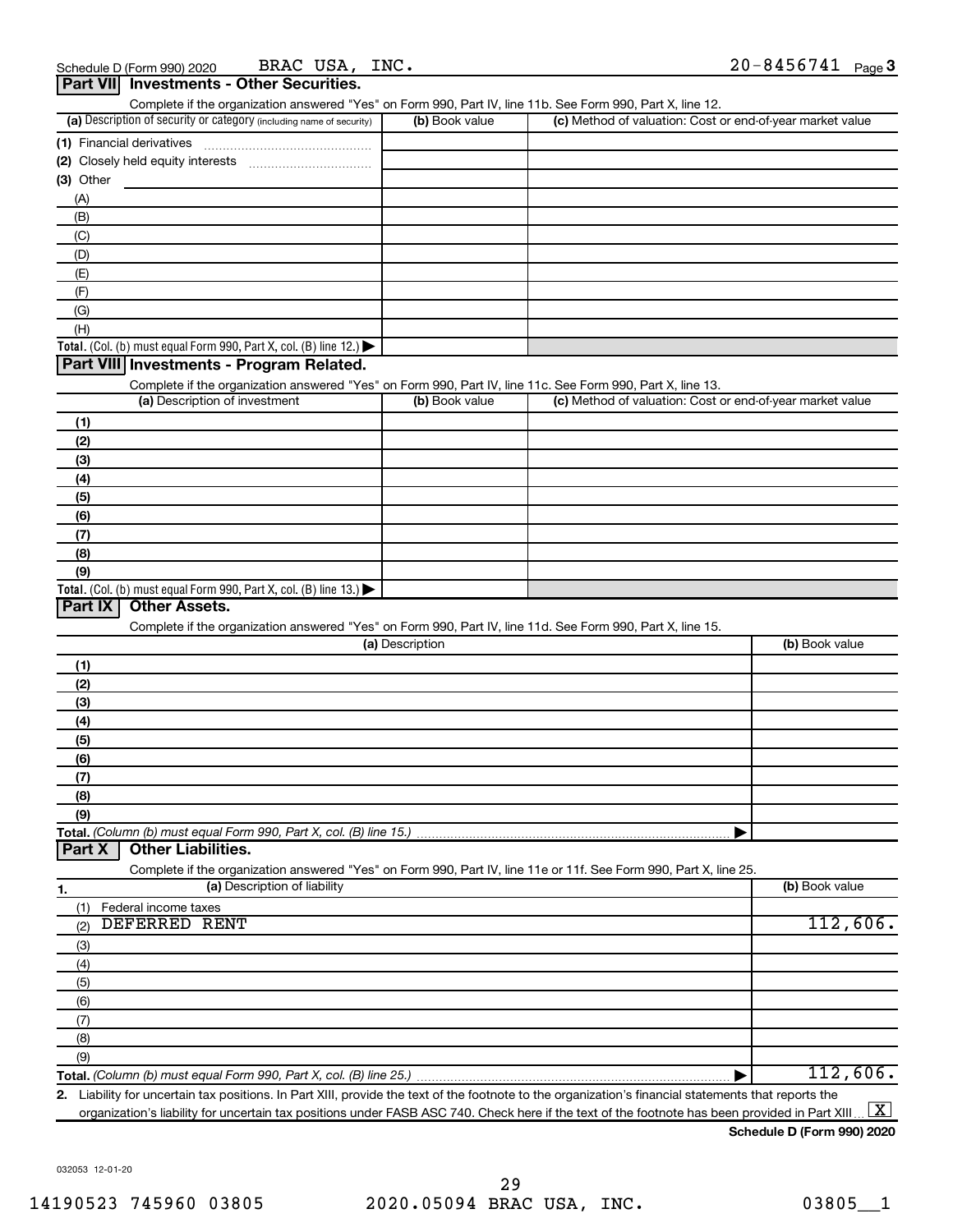|    | BRAC USA, INC.<br>Schedule D (Form 990) 2020                                                                           |                |                | 20-8456741 Page 4 |
|----|------------------------------------------------------------------------------------------------------------------------|----------------|----------------|-------------------|
|    | Part XI   Reconciliation of Revenue per Audited Financial Statements With Revenue per Return.                          |                |                |                   |
|    | Complete if the organization answered "Yes" on Form 990, Part IV, line 12a.                                            |                |                |                   |
| 1  | Total revenue, gains, and other support per audited financial statements                                               |                | $\overline{1}$ | 26,089,482.       |
| 2  | Amounts included on line 1 but not on Form 990, Part VIII, line 12:                                                    |                |                |                   |
|    |                                                                                                                        | 2a             |                |                   |
| b  |                                                                                                                        | 2 <sub>b</sub> |                |                   |
| c  |                                                                                                                        | 2c             |                |                   |
| d  |                                                                                                                        | 2d             |                |                   |
| e  | Add lines 2a through 2d <b>contained a contained a contained a contained a</b> contained a contained a contact the set |                | <b>2e</b>      |                   |
| 3  |                                                                                                                        |                | 3              | 26,089,482.       |
|    | Amounts included on Form 990, Part VIII, line 12, but not on line 1:                                                   |                |                |                   |
| a  | Investment expenses not included on Form 990, Part VIII, line 7b                                                       | 4a             |                |                   |
|    |                                                                                                                        | 4 <sub>b</sub> |                |                   |
|    | Add lines 4a and 4b                                                                                                    |                | 4c             |                   |
| 5  |                                                                                                                        | 5              | 26,089,482.    |                   |
|    |                                                                                                                        |                |                |                   |
|    | Part XII   Reconciliation of Expenses per Audited Financial Statements With Expenses per Return.                       |                |                |                   |
|    | Complete if the organization answered "Yes" on Form 990, Part IV, line 12a.                                            |                |                |                   |
| 1. |                                                                                                                        |                | $\blacksquare$ | 67,480,214.       |
| 2  | Amounts included on line 1 but not on Form 990, Part IX, line 25:                                                      |                |                |                   |
| a  |                                                                                                                        | 2a             |                |                   |
|    |                                                                                                                        | 2 <sub>b</sub> |                |                   |
| c  |                                                                                                                        | 2с             |                |                   |
|    |                                                                                                                        | 2d             |                |                   |
|    |                                                                                                                        |                | 2e             |                   |
| 3  |                                                                                                                        |                | $\mathbf{a}$   | 67,480,214.       |
| 4  | Amounts included on Form 990, Part IX, line 25, but not on line 1:                                                     |                |                |                   |
| а  | Investment expenses not included on Form 990, Part VIII, line 7b [                                                     | 4a             |                |                   |
|    |                                                                                                                        | 4 <sub>h</sub> |                |                   |
|    | c Add lines 4a and 4b                                                                                                  |                | 4с             |                   |
|    | Part XIII Supplemental Information.                                                                                    |                | 5              | 67,480,214.       |

Provide the descriptions required for Part II, lines 3, 5, and 9; Part III, lines 1a and 4; Part IV, lines 1b and 2b; Part V, line 4; Part X, line 2; Part XI, lines 2d and 4b; and Part XII, lines 2d and 4b. Also complete this part to provide any additional information.

PART X, LINE 2:

|  |  |                                                                       |  |  |  |  | FOR THE YEARS ENDED SEPTEMBER 30, 2021 AND 2020, BRAC USA HAS DOCUMENTED   |
|--|--|-----------------------------------------------------------------------|--|--|--|--|----------------------------------------------------------------------------|
|  |  |                                                                       |  |  |  |  | ITS CONSIDERATION OF FASB ASC 740-10, INCOME TAXES, THAT PROVIDES GUIDANCE |
|  |  | FOR REPORTING UNCERTAINTY IN INCOME TAXES, AND HAS DETERMINED THAT NO |  |  |  |  |                                                                            |
|  |  | MATERIAL UNCERTAIN TAX POSITIONS QUALIFY FOR EITHER RECOGNITION OR    |  |  |  |  |                                                                            |

DISCLOSURE IN THE FINANCIAL STATEMENTS.

032054 12-01-20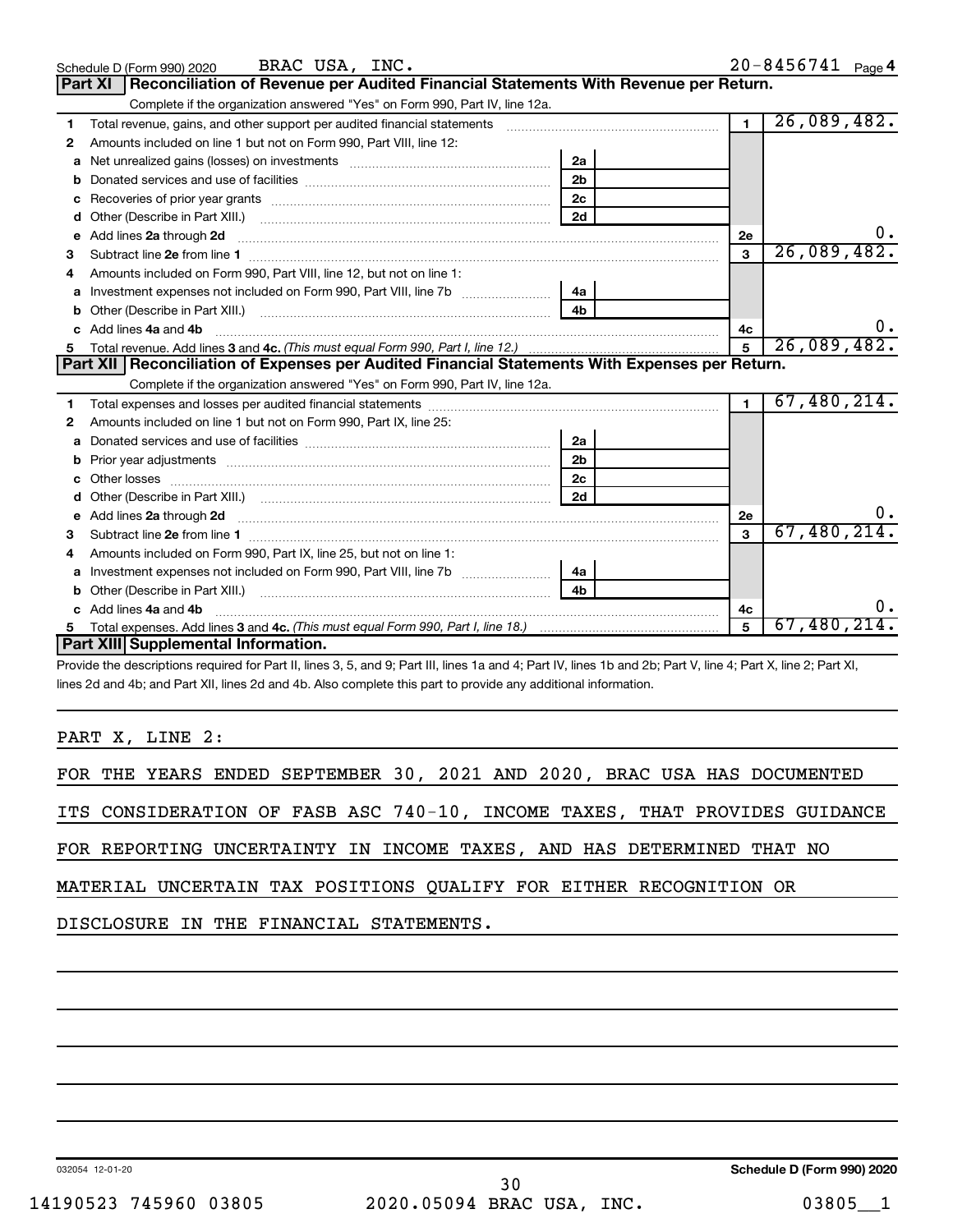| Attach to Form 990.<br><b>Open to Public</b><br>Department of the Treasury |  |                              |  |               |                                             |                                                                                                                                         |                                                       |                        |                                       |
|----------------------------------------------------------------------------|--|------------------------------|--|---------------|---------------------------------------------|-----------------------------------------------------------------------------------------------------------------------------------------|-------------------------------------------------------|------------------------|---------------------------------------|
|                                                                            |  | Internal Revenue Service     |  |               |                                             | Go to www.irs.gov/Form990 for instructions and the latest information.                                                                  |                                                       | <b>Inspection</b>      |                                       |
|                                                                            |  | Name of the organization     |  |               |                                             |                                                                                                                                         |                                                       |                        | <b>Employer identification number</b> |
|                                                                            |  | BRAC USA, INC.               |  |               |                                             |                                                                                                                                         | $20 - 8456741$                                        |                        |                                       |
| <b>Part I</b>                                                              |  |                              |  |               |                                             | General Information on Activities Outside the United States. Complete if the organization answered "Yes" on                             |                                                       |                        |                                       |
|                                                                            |  | Form 990, Part IV, line 14b. |  |               |                                             |                                                                                                                                         |                                                       |                        |                                       |
| 1                                                                          |  |                              |  |               |                                             | For grantmakers. Does the organization maintain records to substantiate the amount of its grants and other assistance,                  |                                                       |                        |                                       |
|                                                                            |  |                              |  |               |                                             | the grantees' eligibility for the grants or assistance, and the selection criteria used to award the grants or assistance?              |                                                       | $\boxed{\text{X}}$ Yes | <b>No</b>                             |
|                                                                            |  |                              |  |               |                                             |                                                                                                                                         |                                                       |                        |                                       |
| 2                                                                          |  |                              |  |               |                                             | For grantmakers. Describe in Part V the organization's procedures for monitoring the use of its grants and other assistance outside the |                                                       |                        |                                       |
|                                                                            |  | United States.               |  |               |                                             |                                                                                                                                         |                                                       |                        |                                       |
| 3                                                                          |  |                              |  |               |                                             | Activities per Region. (The following Part I, line 3 table can be duplicated if additional space is needed.)                            |                                                       |                        |                                       |
|                                                                            |  | (a) Region                   |  |               | (b) Number of   (c) Number of<br>employees, | (d) Activities conducted in the region                                                                                                  | (e) If activity listed in (d)                         |                        | (f) Total                             |
|                                                                            |  |                              |  | offices       | agents, and                                 | (by type) (such as, fundraising, pro-                                                                                                   | is a program service,                                 |                        | expenditures<br>for and               |
|                                                                            |  |                              |  | in the region | independent<br>contractors                  | gram services, investments, grants to<br>recipients located in the region)                                                              | describe specific type<br>of service(s) in the region |                        | investments                           |
|                                                                            |  |                              |  |               | in the region                               |                                                                                                                                         |                                                       |                        | in the region                         |
|                                                                            |  |                              |  |               |                                             |                                                                                                                                         |                                                       |                        |                                       |
|                                                                            |  |                              |  |               |                                             |                                                                                                                                         |                                                       |                        |                                       |
|                                                                            |  |                              |  |               |                                             | GRANTS TO RECIPIENTS                                                                                                                    |                                                       |                        |                                       |
| SOUTH ASIA                                                                 |  |                              |  |               | 0                                           | LOCATED IN REGION                                                                                                                       |                                                       |                        | 51, 379, 615.                         |
|                                                                            |  |                              |  |               |                                             |                                                                                                                                         |                                                       |                        |                                       |
|                                                                            |  |                              |  |               |                                             |                                                                                                                                         |                                                       |                        |                                       |
|                                                                            |  |                              |  | O             | 0                                           | GRANTS TO RECIPIENTS                                                                                                                    |                                                       |                        |                                       |
|                                                                            |  | SUB-SAHARAN AFRICA           |  |               |                                             | LOCATED IN REGION                                                                                                                       |                                                       |                        | 6,955,382.                            |
|                                                                            |  |                              |  |               |                                             |                                                                                                                                         |                                                       |                        |                                       |
|                                                                            |  | EAST ASIA AND THE            |  |               |                                             | GRANTS TO RECIPIENTS                                                                                                                    |                                                       |                        |                                       |
| PACIFIC                                                                    |  |                              |  |               | 0                                           | LOCATED IN REGION                                                                                                                       |                                                       |                        | 108,778.                              |
|                                                                            |  |                              |  |               |                                             |                                                                                                                                         |                                                       |                        |                                       |
|                                                                            |  |                              |  |               |                                             |                                                                                                                                         |                                                       |                        |                                       |
|                                                                            |  |                              |  |               |                                             |                                                                                                                                         |                                                       |                        |                                       |
|                                                                            |  |                              |  |               |                                             |                                                                                                                                         |                                                       |                        |                                       |
|                                                                            |  |                              |  |               |                                             |                                                                                                                                         |                                                       |                        |                                       |
|                                                                            |  |                              |  |               |                                             |                                                                                                                                         |                                                       |                        |                                       |
|                                                                            |  |                              |  |               |                                             |                                                                                                                                         |                                                       |                        |                                       |
|                                                                            |  |                              |  |               |                                             |                                                                                                                                         |                                                       |                        |                                       |
|                                                                            |  |                              |  |               |                                             |                                                                                                                                         |                                                       |                        |                                       |
|                                                                            |  |                              |  |               |                                             |                                                                                                                                         |                                                       |                        |                                       |
|                                                                            |  |                              |  |               |                                             |                                                                                                                                         |                                                       |                        |                                       |
|                                                                            |  |                              |  |               |                                             |                                                                                                                                         |                                                       |                        |                                       |
|                                                                            |  |                              |  |               |                                             |                                                                                                                                         |                                                       |                        |                                       |
|                                                                            |  |                              |  |               |                                             |                                                                                                                                         |                                                       |                        |                                       |
|                                                                            |  |                              |  |               |                                             |                                                                                                                                         |                                                       |                        |                                       |
|                                                                            |  |                              |  |               |                                             |                                                                                                                                         |                                                       |                        |                                       |
|                                                                            |  |                              |  |               |                                             |                                                                                                                                         |                                                       |                        |                                       |
|                                                                            |  |                              |  |               |                                             |                                                                                                                                         |                                                       |                        |                                       |
|                                                                            |  |                              |  |               |                                             |                                                                                                                                         |                                                       |                        |                                       |

| <b>SCHEDULE F</b> | <b>Statement of Activities Outside the United States</b>                                 | OMB No. 1545-00 |
|-------------------|------------------------------------------------------------------------------------------|-----------------|
| (Form 990)        | ► Complete if the organization answered "Yes" on Form 990, Part IV, line 14b, 15, or 16. | 2020            |

032071 12-03-20

and 3b)

**3 a** Subtotal .................. **b** Total from continuation

**c Totals**  (add lines 3a

sheets to Part I  $\ldots$ ...

0 0 58,443,775.

0 0 0.

**For Paperwork Reduction Act Notice, see the Instructions for Form 990. Schedule F (Form 990) 2020** LHA

0 0 58,443,775.

OMB No. 1545-0047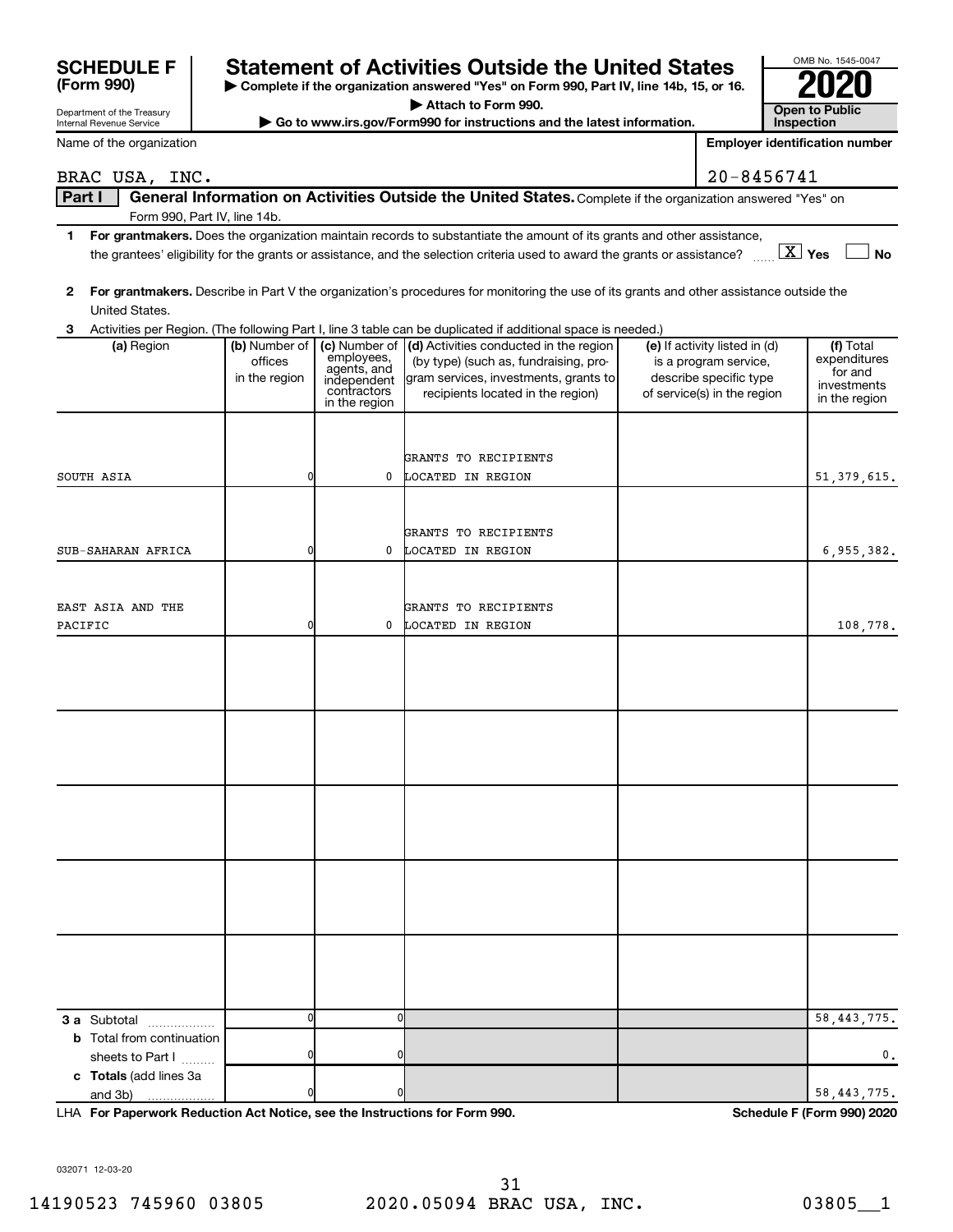Schedule F (Form 990) 2020 BRAC USA, INC.  $20-8456741$ BRAC USA, INC.

**2**

Part II | Grants and Other Assistance to Organizations or Entities Outside the United States. Complete if the organization answered "Yes" on Form 990, Part IV, line 15, for any recipient who received more than \$5,000. Part II can be duplicated if additional space is needed.

| 1<br>(a) Name of organization | (b) IRS code section<br>and EIN (if applicable) | (c) Region         | (d) Purpose of<br>grant                                                                                                                 | (e) Amount<br>of cash grant | (f) Manner of<br>cash disbursement | (g) Amount of<br>noncash<br>assistance | (h) Description<br>of noncash<br>assistance | (i) Method of<br>valuation (book, FMV,<br>appraisal, other) |
|-------------------------------|-------------------------------------------------|--------------------|-----------------------------------------------------------------------------------------------------------------------------------------|-----------------------------|------------------------------------|----------------------------------------|---------------------------------------------|-------------------------------------------------------------|
|                               |                                                 |                    | MULTIPLE GRANTS MADE                                                                                                                    |                             |                                    |                                        |                                             |                                                             |
|                               |                                                 |                    | TO BRAC'S PROGRAMS                                                                                                                      |                             |                                    |                                        |                                             |                                                             |
|                               |                                                 |                    | INCLUDING: BRAC'S                                                                                                                       |                             |                                    |                                        |                                             |                                                             |
|                               |                                                 | SOUTH ASIA         | ULTRA-POOR GRADUATION                                                                                                                   | 47,049,615. WIRE            |                                    | 0                                      |                                             |                                                             |
|                               |                                                 |                    | MULTIPLE GRANTS TO                                                                                                                      |                             |                                    |                                        |                                             |                                                             |
|                               |                                                 |                    | BRAC UNIVERSITY                                                                                                                         |                             |                                    |                                        |                                             |                                                             |
|                               |                                                 |                    | INCLUDING:                                                                                                                              |                             |                                    |                                        |                                             |                                                             |
|                               |                                                 | SOUTH ASIA         | SCHOLARSHIPS                                                                                                                            | 4,330,000. WIRE             |                                    | 0                                      |                                             |                                                             |
|                               |                                                 |                    |                                                                                                                                         |                             |                                    |                                        |                                             |                                                             |
|                               |                                                 |                    |                                                                                                                                         |                             |                                    |                                        |                                             |                                                             |
|                               |                                                 |                    | EAST ASIA AND THE COVID-19 RESPONSE IN                                                                                                  |                             |                                    |                                        |                                             |                                                             |
|                               |                                                 | PACIFIC            | PHILIPPINES                                                                                                                             | 108,778. WIRE               |                                    | 0                                      |                                             |                                                             |
|                               |                                                 |                    |                                                                                                                                         |                             |                                    |                                        |                                             |                                                             |
|                               |                                                 |                    | FOOD SECURITY AND                                                                                                                       |                             |                                    |                                        |                                             |                                                             |
|                               |                                                 | <b>SUB-SAHARAN</b> | RURAL CAPACITY                                                                                                                          |                             |                                    |                                        |                                             |                                                             |
|                               |                                                 | AFRICA             | BUILDING IN LIBERA                                                                                                                      | 2,761,891. WIRE             |                                    | 0                                      |                                             |                                                             |
|                               |                                                 |                    | MULTIPLE GRANTS TO                                                                                                                      |                             |                                    |                                        |                                             |                                                             |
|                               |                                                 |                    | BRAC SIERRA LEONE                                                                                                                       |                             |                                    |                                        |                                             |                                                             |
|                               |                                                 | SUB-SAHARAN        | INCLUDING: EMERGENCY                                                                                                                    |                             |                                    |                                        |                                             |                                                             |
|                               |                                                 | AFRICA             | RESPONSE TO SUSAN'S                                                                                                                     | 393,987. WIRE               |                                    | 0                                      |                                             |                                                             |
|                               |                                                 |                    | MULTIPLE GRANTS MADE                                                                                                                    |                             |                                    |                                        |                                             |                                                             |
|                               |                                                 |                    | TO BRAC UGANDA'S                                                                                                                        |                             |                                    |                                        |                                             |                                                             |
|                               |                                                 | SUB-SAHARAN        | PROGRAMS INCLUDING:                                                                                                                     |                             |                                    |                                        |                                             |                                                             |
|                               |                                                 | AFRICA             | SUPPORT FOR COMMUNITY                                                                                                                   | 3,306,590. WIRE             |                                    | 0                                      |                                             |                                                             |
|                               |                                                 |                    | STEPPING UP BRAC'S                                                                                                                      |                             |                                    |                                        |                                             |                                                             |
|                               |                                                 |                    | REMOTE LEARNING                                                                                                                         |                             |                                    |                                        |                                             |                                                             |
|                               |                                                 | <b>SUB-SAHARAN</b> | THROUGH PLAY RESPONSE                                                                                                                   |                             |                                    |                                        |                                             |                                                             |
|                               |                                                 | AFRICA             | IN TANZANIA                                                                                                                             | 492, 914. WIRE              |                                    | 0                                      |                                             |                                                             |
|                               |                                                 |                    |                                                                                                                                         |                             |                                    |                                        |                                             |                                                             |
|                               |                                                 |                    |                                                                                                                                         |                             |                                    |                                        |                                             |                                                             |
|                               |                                                 |                    |                                                                                                                                         |                             |                                    |                                        |                                             |                                                             |
|                               |                                                 |                    |                                                                                                                                         |                             |                                    |                                        |                                             |                                                             |
| 2                             |                                                 |                    | Enter total number of recipient organizations listed above that are recognized as charities by the foreign country, recognized as a tax |                             |                                    |                                        |                                             |                                                             |
|                               |                                                 |                    |                                                                                                                                         |                             |                                    |                                        |                                             | 7                                                           |
| 3                             |                                                 |                    |                                                                                                                                         |                             |                                    |                                        |                                             | $\overline{0}$                                              |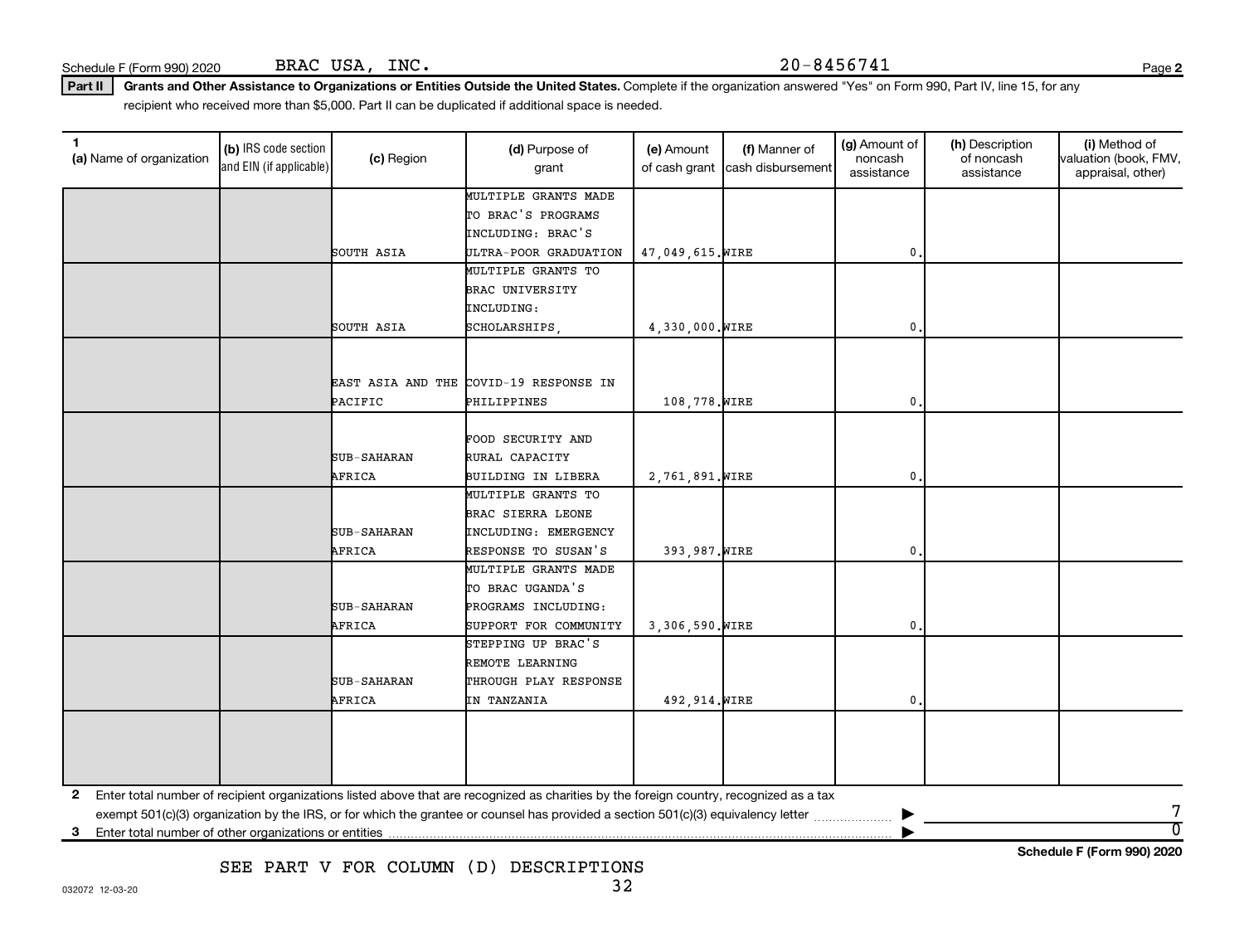| (a) Type of grant or assistance | (b) Region | $\vert$ (c) Number of $\vert$ (d) Amount of $\vert$<br>recipients | cash ɑrant | (e) Manner of<br>cash disbursement | (f) Amount of<br>noncash<br>assistance | (a) Description of<br>noncash assistance | (h)<br>(b<br>appr |
|---------------------------------|------------|-------------------------------------------------------------------|------------|------------------------------------|----------------------------------------|------------------------------------------|-------------------|
|                                 |            |                                                                   |            |                                    |                                        |                                          |                   |

BRAC USA, INC.

Part III can be duplicated if additional space is needed.

Part III Grants and Other Assistance to Individuals Outside the United States. Complete if the organization answered "Yes" on Form 990, Part IV, line 16.

Schedule F (Form 990) 2020 BRAC USA, INC.  $20-8456741$ 

(f) Amount of noncash assistance

(g) Description of noncash assistance

(e) Manner of cash disbursement Page 3

**(h)** Method of<br>valuation<br>(book, FMV,<br>appraisal, other)

**Schedule F (Form 990) 2020**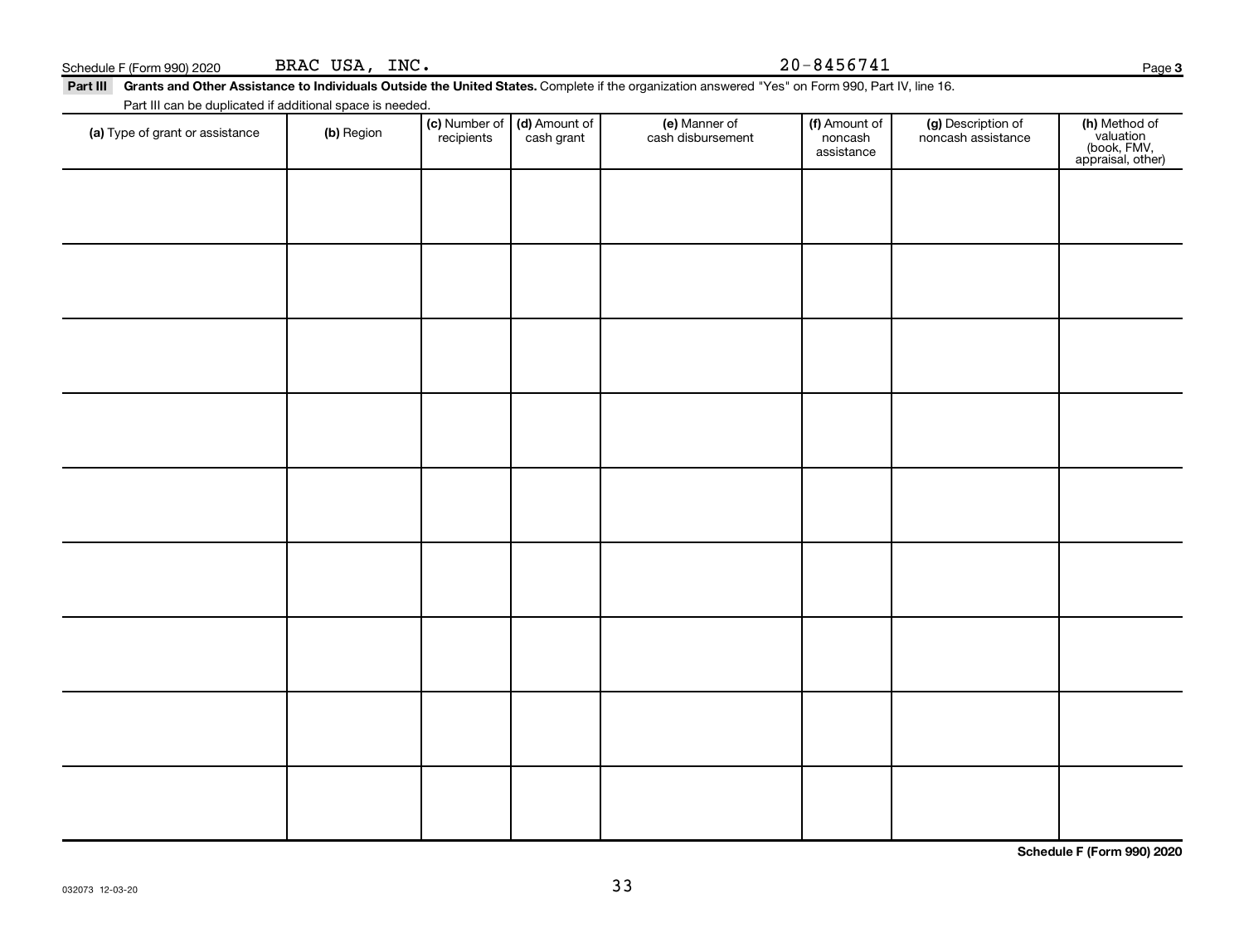| 1              | Was the organization a U.S. transferor of property to a foreign corporation during the tax year? If "Yes,"<br>the organization may be required to file Form 926, Return by a U.S. Transferor of Property to a Foreign                                                                                                             | $\mathbf{X}$<br>Yes | N٥                  |
|----------------|-----------------------------------------------------------------------------------------------------------------------------------------------------------------------------------------------------------------------------------------------------------------------------------------------------------------------------------|---------------------|---------------------|
| $\overline{2}$ | Did the organization have an interest in a foreign trust during the tax year? If "Yes," the organization may<br>be required to separately file Form 3520, Annual Return To Report Transactions With Foreign Trusts and<br>Receipt of Certain Foreign Gifts, and/or Form 3520-A, Annual Information Return of Foreign Trust With a | Yes                 | $X \mid N_{\Omega}$ |
| 3              | Did the organization have an ownership interest in a foreign corporation during the tax year? If "Yes,"<br>the organization may be required to file Form 5471, Information Return of U.S. Persons With Respect to                                                                                                                 | Yes                 | $X _{N_{\Omega}}$   |
| 4              | Was the organization a direct or indirect shareholder of a passive foreign investment company or a<br>qualified electing fund during the tax year? If "Yes," the organization may be required to file Form 8621,<br>Information Return by a Shareholder of a Passive Foreign Investment Company or Qualified Electing             | Yes                 | X<br><b>No</b>      |
| 5              | Did the organization have an ownership interest in a foreign partnership during the tax year? If "Yes,"<br>the organization may be required to file Form 8865, Return of U.S. Persons With Respect to Certain<br>Foreign Partnerships (see Instructions for Form 8865)                                                            | Yes                 | χI                  |
| 6              | Did the organization have any operations in or related to any boycotting countries during the tax year? If<br>"Yes," the organization may be required to separately file Form 5713, International Boycott Report (see                                                                                                             | Yes                 |                     |

**Schedule F (Form 990) 2020**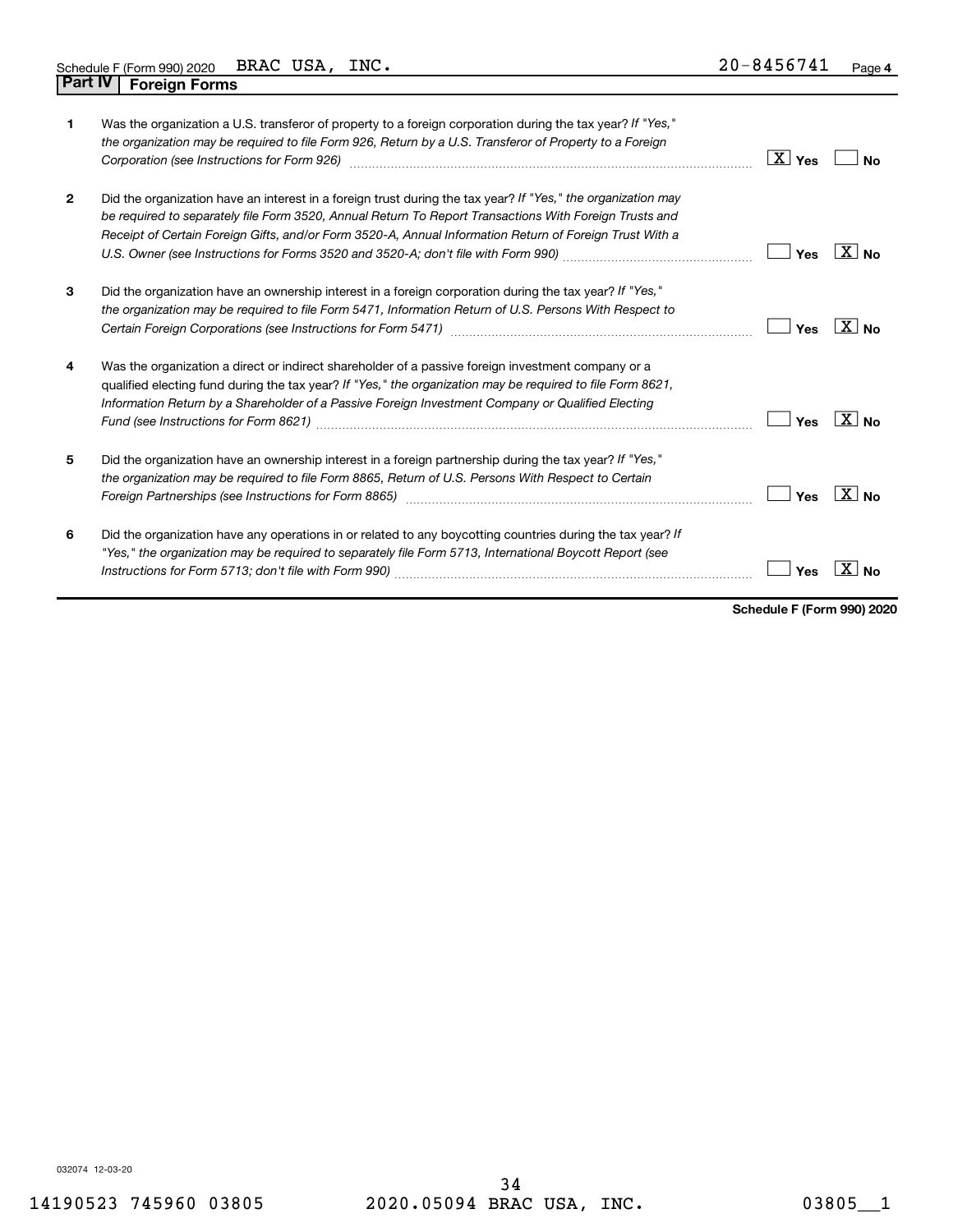Schedule F (Form 990) 2020 BRAC USA, INC.  $20-8456741$ BRAC USA, INC.

**Part V Supplemental Information**

Provide the information required by Part I, line 2 (monitoring of funds); Part I, line 3, column (f) (accounting method; amounts of investments vs. expenditures per region); Part II, line 1 (accounting method); Part III (accounting method); and Part III, column (c) (estimated number of recipients), as applicable. Also complete this part to provide any additional information. See instructions.

PART I, LINE 2:

BRAC USA'S GRANT MAKING SUPPORTS A STRATEGIC AGENDA BASED ON PRIORITIES

AGREED UPON BY BRAC AND THE BRAC USA BOARD. BRAC USA DOES NOT ACCEPT

UNSOLICITED PROPOSALS FROM ORGANIZATIONS THAT ARE NOT PART OF BRAC. BRAC

USA REQUIRED NARRATIVE AND FINANCIAL REPORTS TO BE SUBMITTED FOR ALL

GRANTS. ADDITIONALLY, BRAC USA STAFF CONDUCT DUE DILIGENCE TRIPS TO SEE

ALL OF THE MAJOR PROGRAMS THAT RECEIVE FUNDING FROM BRAC USA.

PART II, COLUMN (D):

REGION: SOUTH ASIA

(D) PURPOSE OF GRANT: MULTIPLE GRANTS MADE TO BRAC'S PROGRAMS INCLUDING: BRAC'S ULTRA-POOR GRADUATION INITIATIVE; EARLY CHILDHOOD DEVELOPMENT AND PSYCHOSOCIAL SUPPORT; COVID-19 RECOVERY; PRIMARY HEALTHCARE FOR ROHINGYA COMMUNITIES AND DISASTER RISK MANAGEMENT IN COX'S BAZAR HOST COMMUNITIES; ECONOMIC RECOVERY FOR MICROENTERPRISES; EMERGENCY RESPONSE TO FIRE IN COX'S BAZAR; REMOTE LEARNING THROUGH PLAY; LIVELIHOODS AND HEALTH SUPPORT FOR ROHINGYA COMMUNITIES; NON-COMMUNICABLE DISEASE PREVENTION; INCLUSIVE AND ACCESSIBLE MAKERSPACES AND FABRICATION LABS; SAFE WATER FOR ALL; STRENGTHEN PERFORMANCE MANAGEMENT SYSTEM OF HEALTH, NUTRITION AND POPULATION PROGRAM; LIFESKILLS EDUCATION AND LEARNING FOR ROHINGYA COMMUNITIES; UNIVERSAL MASK COVERAGE; SAFETY MANAGEMENT TRAINING AND HEALTHY WOMEN AND HEALTHY FAMILIES

REGION: SOUTH ASIA

(D) PURPOSE OF GRANT: MULTIPLE GRANTS TO BRAC UNIVERSITY INCLUDING:

SCHOLARSHIPS, INTERNATIONALIZATION, FACULTY DEVELOPMENT AND OUTREACH AND

032075 12-03-20 **Schedule F (Form 990) 2020** DIGITAL INNOVATION IN GRADUATION, SOCIAL PROTECTION AND ECONOMIC 14190523 745960 03805 2020.05094 BRAC USA, INC. 03805\_\_1 35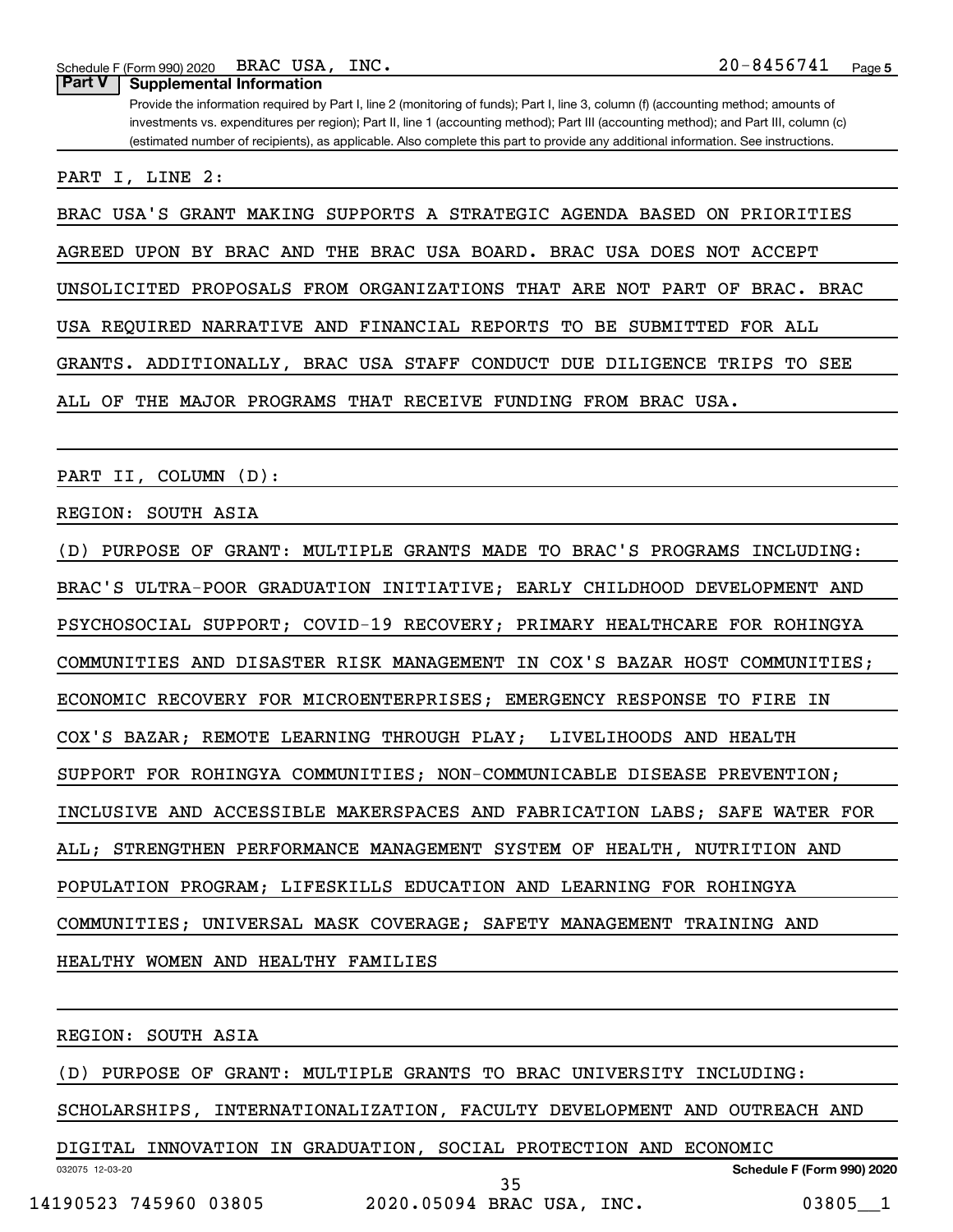#### **Part V Supplemental Information**

Provide the information required by Part I, line 2 (monitoring of funds); Part I, line 3, column (f) (accounting method; amounts of investments vs. expenditures per region); Part II, line 1 (accounting method); Part III (accounting method); and Part III, column (c) (estimated number of recipients), as applicable. Also complete this part to provide any additional information. See instructions.

INCLUSION

#### REGION: SUB-SAHARAN AFRICA

#### (D) PURPOSE OF GRANT: MULTIPLE GRANTS TO BRAC SIERRA LEONE INCLUDING:

EMERGENCY RESPONSE TO SUSAN'S BAY FIRE, REMOTE LEARNING THROUGH PLAY

REGION: SUB-SAHARAN AFRICA

(D) PURPOSE OF GRANT: MULTIPLE GRANTS MADE TO BRAC UGANDA'S PROGRAMS

INCLUDING: SUPPORT FOR COMMUNITY HEALTH WORKERS; REMOTE LEARNING THROUGH

PLAY; TESTING SCALABLE PATHWAYS FOR GROUP-BASED MODELS TO EMPOWER

ADOLESCENT GIRLS AND YOUNG WOMEN; COVID-19 RESPONSE; WOMEN'S LEADERSHIP

IN VSLA'S AND PERSONAL PROTECTIVE EQUIPMENT FOR HEALTH PROGRAM

032075 12-03-20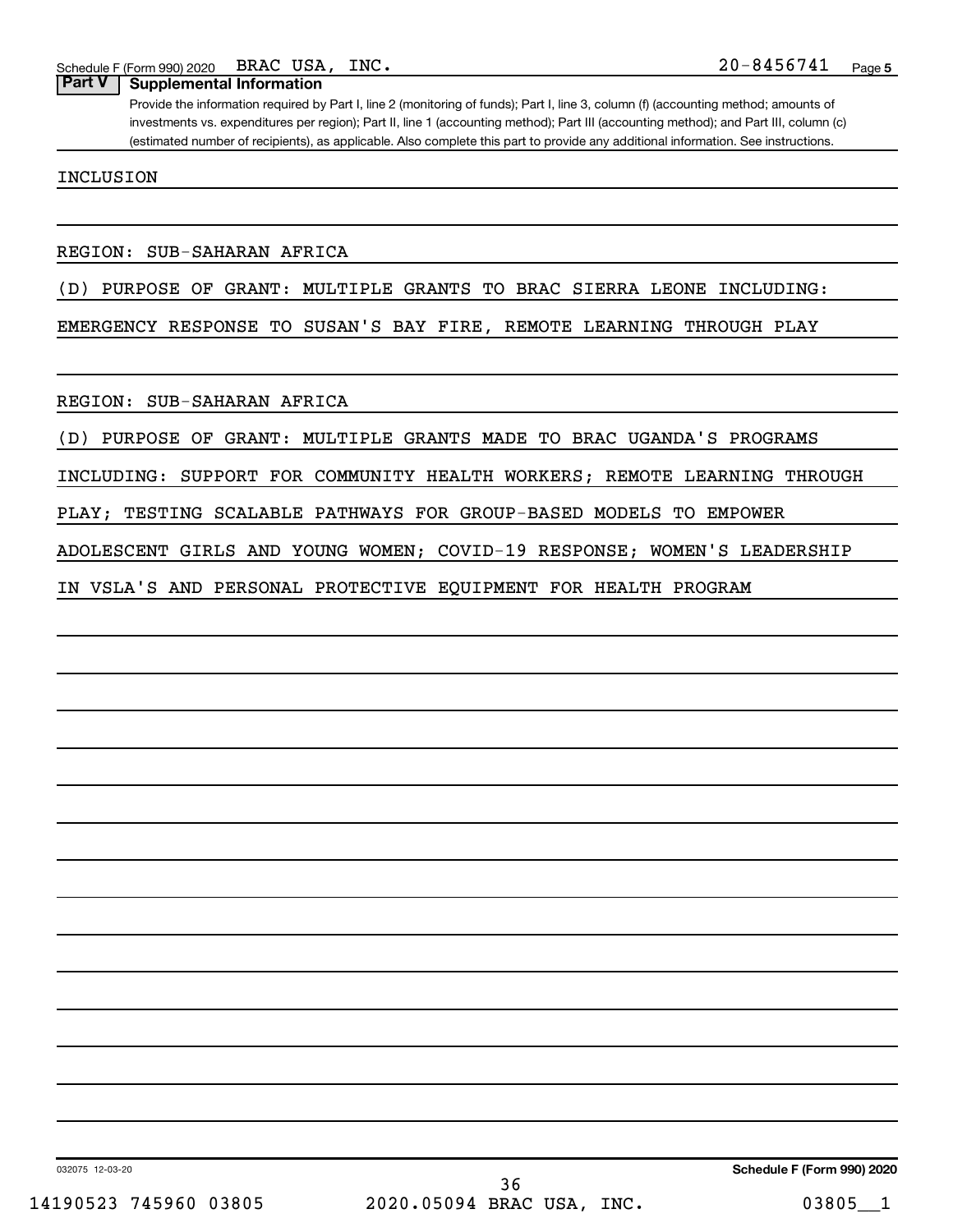| <b>SCHEDULE I</b><br>(Form 990)<br>Department of the Treasury<br>Internal Revenue Service                                                                                                                                                                                                                                | <b>Grants and Other Assistance to Organizations,</b><br>Governments, and Individuals in the United States<br>Complete if the organization answered "Yes" on Form 990, Part IV, line 21 or 22.<br>Attach to Form 990.<br>Go to www.irs.gov/Form990 for the latest information. |                                    |                             |                                         |                                                                |                                          |                                                                  |  |  |  |
|--------------------------------------------------------------------------------------------------------------------------------------------------------------------------------------------------------------------------------------------------------------------------------------------------------------------------|-------------------------------------------------------------------------------------------------------------------------------------------------------------------------------------------------------------------------------------------------------------------------------|------------------------------------|-----------------------------|-----------------------------------------|----------------------------------------------------------------|------------------------------------------|------------------------------------------------------------------|--|--|--|
| Name of the organization                                                                                                                                                                                                                                                                                                 |                                                                                                                                                                                                                                                                               |                                    |                             |                                         |                                                                |                                          | <b>Employer identification number</b>                            |  |  |  |
| BRAC USA, INC.                                                                                                                                                                                                                                                                                                           |                                                                                                                                                                                                                                                                               |                                    |                             |                                         |                                                                |                                          | $20 - 8456741$                                                   |  |  |  |
| Part I<br><b>General Information on Grants and Assistance</b>                                                                                                                                                                                                                                                            |                                                                                                                                                                                                                                                                               |                                    |                             |                                         |                                                                |                                          |                                                                  |  |  |  |
| Does the organization maintain records to substantiate the amount of the grants or assistance, the grantees' eligibility for the grants or assistance, and the selection<br>$\mathbf 1$<br>Describe in Part IV the organization's procedures for monitoring the use of grant funds in the United States.<br>$\mathbf{2}$ |                                                                                                                                                                                                                                                                               |                                    |                             |                                         |                                                                |                                          | $\boxed{\text{X}}$ Yes<br>  No                                   |  |  |  |
| Part II<br>Grants and Other Assistance to Domestic Organizations and Domestic Governments. Complete if the organization answered "Yes" on Form 990, Part IV, line 21, for any                                                                                                                                            |                                                                                                                                                                                                                                                                               |                                    |                             |                                         |                                                                |                                          |                                                                  |  |  |  |
| recipient that received more than \$5,000. Part II can be duplicated if additional space is needed.                                                                                                                                                                                                                      |                                                                                                                                                                                                                                                                               |                                    |                             |                                         |                                                                |                                          |                                                                  |  |  |  |
| 1 (a) Name and address of organization<br>or government                                                                                                                                                                                                                                                                  | $(b)$ EIN                                                                                                                                                                                                                                                                     | (c) IRC section<br>(if applicable) | (d) Amount of<br>cash grant | (e) Amount of<br>non-cash<br>assistance | (f) Method of<br>valuation (book,<br>FMV, appraisal,<br>other) | (g) Description of<br>noncash assistance | (h) Purpose of grant<br>or assistance                            |  |  |  |
| THE WORLD BANK<br>1818 H STREET NW<br>WASHINGTON, DC 20433                                                                                                                                                                                                                                                               | 98-0002549                                                                                                                                                                                                                                                                    | N/A                                | 250,000.                    | $\mathbf{0}$                            |                                                                |                                          | PARTNERSHIP FOR ECONOMIC<br>INCLUSION MULTI-DONOR<br>TRUST FUND. |  |  |  |
|                                                                                                                                                                                                                                                                                                                          |                                                                                                                                                                                                                                                                               |                                    |                             |                                         |                                                                |                                          |                                                                  |  |  |  |
|                                                                                                                                                                                                                                                                                                                          |                                                                                                                                                                                                                                                                               |                                    |                             |                                         |                                                                |                                          |                                                                  |  |  |  |
|                                                                                                                                                                                                                                                                                                                          |                                                                                                                                                                                                                                                                               |                                    |                             |                                         |                                                                |                                          |                                                                  |  |  |  |
|                                                                                                                                                                                                                                                                                                                          |                                                                                                                                                                                                                                                                               |                                    |                             |                                         |                                                                |                                          |                                                                  |  |  |  |
|                                                                                                                                                                                                                                                                                                                          |                                                                                                                                                                                                                                                                               |                                    |                             |                                         |                                                                |                                          |                                                                  |  |  |  |
| $\mathbf{2}$                                                                                                                                                                                                                                                                                                             |                                                                                                                                                                                                                                                                               |                                    |                             |                                         |                                                                |                                          | 0.<br>▶                                                          |  |  |  |
| 3                                                                                                                                                                                                                                                                                                                        |                                                                                                                                                                                                                                                                               |                                    |                             |                                         |                                                                |                                          | $\overline{1}$ .                                                 |  |  |  |

**For Paperwork Reduction Act Notice, see the Instructions for Form 990. Schedule I (Form 990) 2020** LHA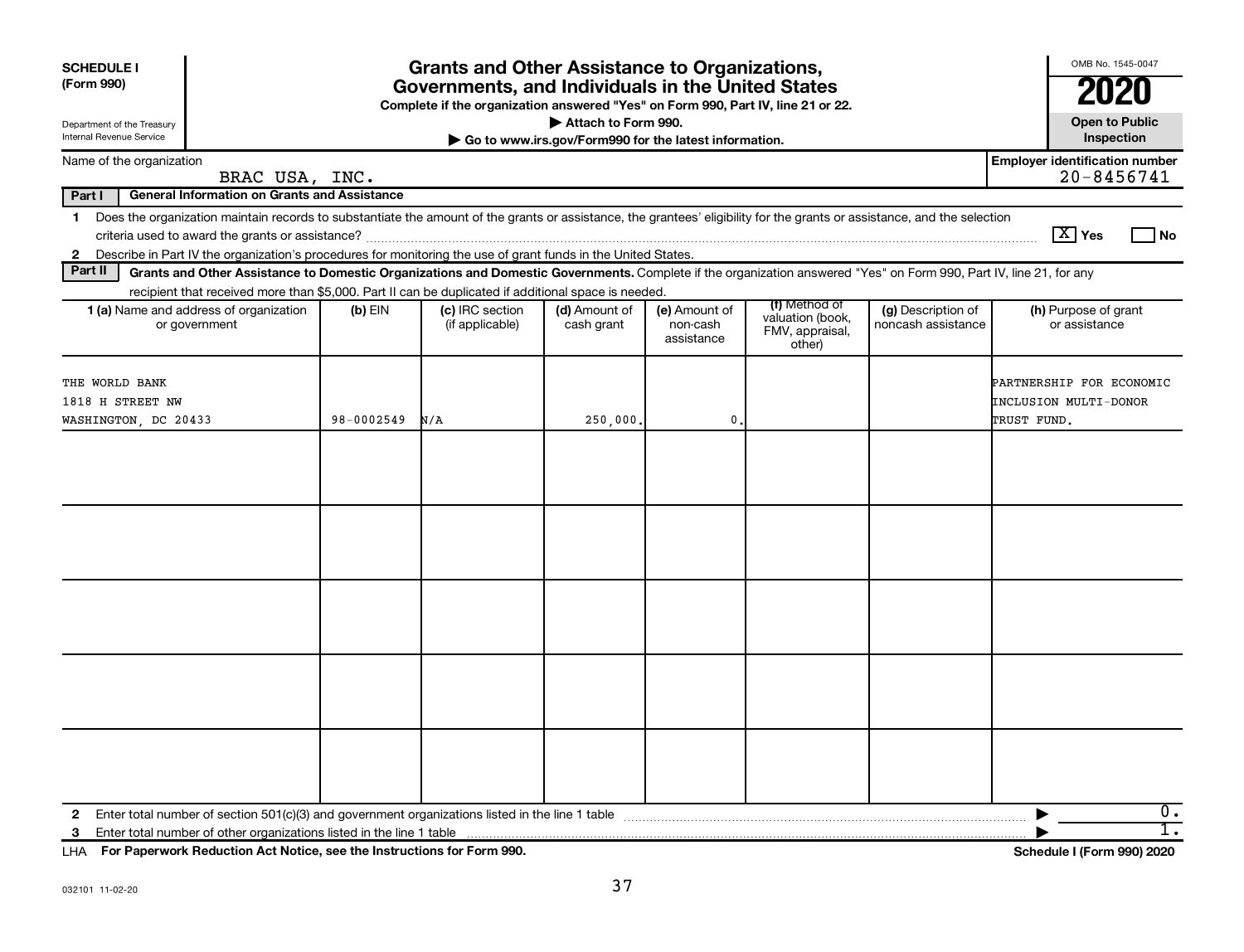**2** Schedule I (Form 990) 2020 BRAC USA, INC.  $P_{\text{age}}$ 

Part III | Grants and Other Assistance to Domestic Individuals. Complete if the organization answered "Yes" on Form 990, Part IV, line 22. Part III can be duplicated if additional space is needed.

| (a) Type of grant or assistance | (b) Number of<br>recipients | (c) Amount of<br>cash grant | (d) Amount of non-<br>cash assistance | (e) Method of valuation<br>(book, FMV, appraisal, other) | (f) Description of noncash assistance |
|---------------------------------|-----------------------------|-----------------------------|---------------------------------------|----------------------------------------------------------|---------------------------------------|
|                                 |                             |                             |                                       |                                                          |                                       |
|                                 |                             |                             |                                       |                                                          |                                       |
|                                 |                             |                             |                                       |                                                          |                                       |
|                                 |                             |                             |                                       |                                                          |                                       |
|                                 |                             |                             |                                       |                                                          |                                       |
|                                 |                             |                             |                                       |                                                          |                                       |
|                                 |                             |                             |                                       |                                                          |                                       |
|                                 |                             |                             |                                       |                                                          |                                       |
|                                 |                             |                             |                                       |                                                          |                                       |
|                                 |                             |                             |                                       |                                                          |                                       |

Part IV | Supplemental Information. Provide the information required in Part I, line 2; Part III, column (b); and any other additional information.

PART I, LINE 2:

BRAC USA'S GRANT MAKING SUPPORTS A STRATEGIC AGENDA BASED ON PRIORITIES

AGREED UPON BY BRAC AND THE BRAC USA BOARD. BRAC USA DOES NOT ACCEPT

UNSOLICITED PROPOSALS FROM ORGANIZATIONS THAT ARE NOT PART OF BRAC. BRAC

USA REQUIRED NARRATIVE AND FINANCIAL REPORTS TO BE SUBMITTED FOR ALL

GRANTS. ADDITIONALLY, BRAC USA STAFF CONDUCT DUE DILIGENCE TRIPS TO SEE ALL

OF THE MAJOR PROGRAMS THAT RECEIVE FUNDING FROM BRAC USA.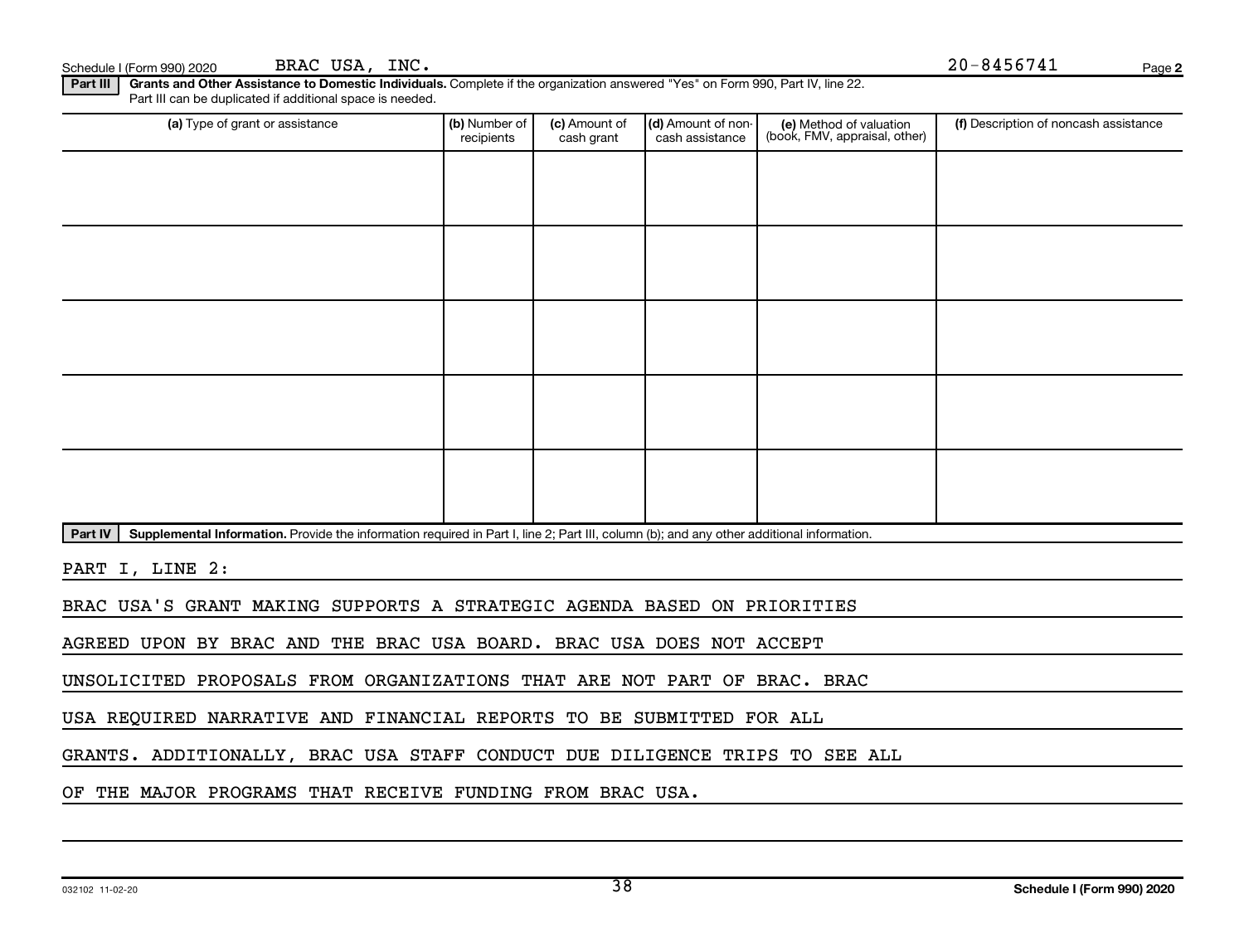|                                                                                                               | <b>Compensation Information</b><br><b>SCHEDULE J</b>                                                       |                                                                                                                                  |                                       |                            |            |                         |  |
|---------------------------------------------------------------------------------------------------------------|------------------------------------------------------------------------------------------------------------|----------------------------------------------------------------------------------------------------------------------------------|---------------------------------------|----------------------------|------------|-------------------------|--|
|                                                                                                               | (Form 990)<br>For certain Officers, Directors, Trustees, Key Employees, and Highest                        |                                                                                                                                  |                                       |                            |            | 2020                    |  |
|                                                                                                               | <b>Compensated Employees</b><br>Complete if the organization answered "Yes" on Form 990, Part IV, line 23. |                                                                                                                                  |                                       |                            |            |                         |  |
|                                                                                                               | <b>Open to Public</b><br>Attach to Form 990.<br>Department of the Treasury                                 |                                                                                                                                  |                                       |                            |            |                         |  |
|                                                                                                               | Internal Revenue Service                                                                                   | Go to www.irs.gov/Form990 for instructions and the latest information.                                                           |                                       |                            | Inspection |                         |  |
|                                                                                                               | Name of the organization                                                                                   |                                                                                                                                  | <b>Employer identification number</b> |                            |            |                         |  |
|                                                                                                               |                                                                                                            | BRAC USA, INC.                                                                                                                   |                                       | 20-8456741                 |            |                         |  |
|                                                                                                               | Part I                                                                                                     | <b>Questions Regarding Compensation</b>                                                                                          |                                       |                            |            |                         |  |
|                                                                                                               |                                                                                                            |                                                                                                                                  |                                       |                            | <b>Yes</b> | No                      |  |
|                                                                                                               |                                                                                                            | <b>1a</b> Check the appropriate box(es) if the organization provided any of the following to or for a person listed on Form 990, |                                       |                            |            |                         |  |
|                                                                                                               |                                                                                                            | Part VII, Section A, line 1a. Complete Part III to provide any relevant information regarding these items.                       |                                       |                            |            |                         |  |
|                                                                                                               | First-class or charter travel                                                                              | Housing allowance or residence for personal use                                                                                  |                                       |                            |            |                         |  |
|                                                                                                               | Travel for companions                                                                                      | Payments for business use of personal residence                                                                                  |                                       |                            |            |                         |  |
|                                                                                                               |                                                                                                            | Health or social club dues or initiation fees<br>Tax indemnification and gross-up payments                                       |                                       |                            |            |                         |  |
|                                                                                                               |                                                                                                            | Discretionary spending account<br>Personal services (such as maid, chauffeur, chef)                                              |                                       |                            |            |                         |  |
|                                                                                                               |                                                                                                            |                                                                                                                                  |                                       |                            |            |                         |  |
|                                                                                                               |                                                                                                            | <b>b</b> If any of the boxes on line 1a are checked, did the organization follow a written policy regarding payment or           |                                       |                            |            |                         |  |
|                                                                                                               |                                                                                                            |                                                                                                                                  |                                       | 1b                         |            |                         |  |
| 2                                                                                                             |                                                                                                            | Did the organization require substantiation prior to reimbursing or allowing expenses incurred by all directors,                 |                                       | $\mathbf{2}$               |            |                         |  |
|                                                                                                               |                                                                                                            |                                                                                                                                  |                                       |                            |            |                         |  |
| 3                                                                                                             |                                                                                                            | Indicate which, if any, of the following the organization used to establish the compensation of the organization's               |                                       |                            |            |                         |  |
|                                                                                                               |                                                                                                            | CEO/Executive Director. Check all that apply. Do not check any boxes for methods used by a related organization to               |                                       |                            |            |                         |  |
|                                                                                                               |                                                                                                            | establish compensation of the CEO/Executive Director, but explain in Part III.                                                   |                                       |                            |            |                         |  |
|                                                                                                               | Compensation committee                                                                                     | Written employment contract                                                                                                      |                                       |                            |            |                         |  |
|                                                                                                               |                                                                                                            | <u>x  </u><br>Compensation survey or study<br>Independent compensation consultant                                                |                                       |                            |            |                         |  |
|                                                                                                               |                                                                                                            | $\mathbf{X}$ Approval by the board or compensation committee<br>Form 990 of other organizations                                  |                                       |                            |            |                         |  |
|                                                                                                               |                                                                                                            |                                                                                                                                  |                                       |                            |            |                         |  |
| 4                                                                                                             |                                                                                                            | During the year, did any person listed on Form 990, Part VII, Section A, line 1a, with respect to the filing                     |                                       |                            |            |                         |  |
|                                                                                                               | organization or a related organization:                                                                    |                                                                                                                                  |                                       |                            |            |                         |  |
| а                                                                                                             |                                                                                                            | Receive a severance payment or change-of-control payment?                                                                        |                                       | 4a                         |            | х                       |  |
| b                                                                                                             |                                                                                                            |                                                                                                                                  |                                       | 4b                         |            | $\overline{\mathbf{X}}$ |  |
| с                                                                                                             |                                                                                                            |                                                                                                                                  |                                       | 4c                         |            | X                       |  |
| If "Yes" to any of lines 4a-c, list the persons and provide the applicable amounts for each item in Part III. |                                                                                                            |                                                                                                                                  |                                       |                            |            |                         |  |
|                                                                                                               |                                                                                                            |                                                                                                                                  |                                       |                            |            |                         |  |
|                                                                                                               |                                                                                                            | Only section 501(c)(3), 501(c)(4), and 501(c)(29) organizations must complete lines 5-9.                                         |                                       |                            |            |                         |  |
|                                                                                                               |                                                                                                            | For persons listed on Form 990, Part VII, Section A, line 1a, did the organization pay or accrue any compensation                |                                       |                            |            |                         |  |
|                                                                                                               | contingent on the revenues of:                                                                             |                                                                                                                                  |                                       |                            |            |                         |  |
|                                                                                                               |                                                                                                            |                                                                                                                                  |                                       | 5а                         |            | х                       |  |
|                                                                                                               |                                                                                                            |                                                                                                                                  |                                       | 5b                         |            | X                       |  |
|                                                                                                               |                                                                                                            | If "Yes" on line 5a or 5b, describe in Part III.                                                                                 |                                       |                            |            |                         |  |
| 6                                                                                                             |                                                                                                            | For persons listed on Form 990, Part VII, Section A, line 1a, did the organization pay or accrue any compensation                |                                       |                            |            |                         |  |
|                                                                                                               | contingent on the net earnings of:                                                                         |                                                                                                                                  |                                       |                            |            |                         |  |
|                                                                                                               |                                                                                                            |                                                                                                                                  |                                       |                            |            | х                       |  |
|                                                                                                               |                                                                                                            |                                                                                                                                  |                                       | 6b                         |            | X                       |  |
|                                                                                                               |                                                                                                            | If "Yes" on line 6a or 6b, describe in Part III.                                                                                 |                                       |                            |            |                         |  |
|                                                                                                               |                                                                                                            | 7 For persons listed on Form 990, Part VII, Section A, line 1a, did the organization provide any nonfixed payments               |                                       |                            |            |                         |  |
|                                                                                                               |                                                                                                            |                                                                                                                                  |                                       | 7                          |            | x                       |  |
|                                                                                                               |                                                                                                            | 8 Were any amounts reported on Form 990, Part VII, paid or accrued pursuant to a contract that was subject to the                |                                       |                            |            |                         |  |
|                                                                                                               |                                                                                                            |                                                                                                                                  |                                       | 8                          |            | x                       |  |
| 9                                                                                                             |                                                                                                            | If "Yes" on line 8, did the organization also follow the rebuttable presumption procedure described in                           |                                       |                            |            |                         |  |
|                                                                                                               |                                                                                                            |                                                                                                                                  |                                       | 9                          |            |                         |  |
|                                                                                                               |                                                                                                            | LHA For Paperwork Reduction Act Notice, see the Instructions for Form 990.                                                       |                                       | Schedule J (Form 990) 2020 |            |                         |  |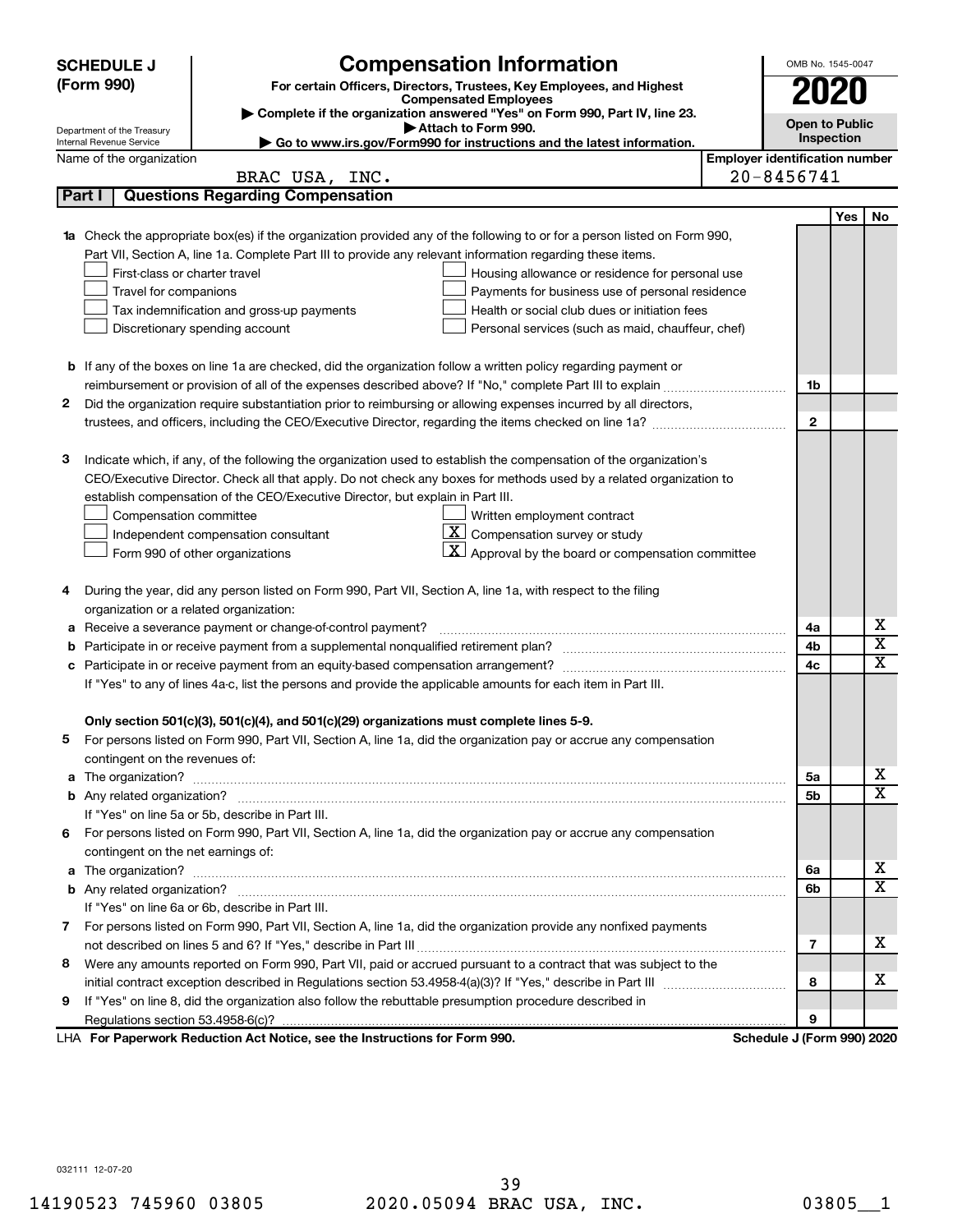Schedule J (Form 990) 2020 BRAC USA, INC.  $20-8456741$ BRAC USA, INC.

#### Part II | Officers, Directors, Trustees, Key Employees, and Highest Compensated Employees. Use duplicate copies if additional space is needed.

For each individual whose compensation must be reported on Schedule J, report compensation from the organization on row (i) and from related organizations, described in the instructions, on row (ii). Do not list any individuals that aren't listed on Form 990, Part VII.

Note: The sum of columns (B)(i)-(iii) for each listed individual must equal the total amount of Form 990, Part VII, Section A, line 1a, applicable column (D) and (E) amounts for that individual.

|                                                |      |                          | (B) Breakdown of W-2 and/or 1099-MISC compensation |                                           | (C) Retirement and<br>other deferred | (D) Nontaxable<br>benefits | (E) Total of columns | (F) Compensation<br>in column (B)         |
|------------------------------------------------|------|--------------------------|----------------------------------------------------|-------------------------------------------|--------------------------------------|----------------------------|----------------------|-------------------------------------------|
| (A) Name and Title                             |      | (i) Base<br>compensation | (ii) Bonus &<br>incentive<br>compensation          | (iii) Other<br>reportable<br>compensation | compensation                         |                            | $(B)(i)-(D)$         | reported as deferred<br>on prior Form 990 |
| MUHAMMAD MUSA<br>(1)                           | (i)  | 321,594.                 | $\overline{0}$ .                                   | 0.                                        | 6,438.                               | 33,099                     | 361, 131.            | $0$ .                                     |
| BRAC INTERNATIONAL (UNTIL 7/21) (ii)<br>$ED -$ |      | 0.                       | σ.                                                 | $\overline{0}$ .                          | О.                                   | $\Omega$ .                 | $\Omega$             | $\overline{0}$ .                          |
| DONELLA RAPIER<br>(2)                          | (i)  | 306,998.                 | σ.                                                 | 0.                                        | 14,587.                              | 11,713.                    | 333,298.             | $\overline{0}$ .                          |
| PRESIDENT & CEO                                | (ii) | 0.                       | $\overline{\mathfrak{o}}$ .                        | 0.                                        | 0.                                   | 0.                         | 0                    | $\overline{0}$ .                          |
| LINDSAY COATES<br>(3)                          | (i)  | 282,461.                 | $\overline{0}$ .                                   | 0.                                        | 12,761.                              | 10,833.                    | 306,055.             | $\overline{0}$ .                          |
| MANAGING DIRECTOR (UNTIL 6/21)                 | (ii) | $\overline{0}$ .         | $\overline{0}$ .                                   | 0.                                        | 0.                                   | 0.                         | $\Omega$             | $\overline{0}$ .                          |
| DANIEL STONER<br>(4)                           | (i)  | 193,411.                 | $\overline{0}$ .                                   | 0.                                        | 6,742.                               | 23,047                     | 223, 200.            | $\overline{0}$ .                          |
| CHIEF PROGRAM OFFICER                          | (ii) | $0$ .                    | 0.                                                 | 0.                                        | 0.                                   | 0.                         | $\overline{0}$ .     | $\overline{0}$ .                          |
| SHARAD AGGARWAL<br>(5)                         | (i)  | 170, 252.                | σ.                                                 | 0.                                        | 8,564.                               | 10,083.                    | 188,899.             | $\overline{0}$ .                          |
| SENIOR VICE PRESIDENT                          | (ii) | $\overline{0}$ .         | σ.                                                 | 0.                                        | 0.                                   | 0.                         | 0.                   | $\overline{0}$ .                          |
|                                                | (i)  |                          |                                                    |                                           |                                      |                            |                      |                                           |
|                                                | (i)  |                          |                                                    |                                           |                                      |                            |                      |                                           |
|                                                | (i)  |                          |                                                    |                                           |                                      |                            |                      |                                           |
|                                                | (i)  |                          |                                                    |                                           |                                      |                            |                      |                                           |
|                                                | (i)  |                          |                                                    |                                           |                                      |                            |                      |                                           |
|                                                | (i)  |                          |                                                    |                                           |                                      |                            |                      |                                           |
|                                                | (i)  |                          |                                                    |                                           |                                      |                            |                      |                                           |
|                                                | (i)  |                          |                                                    |                                           |                                      |                            |                      |                                           |
|                                                | (i)  |                          |                                                    |                                           |                                      |                            |                      |                                           |
|                                                | (i)  |                          |                                                    |                                           |                                      |                            |                      |                                           |
|                                                | (i)  |                          |                                                    |                                           |                                      |                            |                      |                                           |
|                                                | (i)  |                          |                                                    |                                           |                                      |                            |                      |                                           |
|                                                | (i)  |                          |                                                    |                                           |                                      |                            |                      |                                           |
|                                                | (i)  |                          |                                                    |                                           |                                      |                            |                      |                                           |
|                                                | (i)  |                          |                                                    |                                           |                                      |                            |                      |                                           |
|                                                | (i)  |                          |                                                    |                                           |                                      |                            |                      |                                           |
|                                                | (i)  |                          |                                                    |                                           |                                      |                            |                      |                                           |
|                                                | (i)  |                          |                                                    |                                           |                                      |                            |                      |                                           |
|                                                | (i)  |                          |                                                    |                                           |                                      |                            |                      |                                           |
|                                                | (ii) |                          |                                                    |                                           |                                      |                            |                      |                                           |
|                                                | (i)  |                          |                                                    |                                           |                                      |                            |                      |                                           |
|                                                | (ii) |                          |                                                    |                                           |                                      |                            |                      |                                           |

**2**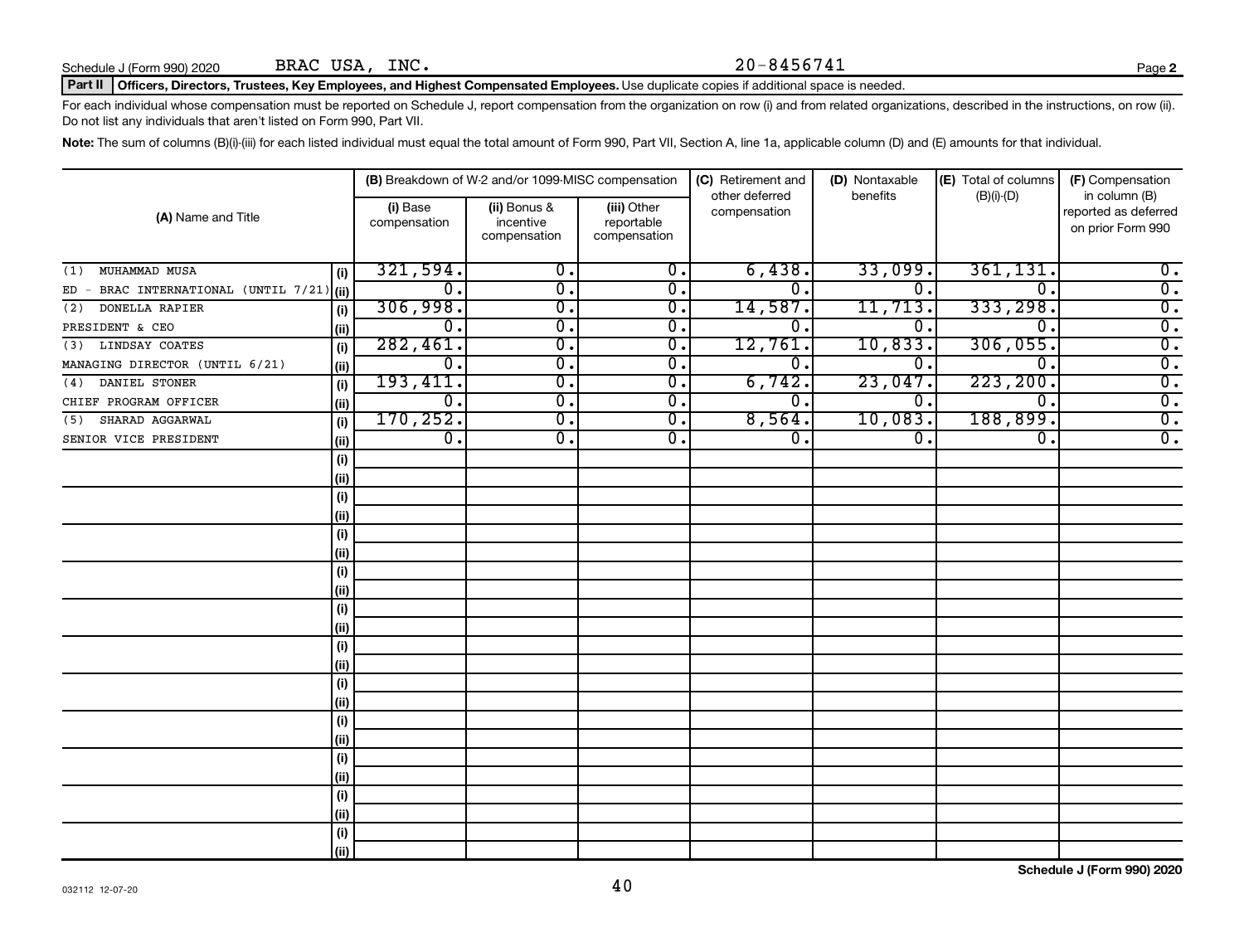**Part III Supplemental Information**

Provide the information, explanation, or descriptions required for Part I, lines 1a, 1b, 3, 4a, 4b, 4c, 5a, 5b, 6a, 6b, 7, and 8, and for Part II. Also complete this part for any additional information.

**Schedule J (Form 990) 2020**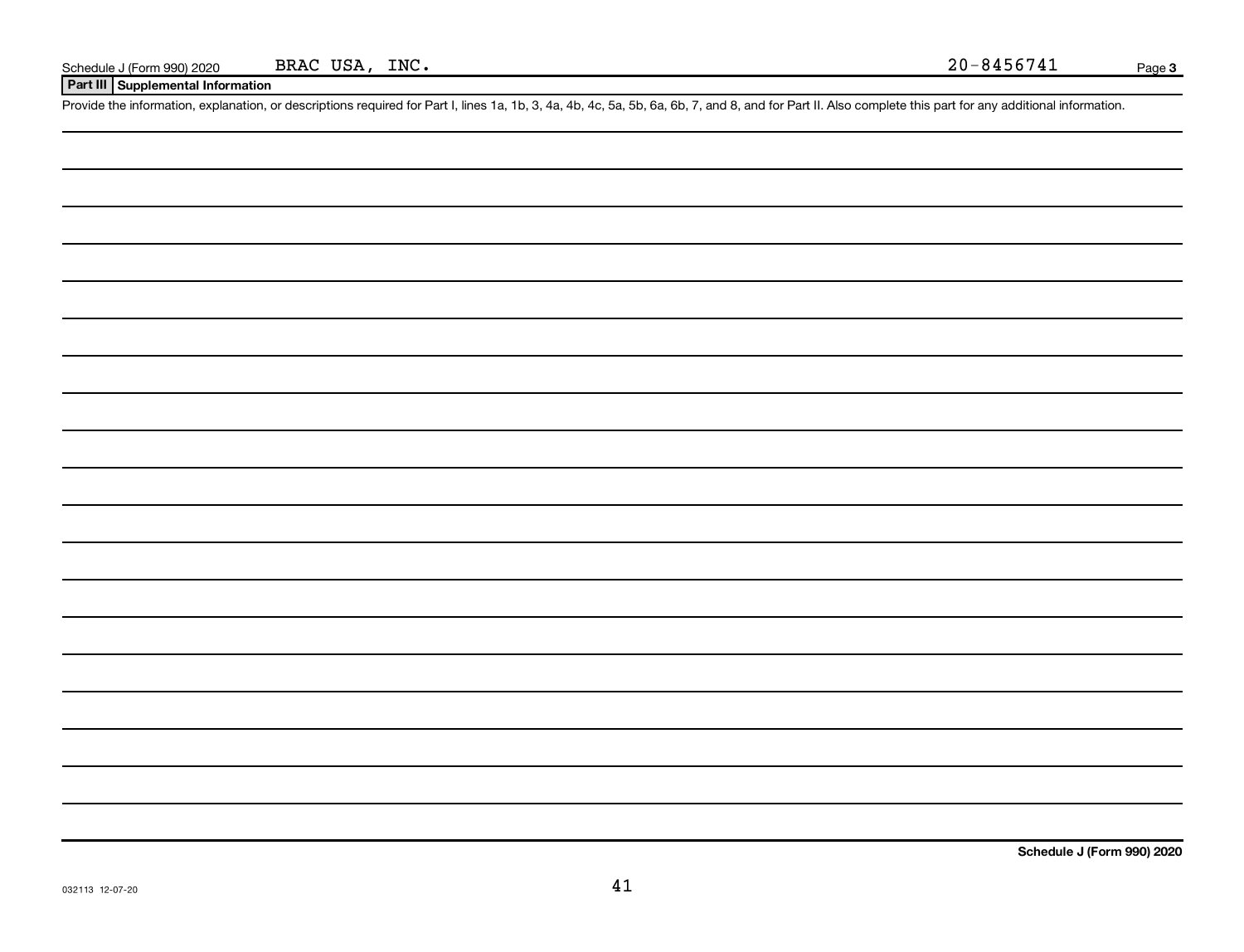#### **SCHEDULE M (Form 990)**

# **Noncash Contributions**

OMB No. 1545-0047

| Department of the Treasury |
|----------------------------|
| Internal Revenue Service   |

**Complete if the organizations answered "Yes" on Form 990, Part IV, lines 29 or 30. Attach to Form 990.** →<br>**→** Complete if the organizations answered "Yes" on Form 990, Part IV, lines 29 or 30.<br>● Complete if the organizations answered "Yes" on Form 990, Part IV, lines 29 or 30.  $\blacktriangleright$ 

**Open to Public Inspection**

|        | Internal Revenue Service              |                                 |                               |                                      | Go to www.irs.gov/Form990 for instructions and the latest information.                                | <b>Inspection</b>                                            |
|--------|---------------------------------------|---------------------------------|-------------------------------|--------------------------------------|-------------------------------------------------------------------------------------------------------|--------------------------------------------------------------|
|        | Name of the organization              | BRAC USA, INC.                  |                               |                                      |                                                                                                       | <b>Employer identification number</b><br>$20 - 8456741$      |
| Part I |                                       | <b>Types of Property</b>        |                               |                                      |                                                                                                       |                                                              |
|        |                                       |                                 | (a)<br>Check if<br>applicable | (b)<br>Number of<br>contributions or | (c)<br>Noncash contribution<br>amounts reported on<br>litems contributed Form 990, Part VIII, line 1g | (d)<br>Method of determining<br>noncash contribution amounts |
|        |                                       |                                 |                               |                                      |                                                                                                       |                                                              |
| 2      | Art - Historical treasures            |                                 |                               |                                      |                                                                                                       |                                                              |
| 3      |                                       | Art - Fractional interests      |                               |                                      |                                                                                                       |                                                              |
| 4      |                                       |                                 |                               |                                      |                                                                                                       |                                                              |
| 5      |                                       | Clothing and household goods    |                               |                                      |                                                                                                       |                                                              |
| 6      |                                       |                                 |                               |                                      |                                                                                                       |                                                              |
|        |                                       |                                 |                               |                                      |                                                                                                       |                                                              |
| 8      | Intellectual property                 |                                 |                               |                                      |                                                                                                       |                                                              |
| 9      |                                       | Securities - Publicly traded    | X                             | 81                                   | 364,905.FMV                                                                                           |                                                              |
| 10     |                                       | Securities - Closely held stock |                               |                                      |                                                                                                       |                                                              |
| 11.    | Securities . Partnership $\prod C$ or |                                 |                               |                                      |                                                                                                       |                                                              |

| 11 | Securities - Partnership, LLC, or                                                                                                                                                                                                                                                                                                                                                                                                            |  |  |  |    |  |     |            |    |
|----|----------------------------------------------------------------------------------------------------------------------------------------------------------------------------------------------------------------------------------------------------------------------------------------------------------------------------------------------------------------------------------------------------------------------------------------------|--|--|--|----|--|-----|------------|----|
|    |                                                                                                                                                                                                                                                                                                                                                                                                                                              |  |  |  |    |  |     |            |    |
| 12 | Securities - Miscellaneous                                                                                                                                                                                                                                                                                                                                                                                                                   |  |  |  |    |  |     |            |    |
| 13 | Qualified conservation contribution -                                                                                                                                                                                                                                                                                                                                                                                                        |  |  |  |    |  |     |            |    |
|    | Historic structures                                                                                                                                                                                                                                                                                                                                                                                                                          |  |  |  |    |  |     |            |    |
| 14 | Qualified conservation contribution - Other                                                                                                                                                                                                                                                                                                                                                                                                  |  |  |  |    |  |     |            |    |
| 15 | Real estate - Residential                                                                                                                                                                                                                                                                                                                                                                                                                    |  |  |  |    |  |     |            |    |
| 16 | Real estate - Commercial                                                                                                                                                                                                                                                                                                                                                                                                                     |  |  |  |    |  |     |            |    |
| 17 |                                                                                                                                                                                                                                                                                                                                                                                                                                              |  |  |  |    |  |     |            |    |
| 18 |                                                                                                                                                                                                                                                                                                                                                                                                                                              |  |  |  |    |  |     |            |    |
| 19 |                                                                                                                                                                                                                                                                                                                                                                                                                                              |  |  |  |    |  |     |            |    |
| 20 |                                                                                                                                                                                                                                                                                                                                                                                                                                              |  |  |  |    |  |     |            |    |
| 21 |                                                                                                                                                                                                                                                                                                                                                                                                                                              |  |  |  |    |  |     |            |    |
| 22 |                                                                                                                                                                                                                                                                                                                                                                                                                                              |  |  |  |    |  |     |            |    |
| 23 |                                                                                                                                                                                                                                                                                                                                                                                                                                              |  |  |  |    |  |     |            |    |
| 24 |                                                                                                                                                                                                                                                                                                                                                                                                                                              |  |  |  |    |  |     |            |    |
| 25 | Other $\blacktriangleright$<br>$\left(\begin{array}{ccc}\n\frac{1}{2} & \frac{1}{2} & \frac{1}{2} & \frac{1}{2} & \frac{1}{2} & \frac{1}{2} & \frac{1}{2} & \frac{1}{2} & \frac{1}{2} & \frac{1}{2} & \frac{1}{2} & \frac{1}{2} & \frac{1}{2} & \frac{1}{2} & \frac{1}{2} & \frac{1}{2} & \frac{1}{2} & \frac{1}{2} & \frac{1}{2} & \frac{1}{2} & \frac{1}{2} & \frac{1}{2} & \frac{1}{2} & \frac{1}{2} & \frac{1}{2} & \frac{1}{2} & \frac$ |  |  |  |    |  |     |            |    |
| 26 | Other<br>▸                                                                                                                                                                                                                                                                                                                                                                                                                                   |  |  |  |    |  |     |            |    |
| 27 | Other                                                                                                                                                                                                                                                                                                                                                                                                                                        |  |  |  |    |  |     |            |    |
| 28 | Other                                                                                                                                                                                                                                                                                                                                                                                                                                        |  |  |  |    |  |     |            |    |
| 29 | Number of Forms 8283 received by the organization during the tax year for contributions                                                                                                                                                                                                                                                                                                                                                      |  |  |  |    |  |     |            |    |
|    | for which the organization completed Form 8283, Part V, Donee Acknowledgement                                                                                                                                                                                                                                                                                                                                                                |  |  |  | 29 |  |     | 0          |    |
|    |                                                                                                                                                                                                                                                                                                                                                                                                                                              |  |  |  |    |  |     | <b>Yes</b> | No |
|    | 30a During the year, did the organization receive by contribution any property reported in Part I, lines 1 through 28, that it                                                                                                                                                                                                                                                                                                               |  |  |  |    |  |     |            |    |
|    | must hold for at least three years from the date of the initial contribution, and which isn't required to be used for                                                                                                                                                                                                                                                                                                                        |  |  |  |    |  |     |            |    |
|    |                                                                                                                                                                                                                                                                                                                                                                                                                                              |  |  |  |    |  | 30a |            | x  |
|    | <b>b</b> If "Yes," describe the arrangement in Part II.                                                                                                                                                                                                                                                                                                                                                                                      |  |  |  |    |  |     | X          |    |
| 31 | Does the organization have a gift acceptance policy that requires the review of any nonstandard contributions?                                                                                                                                                                                                                                                                                                                               |  |  |  |    |  |     |            |    |
|    | 32a Does the organization hire or use third parties or related organizations to solicit, process, or sell noncash                                                                                                                                                                                                                                                                                                                            |  |  |  |    |  |     |            |    |
|    | contributions?                                                                                                                                                                                                                                                                                                                                                                                                                               |  |  |  |    |  | 32a |            | x  |
|    | <b>b</b> If "Yes," describe in Part II.                                                                                                                                                                                                                                                                                                                                                                                                      |  |  |  |    |  |     |            |    |
| 33 | If the organization didn't report an amount in column (c) for a type of property for which column (a) is checked,                                                                                                                                                                                                                                                                                                                            |  |  |  |    |  |     |            |    |
|    | describe in Part II.                                                                                                                                                                                                                                                                                                                                                                                                                         |  |  |  |    |  |     |            |    |

**For Paperwork Reduction Act Notice, see the Instructions for Form 990. Schedule M (Form 990) 2020** LHA

032141 11-23-20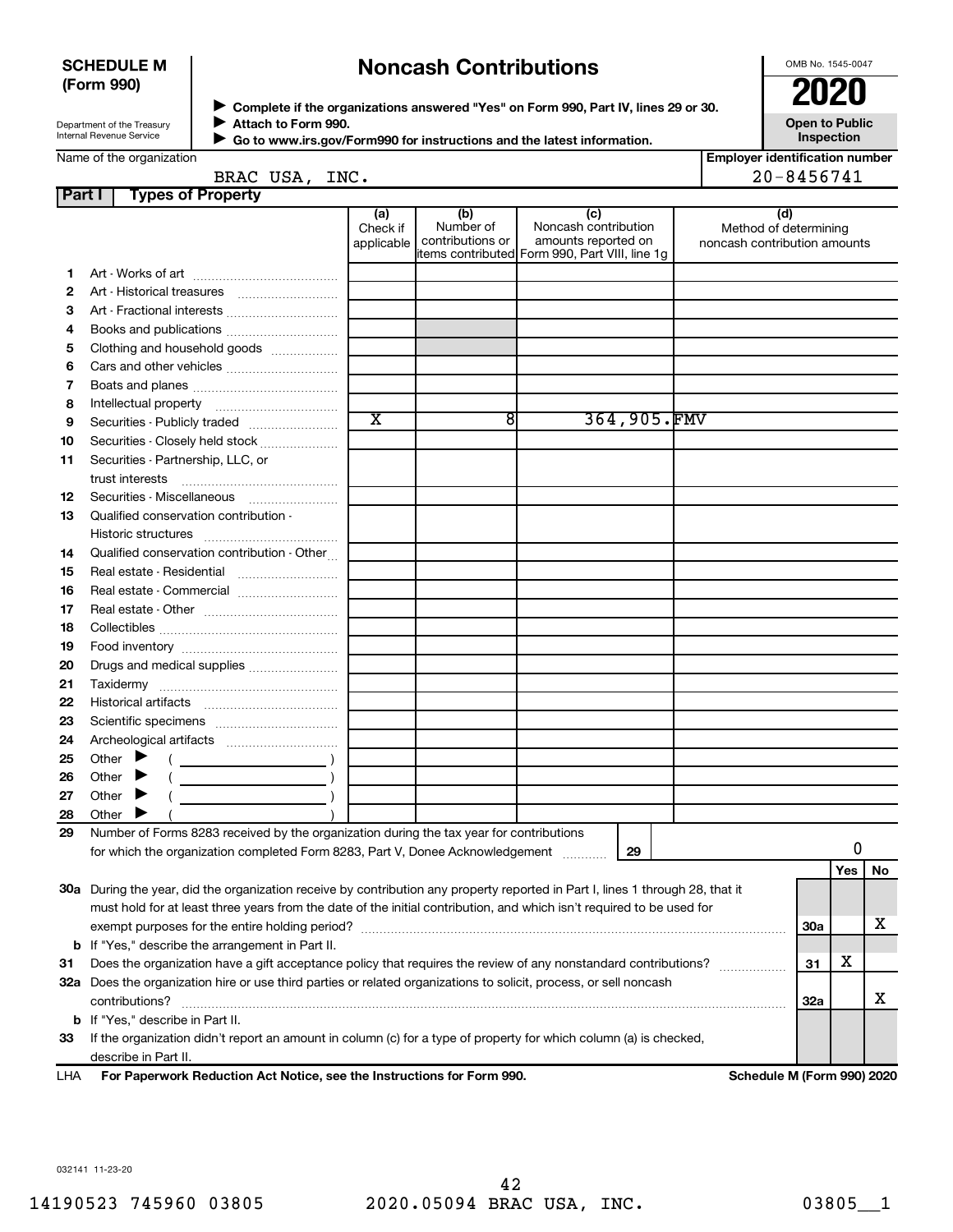| Schedule M (Form 990) 2020 | BRAC | USA. | INC. | $20 - 8456741$ | Page |  |
|----------------------------|------|------|------|----------------|------|--|
|----------------------------|------|------|------|----------------|------|--|

**2** Part II | Supplemental Information. Provide the information required by Part I, lines 30b, 32b, and 33, and whether the organization is reporting in Part I, column (b), the number of contributions, the number of items received, or a combination of both. Also complete this part for any additional information.

SCHEDULE M, PART I, COLUMN (B):

COLUMN (B) REPRESENTS THE NUMBER OF CONTRIBUTIONS.

**Schedule M (Form 990) 2020**

032142 11-23-20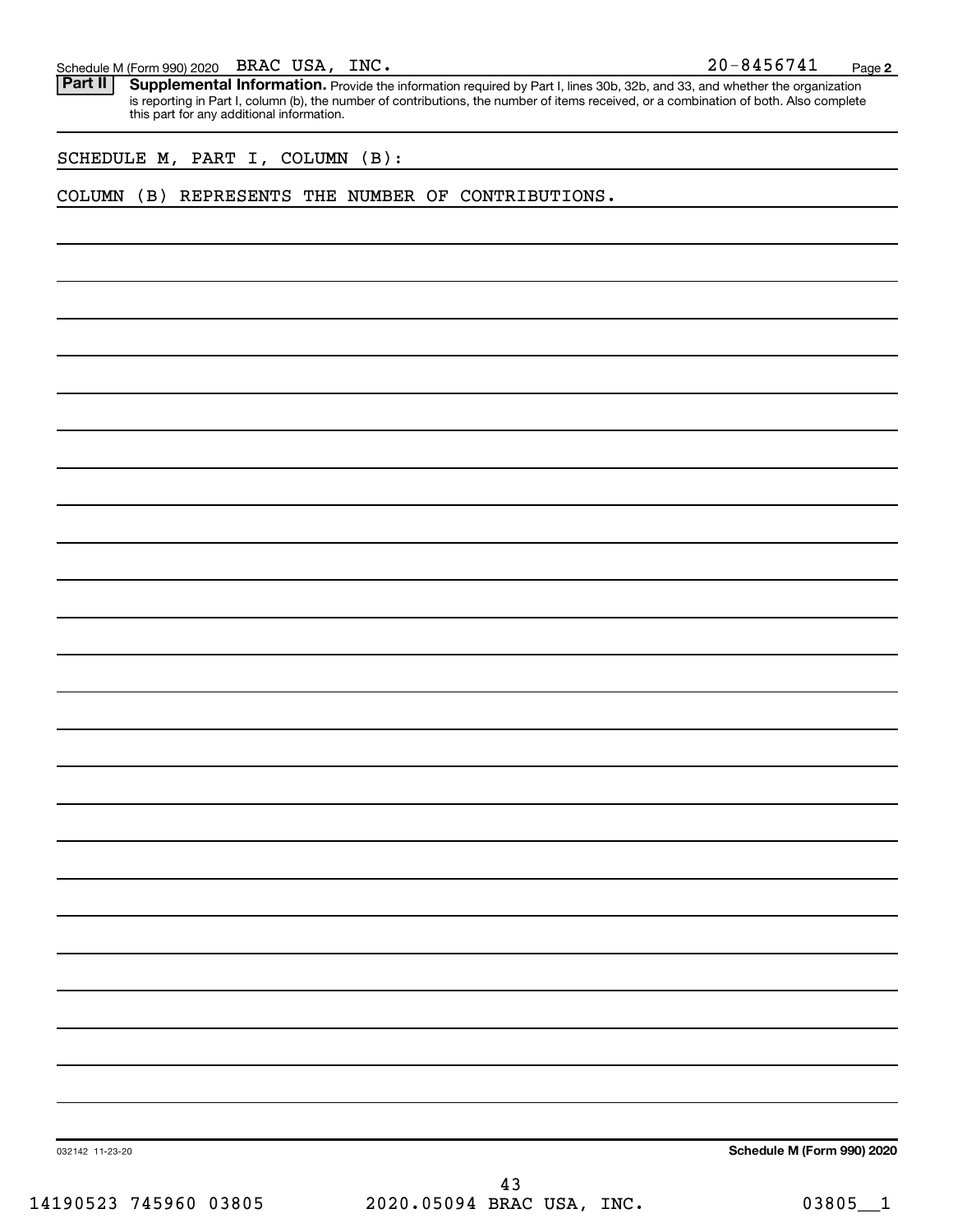**(Form 990 or 990-EZ)**

Department of the Treasury

Name of the organization

Internal Revenue Service

**Complete to provide information for responses to specific questions on Form 990 or 990-EZ or to provide any additional information. | Attach to Form 990 or 990-EZ. | Go to www.irs.gov/Form990 for the latest information. SCHEDULE O Supplemental Information to Form 990 or 990-EZ 2020**<br>(Form 990 or 990-EZ) Complete to provide information for responses to specific questions on

BRAC USA, INC. 20.2012 20.8456741

**Employer identification number**

OMB No. 1545-0047

**Open to Public Inspection**

FORM 990, PART III, LINE 1, DESCRIPTION OF ORGANIZATION MISSION:

OUR INTERVENTIONS AIM TO ACHIEVE LARGE SCALE POSITIVE CHANGES THROUGH

ECONOMIC AND SOCIAL PROGRAMS THAT ENABLE MEN AND WOMEN TO REALIZE THEIR

POTENTIAL.

OUR VISION OF SUCCESS IS TO FOSTER A BETTER WORLD BY INCREASING BRAC'S

VISIBILITY AS A DEVELOPMENT SUCCESS STORY, HARNESSING THE POWER OF ITS

FRIENDS AND ENSURING SUPPORT FOR A GROWING NUMBER OF BRAC ORGANIZATIONS

AROUND THE WORLD TO UNLEASH THE POTENTIAL OF MILLIONS OF POOR

HOUSEHOLDS TO CREATE BETTER FUTURES FOR THEMSELVES AND THEIR

COMMUNITIES. WE DO THIS THROUGH THREE MAIN PROGRAM AREAS: GRANTMAKING,

STRATEGIC PROGRAM SERVICES, AND COMMUNICATIONS AND OUTREACH.

FORM 990, PART VI, SECTION B, LINE 11B:

THE FORM 990 WAS PREPARED BY THE OUTSIDE ACCOUNTANTS AND REVIEWED BY THE AUDIT COMMITTEE AND MANAGEMENT. A COPY OF THE FINAL RETURN WAS SENT TO THE BOARD PRIOR TO FILING WITH THE IRS.

FORM 990, PART VI, SECTION B, LINE 12C:

ALL DIRECTORS, OFFICERS AND STAFF ARE REQUIRED TO ANNUALLY REVIEW THE

CONFLICT OF INTEREST POLICY AND SIGN AN AFFIRMATION STATEMENT. IF A

CONFLICT ARISES, ALL MATERIAL FACTS RELATED TO CONFLICT ARE REQUIRED TO BE

DISCLOSED IN WRITING TO THE CHAIR OF THE BOARD OF DIRECTORS AND THE CHAIR

OF THE AUDIT COMMITTEE. THE BOARD OF DIRECTORS OR THE AUDIT COMMITTEE

REVIEWS ALL CONFLICTS OF INTEREST AND MAKES A DETERMINATION ON SUCH

032211 11-20-20 **For Paperwork Reduction Act Notice, see the Instructions for Form 990 or 990-EZ. Schedule O (Form 990 or 990-EZ) 2020** LHA MATTERS. PERSONS WITH AN INTEREST IN ANY MATTER UNDER REVIEW ARE NOT